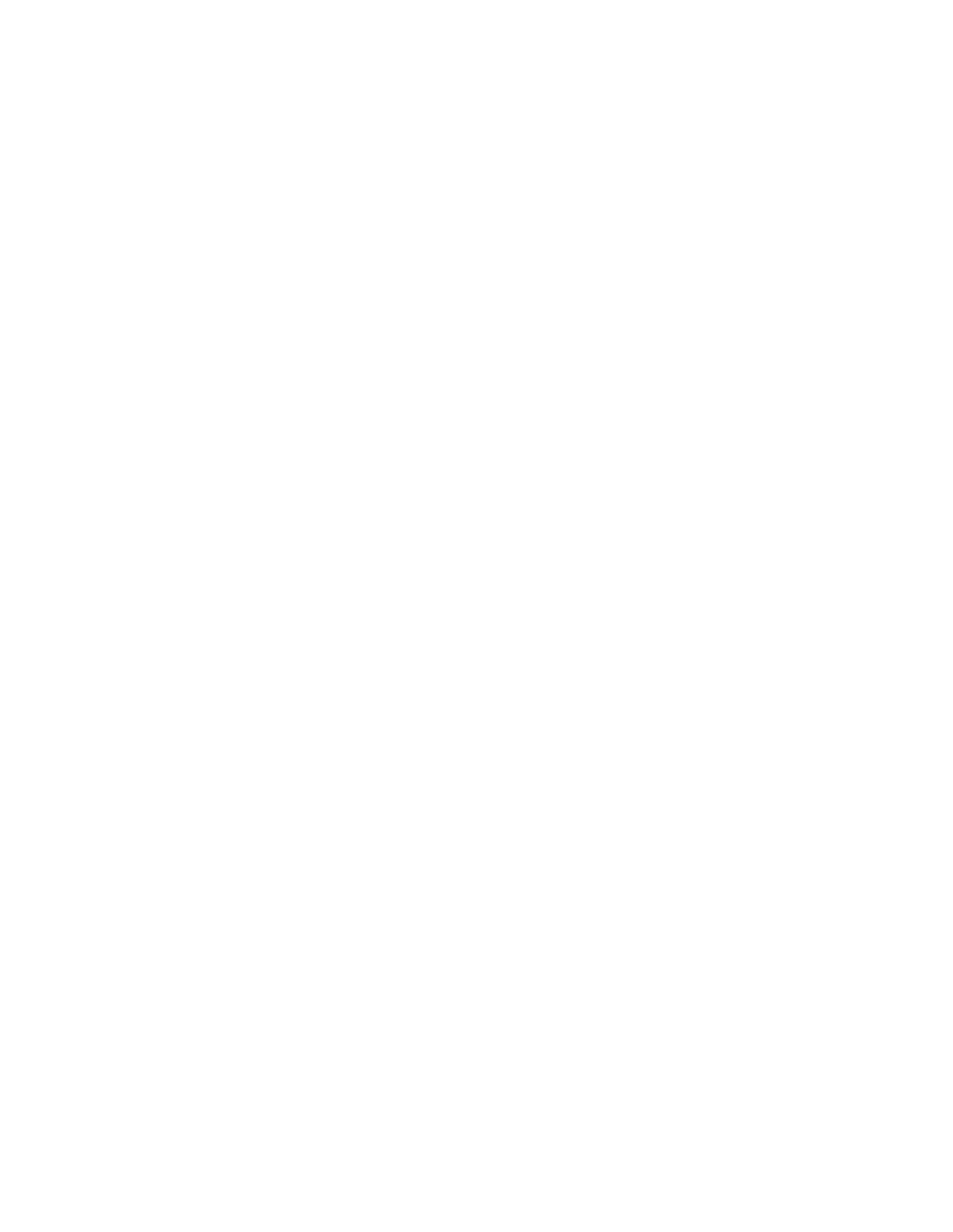

## **ROYAL CANADIAN AIR CADETS**

# **PROFICIENCY LEVEL TWO INSTRUCTIONAL GUIDE**



## **SECTION 1**

## **EO M240.01 – EXPLORE CURRENT ADVANCEMENTS IN AEROSPACE TECHNOLOGY**

Total Time: 30 min

## **PREPARATION**

#### **PRE-LESSON INSTRUCTIONS**

Resources needed for the delivery of this lesson are listed in the lesson specification located in A-CR-CCP-802/ PG-001, Chapter 4. Specific uses for said resources are identified throughout the Instructional Guide within the TP for which they are required.

Review the lesson content and become familiar with the material prior to delivering the lesson.

Research current advancements in aerospace technology and collect information for this lesson from newspapers, magazine, journals or Websites. The following Websites may be useful for this research:

- www.space.gc.ca.
- www.space.com.
- www.nasa.gov.
- www.cbc.ca.
- www.ctv.net.

The instructor is not limited to the suggested list for Website research.

Copy information cards located at Annex A.

## **PRE-LESSON ASSIGNMENT**

On the parade night before the instruction of this EO, ask the cadets to research current advancements in aerospace technology and bring their findings to the class the following week. Encourage them to collect information from the news, magazines, journals and/or Websites.

## **APPROACH**

An in-class activity was chosen for this lesson as it is an interactive way to present advancements in aerospace technology and stimulate an interest among cadets.

## **INTRODUCTION**

### **REVIEW**

N/A.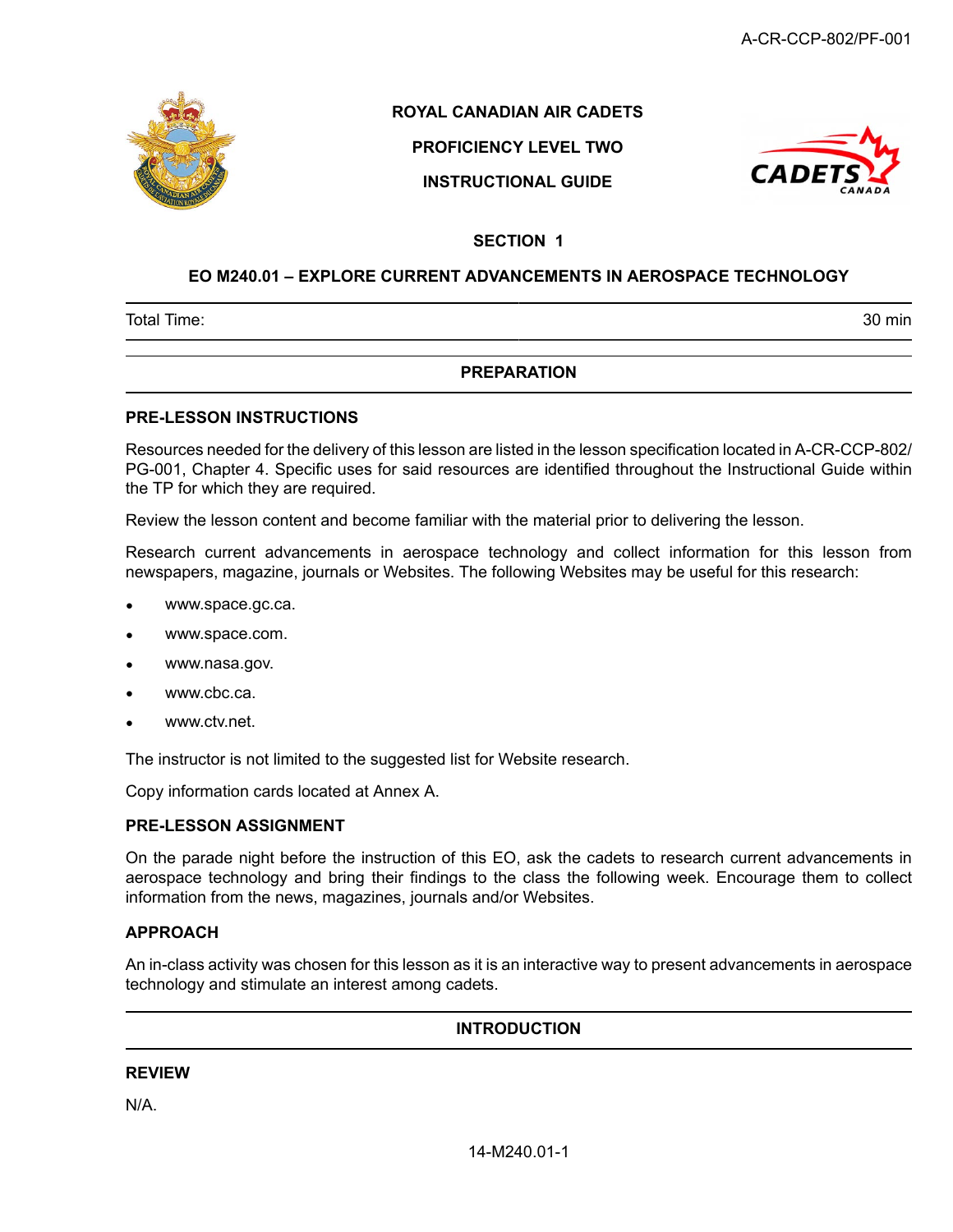## **OBJECTIVES**

By the end of this lesson the cadet shall have explored current advancements in aerospace technology.

#### **IMPORTANCE**

It is important for cadets to know how aerospace technology has impacted what we observe and continue to learn about space and how this technology has aided in the development of inventions on Earth. Exploring current advancements in aerospace technology may allow cadets to further broaden their knowledge of space and future technologies.

### **Teaching Point 1 Conduct an Activity To Explore Current Advancements in Aerospace Technology**

Time: 25 min Method: In-Class Activity

We have all heard that technology developed for the space program has affected our lives. But ask ten people on the street what advancements in space technology have had the most impact on Earth-bound humans, and many will likely recall commercials for an orange-flavoured breakfast drink. A few more may remember other commercials for ballpoint pens that can write upside down.

You might be surprised to learn that you actually have seen commercials for more far-reaching space-based technologies or perhaps had the life of a loved-one saved by another spun-off space technology item.

You might have even received some of them as holiday gifts.



For this activity the cadets shall present their findings that they collected over the past week. Cadets may also brainstorm new advancements that they may have heard about in the media over the past year.

## **ACTIVITY**

## **OBJECTIVE**

The objective of this activity is to have the cadet explore current advancements in aerospace technology.

## **RESOURCES**

Information cards.

## **ACTIVITY LAYOUT**

N/A.

## **ACTIVITY INSTRUCTIONS**

1. Divide cadets into groups of no more than four.



In addition to the cadets' findings see Annex A for advancements from the past or use information that was researched and brought to class.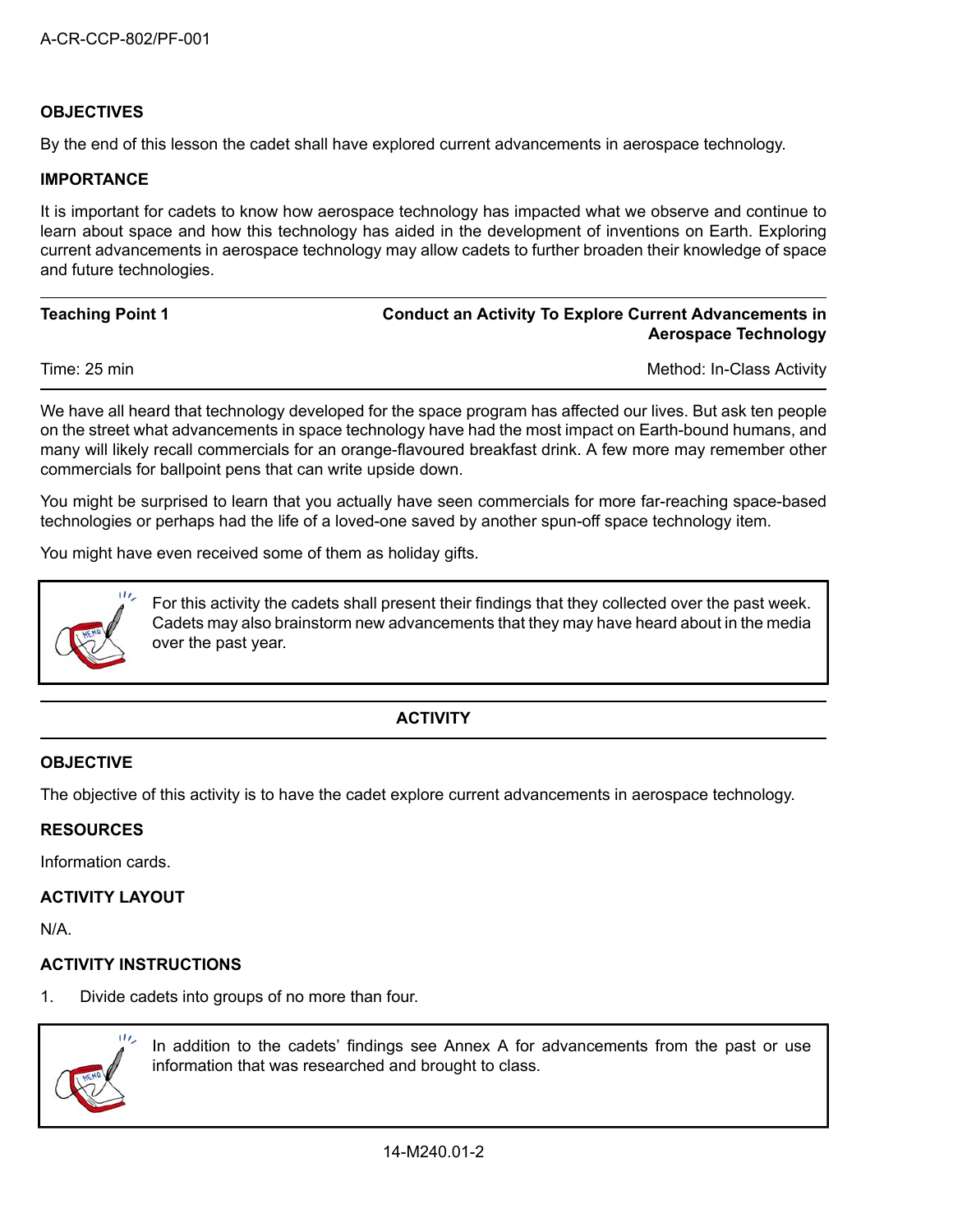- 2. Have cadets take two minutes to share with their groups information they were able to find about current advancements in aerospace technology.
- 3. Each group must take five minutes to choose and review an advancement they have researched or an advancement from Annex A to present to the whole class.
- 4. Each group will have 3 minutes to present their advancement to the class.



After the activity, if time allows, identify additional advancements from the past using the information cards located at Annex A.

## **SAFETY**

N/A.

## **CONFIRMATION OF TEACHING POINT 1**

## **QUESTIONS**

- Q1. What is a current advancement in aerospace technology that has impacted Earth today?
- Q2. What advancement in aerospace technology is of most interest to you and why?
- Q3. What is a current technology item in use today designed by the Canadian Space Agency?

### **ANTICIPATED ANSWERS**

- A1. A current advancement in aerospace technology that has impacted Earth today is (any of the following):
	- satellite radio,
	- video image stabilization and registration,
	- satellite TV,
	- DeBakey blood pump,
	- global positioning system (GPS),
	- temper foam,
	- advanced communications technology,
	- fire-resistant aircraft seats,
	- excimer angioplasty system, and
	- liquid-cooled garments, etc.
- A2. This response can be any advancement in aerospace technology that is of interest to the cadet.
- A3. A technology item designed by the Canadian Space Agency is:
	- The Canadarm,
	- The Canadarm2, or
	- Any other technology designed by the Canadian Space Agency.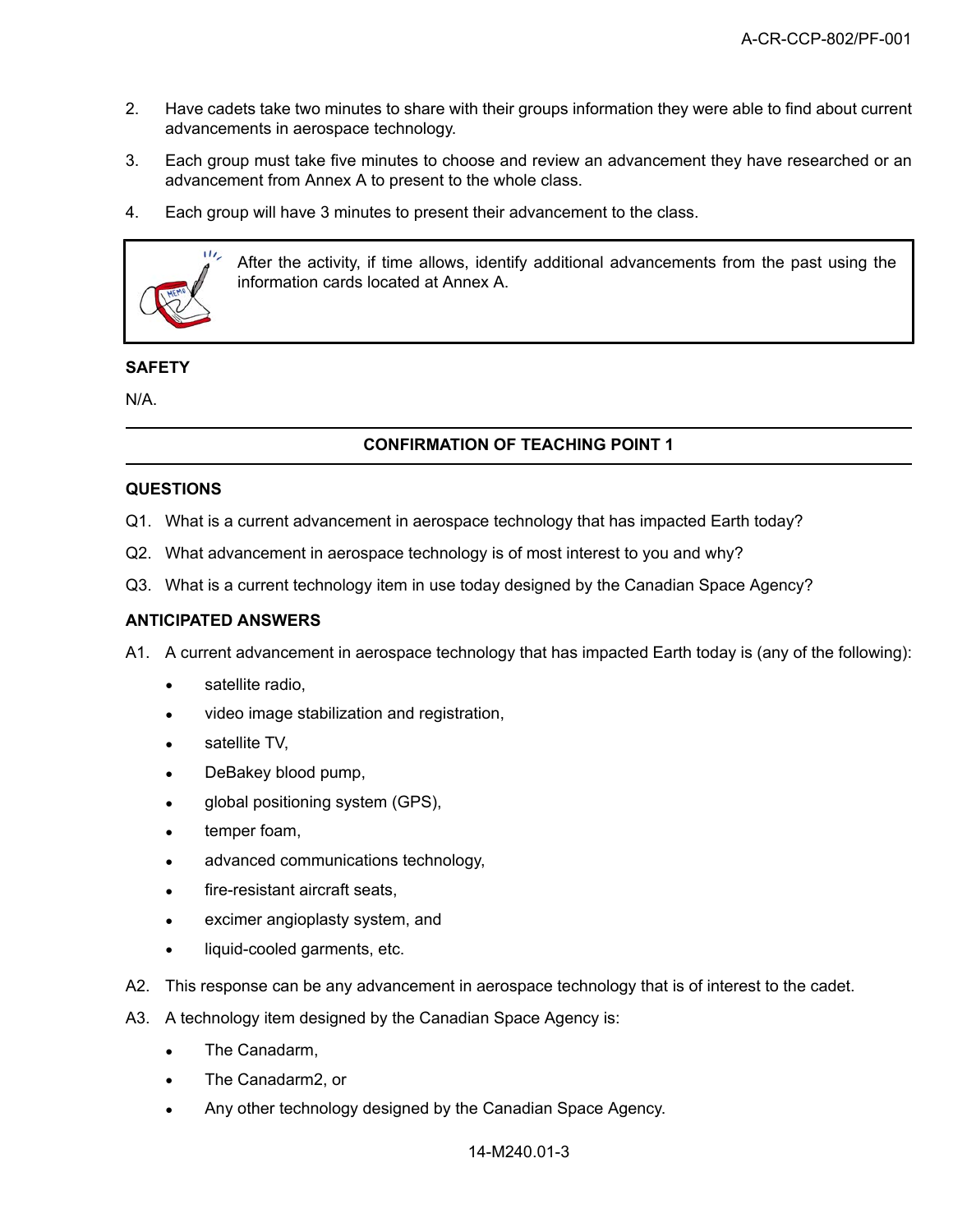## **END OF LESSON CONFIRMATION**

The cadets' participation in the exploration of current advancements in aerospace technology activity will serve as the confirmation of this lesson.

#### **CONCLUSION**

#### **HOMEWORK/READING/PRACTICE**

N/A.

## **METHOD OF EVALUATION**

N/A.

## **CLOSING STATEMENT**

Exploring advancements in aerospace technology will familiarize the cadets with technology developed for space that has had an impact on Earth. The knowledge gained in this lesson will assist in stimulating an interest in aerospace technology in the Air Cadet Program.

## **INSTRUCTOR NOTES/REMARKS**

N/A.

## **REFERENCES**

C3-110 Space.com. (2006). *Space on Earth: How Technology Transfer Benefits Humanity.* Retrieved 27 February 2007, from http://www.space.com/businesstechnollogy/technology/ tech\_halloframe\_030101-1.html.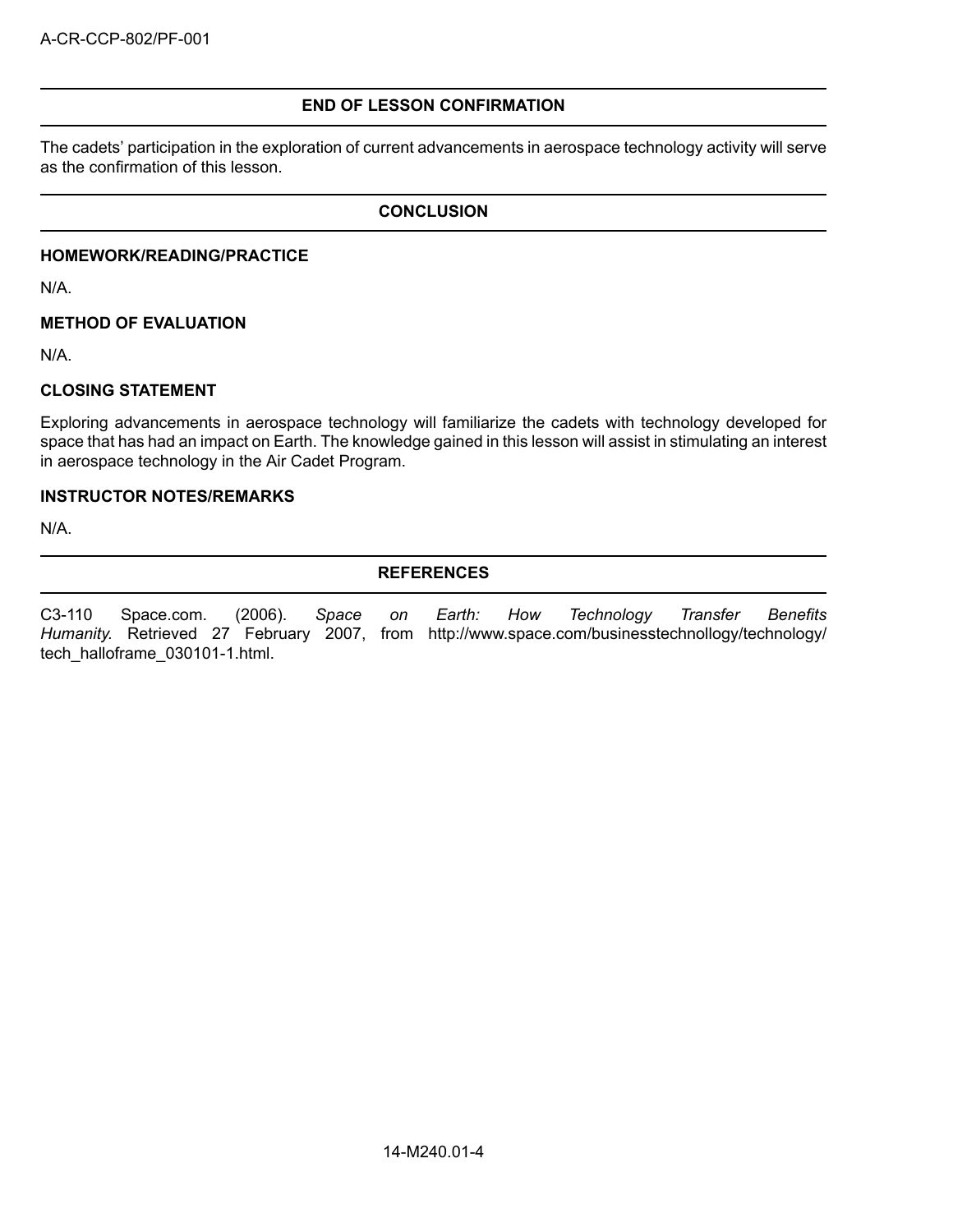### **INFORMATION CARDS**



*"Google Images", CNN.net, Satellite Radio. Retrieved 14 March 2006, from http:// i.a.cnn.net/cnn/2006/SHOWBIZ/Music/07/20/terrestrial.radio/story.satelitte.radio.jpg*

Figure A-1 Satellite Radio

## **Satellite Radio: Inducted into the Space Technology Hall of Fame in 2002**

In 1997, two companies launched new services to help frustrated listeners find the right radio station for them, and when we say "launched," we mean as in rockets going up.

Sirius Satellite Radio and XM Satellite Radio were two companies that launched satellites to offer improved radios service for frustrated listeners. They were the winners in a Federal Communications Commission (FCC) bandwidth auction that allowed them to lay claim to the ultimate in broadcast antenna height. Broadcasting from the Earth's orbit, the two stations' satellites provide hundreds of digital-quality channels to all of North America. This service is offered with no commercials, but you need to pay to subscribe and use their proprietary receivers.

The innovation could set the standard for broadcasting in the future. Unlike satellite TV services, you do not need a stationary dish antenna aimed at a point in the sky. You can even listen in your car during long trips without ever touching the dial or fine tuning controls.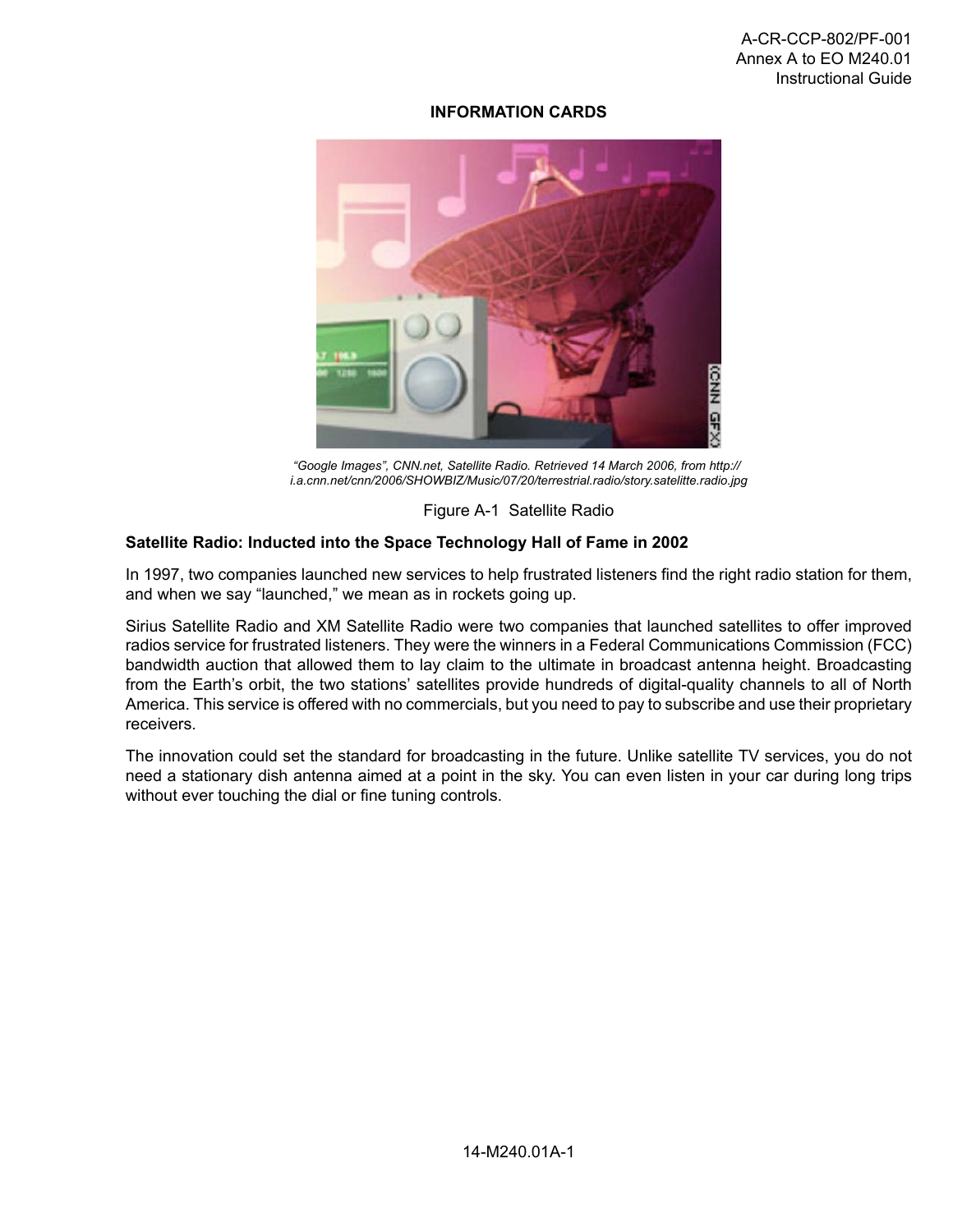

*"Space.com", VISAR. Retrieved 14 March 2007, from http://www.space.com/php/multimedia/ imagedisplay/img\_display.php?pic=h\_visar\_02,0.jpg&cap=The%20VISAR%20system %20is%20a%20revolutionary%20way%20of%20stabilizing%20and%20refining%20images*



## **Video Image Stabilization and Registration (VISAR): Inducted into the Space Technology Hall of Fame in 2001**

Video cameras seem to be everywhere these days. For law enforcement officers however, the recordings made on security cameras can often be a mixed blessing. Since the cameras are low-cost and often quite old, and the tapes reused repeatedly, the images can often be frustratingly muddy.

A great leap forward in solving this problem occurred in 1996 as a result of the bombing at the Olympic Games in Atlanta. At the request of the FBI, two NASA scientists, David Hathaway and Paul Meyer, took the skills they had honed studying the Sun and Earth's weather and used them to fight crime.

Their invention, called VISAR, brings order out of video chaos by correcting for a host of camera problems. A computer uses the VISAR software to "wash" the video until it is nearly free of static, blurring from camera movement, and the jagged edges of distant objects.

The software is beginning to see regular use by law enforcement and may soon be available for home computers. VISAR-equipped camcorders may be hitting the market in a few years, helping users to avoid pretending that their blurry, fuzzy vacation videos are cutting edge.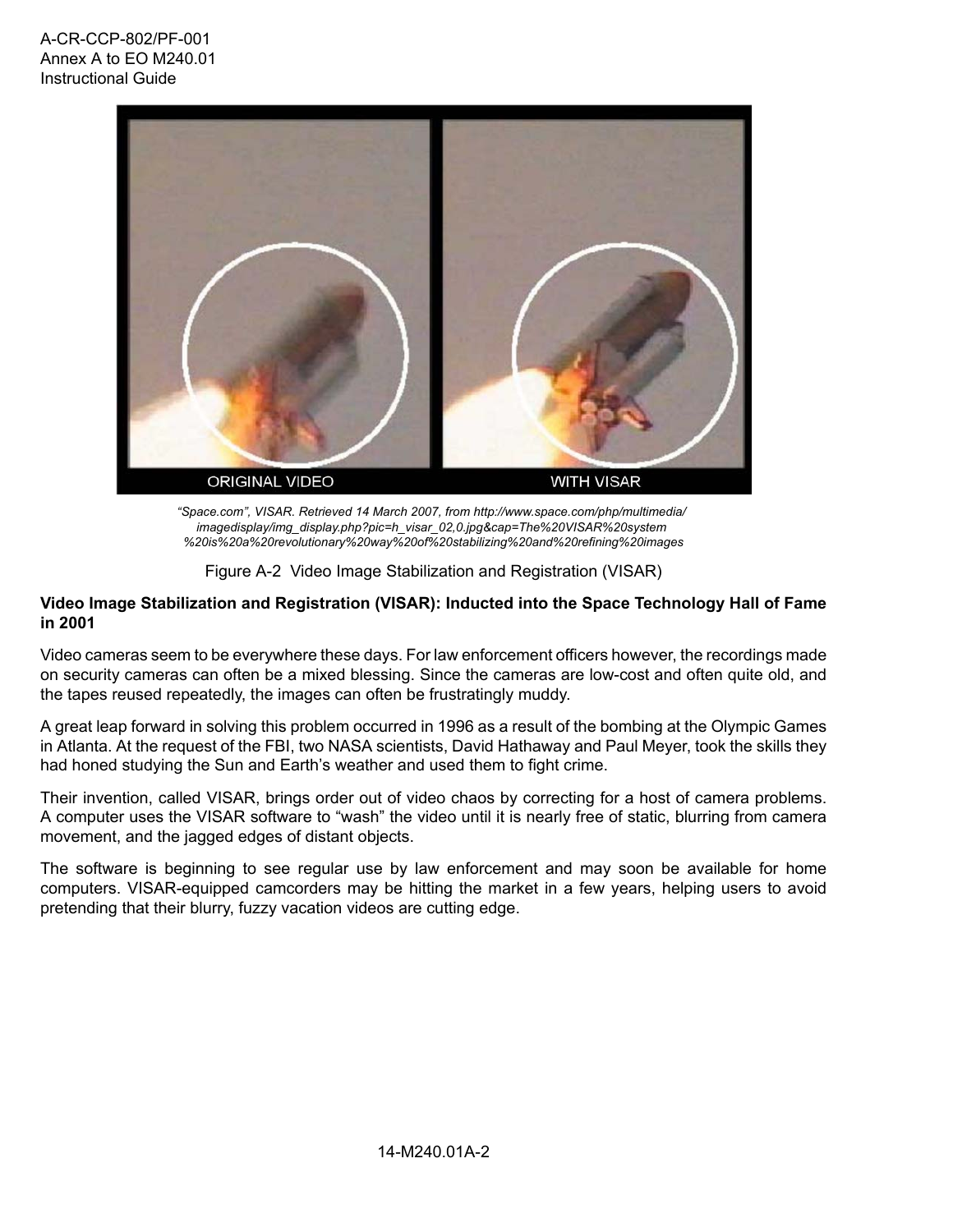

*"Google Images", CNN.net, Satellite TV. Retrieved 14 March 2006, from http://gfx.download-by.net/screen/304/304217-satellite-tv-pro.jpg*

## Figure A-3 Satellite TV

## **DirecTV: Inducted into the Space Technology Hall of Fame in 2000**

It took an effort worthy of building a Mars exploration probe to bring you HBO, Showtime and Cinemax using a dish that does not cover your backyard and block out the sun.

The idea for TV-by-satellite began percolating inside the minds of Hughes Electronics researchers back in 1984. This was a time when TV viewing options were limited to your local VHF and UHF stations, and perhaps a cable service showing selections of other towns' local stations. This was also a time when kids played Atari (the first home video game system).

After getting permission from the Federal Communications Commission (FCC), Hughes spent \$750 million to launch three satellites and build a broadcast centre. But it was their "under the hood" innovations that made it possible for subscribers to receive a clear signal with a dish no bigger than a large pizza.

There was no way an old-style analog TV signal beamed from orbit could be picked up by anything less than a network affiliate's two metre dish. So Hughes' satellites were designed to be extremely high-powered, to transmit the signal digitally, and to be highly compressed.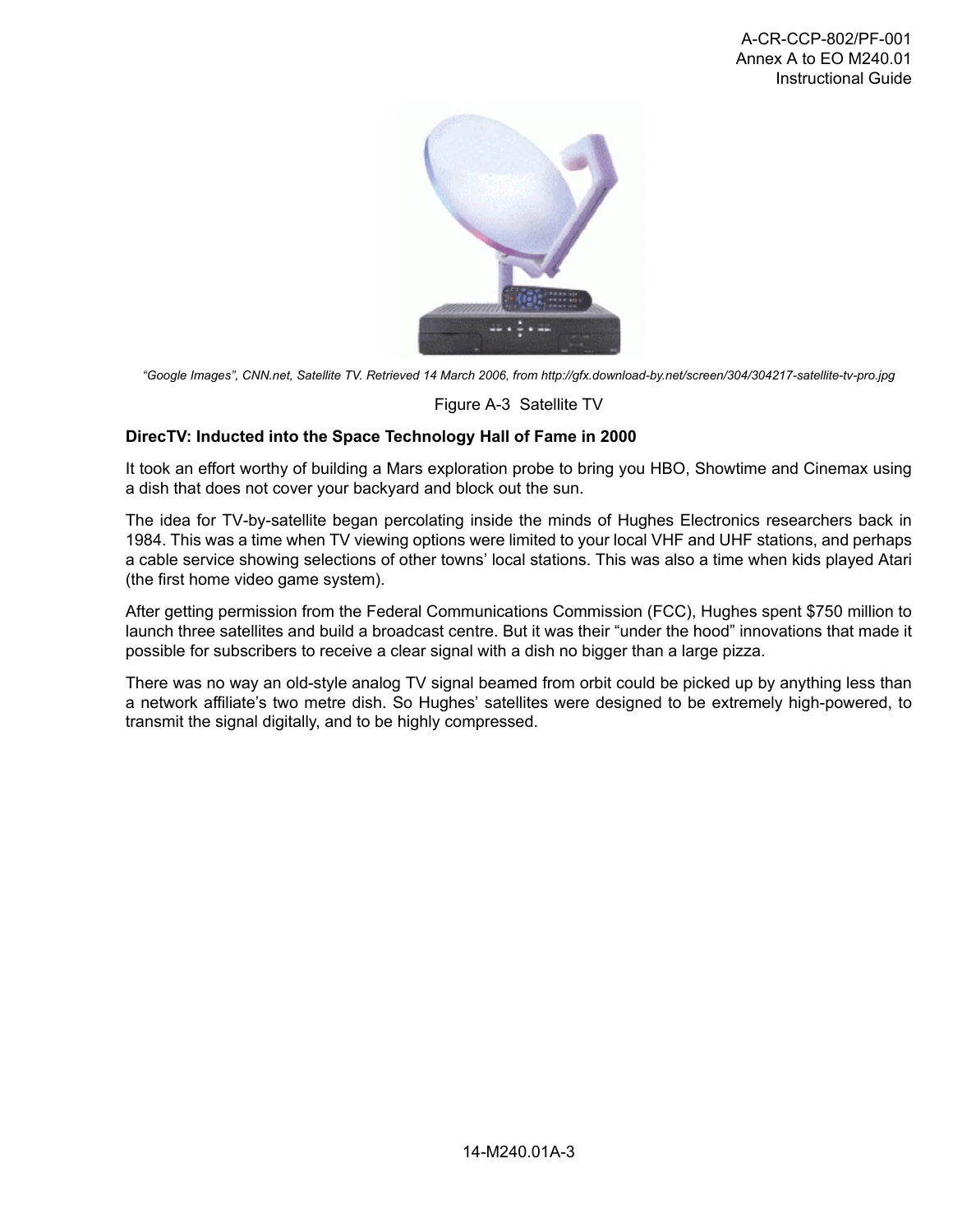

*"Google Images", NASAexplores, Debakey Blood Pump. Retrieved 14 March 2006, from http://media.nasaexplores.com/lessons/01-005/images/heart9-12ajpg*

Figure A-4 DeBakey Blood Pump

## **DeBakey Blood Pump: Inducted into the Space Technology Hall of Fame in 1999**

Some heart patients may soon find themselves fused with space shuttle technology.

You might not think that the human heart and the monstrously powerful rocket engines that carry astronauts into orbit have much in common. However they do share a critical trait—they both depend on a steady flow of fluid to work.

While developing the shuttle's engines, NASA researchers pushed the envelope in turbo pump design. To understand and regulate the rapid gushing of millions of litres of super-cold rocket fuel through engines that needed to be reused, NASA created revolutionary software for analyzing fluid dynamics.

But it was not until a group of doctors, lead by Dr. Michael DeBakey, teamed up with NASA that these advances were applied to medicine. The results of their work resulted in a miniaturized, extremely gentle pump that could push human blood through an artery without chopping up the life-bearing blood cells.

The pump is currently entering clinical trials for use as a temporary heart for patients awaiting a transplant, and to take some of the load off a newly transplanted heart during recovery.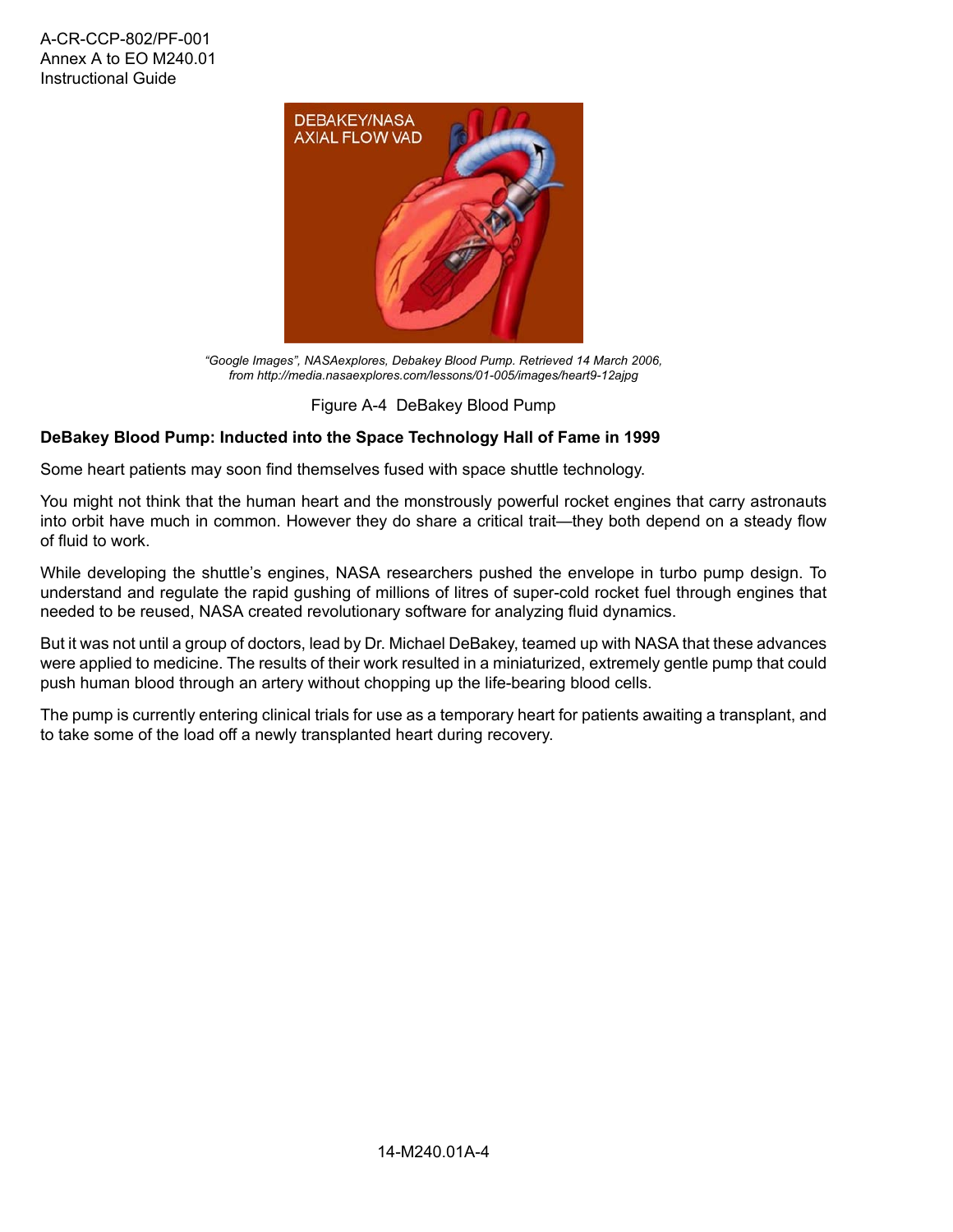

*"Google Images", Par Lap Top, GPS. Retrieved 14 March 2006, from http://www.parslaptop.com/images/helmer-gps.jpg*

## Figure A-5 Global Positioning System (GPS)

## **Global Positioning System (GPS): Inducted into the Space Technology Hall of Fame in 1998**

Originally developed to help the military to track things like ships at sea and the locations of groups of soldiers, it is now regularly used to track things as simple as lost pets.

The true genius of the GPS system is its simplicity. No matter where you are on Earth, or what time it is, there are always several GPS satellites overhead. A constellation of 24 operating satellites (along with five spares) parade in strictly specified orbits 20 200 km (10 900 miles) high. Together they beam a global "dial tone" of sorts which GPS devices use to determine their location by determining the signal lag from each detected satellite.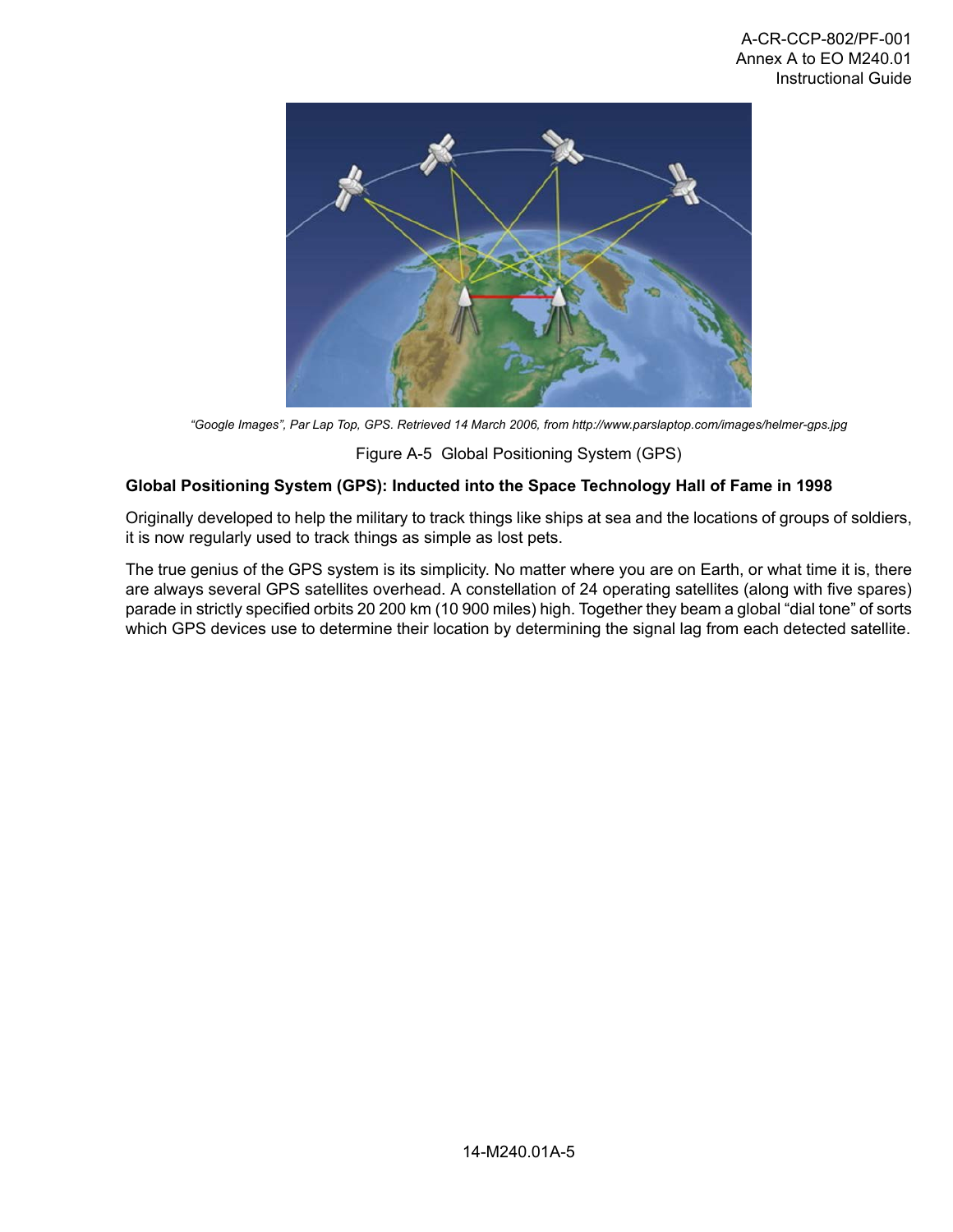## A-CR-CCP-802/PF-001 Annex A to EO M240.01 Instructional Guide



*"Space.com", Temper Foam. Retrieved 14 March 2007, from http://www.space.com/php/multimedia/imagedisplay/ img\_display.php?pic=h\_temperfoam\_02,0.jpg&cap=Developed%20for%20the%20space%20program, %20Temper%20Foam%20is%20being%20used%20on%20Earth%20for%20bedding%20and%20seats*

Figure A-6 Temper Foam

## **Temper Foam: Inducted into the Space Technology Hall of Fame in 1998**

It might be hard to believe after sitting still for several hours, but the science of modern airline seats is revolutionary. Temper Foam, a NASA-developed cushioning material that is not only wonderfully shock absorbent, but also is softest where your body contacts it.

The resiliency of Temper Foam is astounding. The impact of an adult falling from a height of 3 m will be fully absorbed by a layer of Temper Foam only 7.6 cm thick. Its temperature sensitivity means it conforms to your body's contours while remaining firm at other points.

That is why it is used in the astronauts' seats on the shuttle. During launch they experience more violent shaking than most business travellers do in an entire year.

Temper Foam is not just used in well-travelled furniture. You will find it in sports helmets, orthopaedic supports, and home furnishings.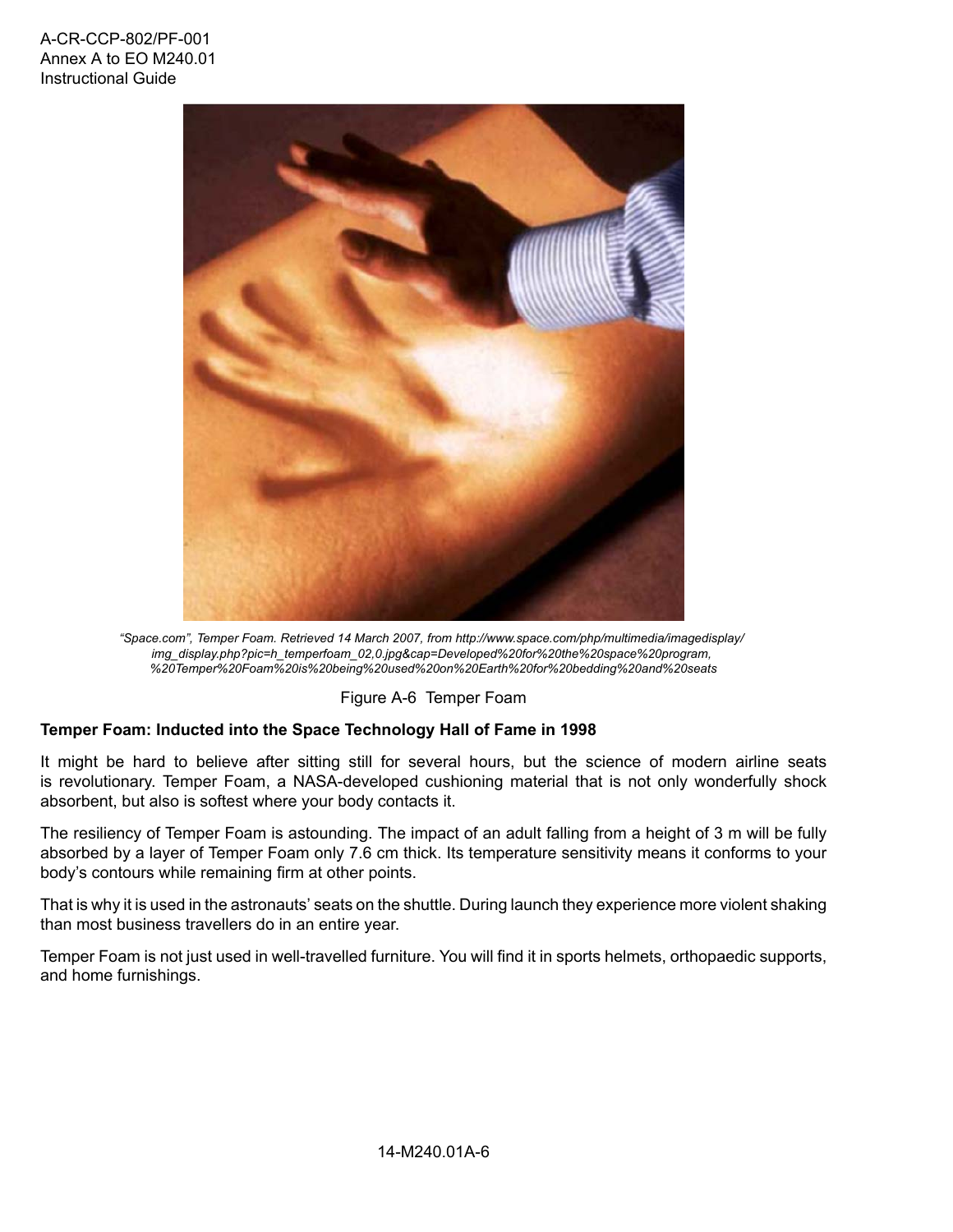

*"Google Images", Encarta.msn.com, Advance Communication Technology (ACT). Retrieved 14 March 2006, from http://images.encarta.msn.com/xrefmedia/sharemed/targets/images/pho/t014/T014377A.jpg*

#### Figure A-7 Advanced Communication Technology (ACT)

## **Advanced Communications Technology (ACT): Inducted into the Space Technology Hall of Fame in 1997**

Think that the new cable modem with high bandwidth you got as a gift was high tech? Well, that is nothing compared to satellites using NASA's Advanced Communications Technology (ACT).

ACT helped pave the way for the latest generation of high-speed and high-bandwidth broadcast and communications satellites.

Most satellites broadcast in "shotgun" style, in a wide cone covering the Earth. This is wasteful if the data only needs to reach one small region.

The ACT satellite, launched in 1993, proved among other things that spot-beaming to selected areas of the Earth was possible. It also features a host of other satellite communications improvements, such as high-speed switching and gigabits of bandwidth capacity. These innovations have already been incorporated into satellite phone and TV services.

Back on Earth, another ACT innovation can even keep an antenna in a moving vehicle aimed at an appropriate satellite. So you might soon be spending those long flights watching satellite TV instead of listening to canned music.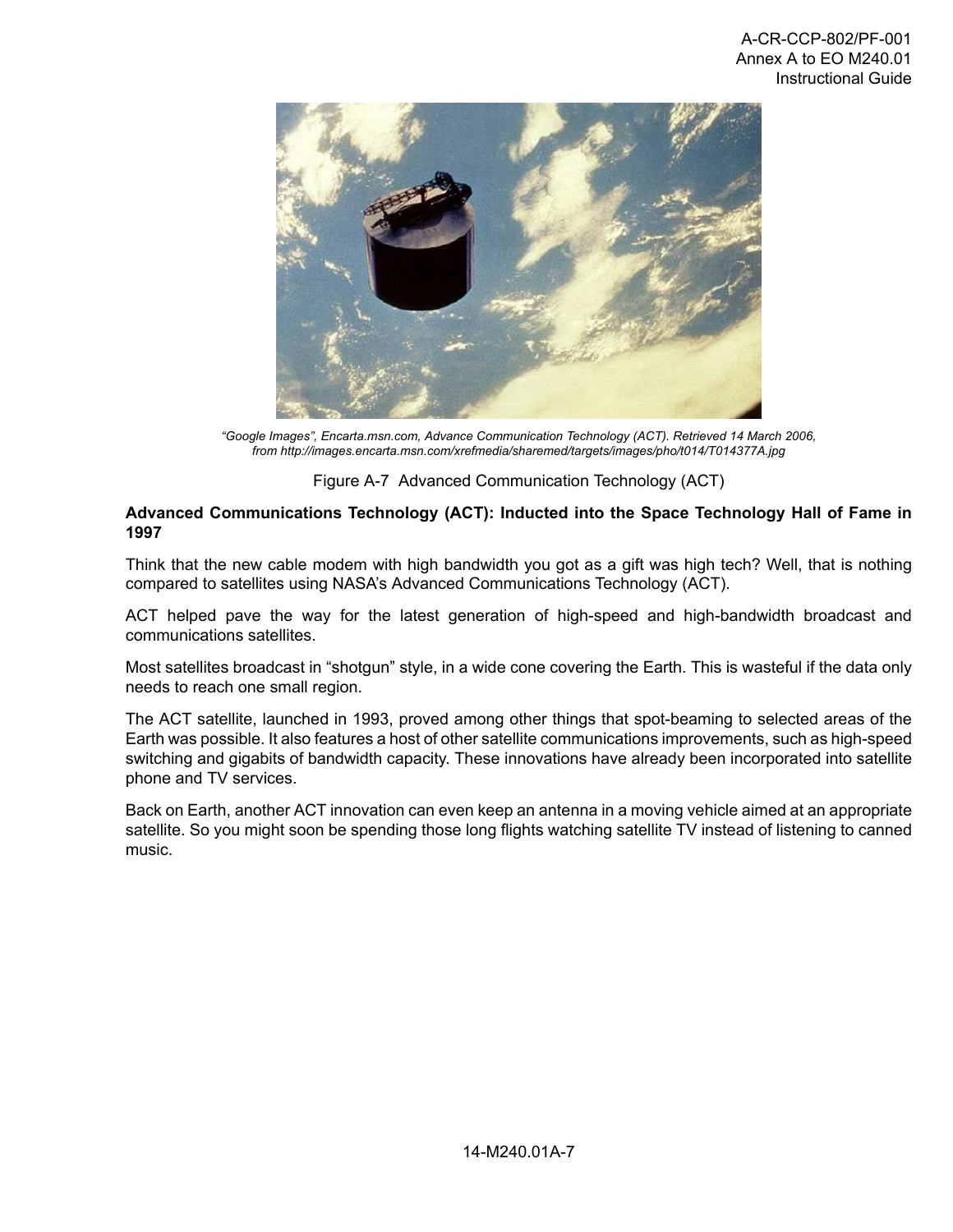

*"Google Images", Skylink, Fire-resistant Aircraft Seats. Retrieved 14 March 2006, from http://www.skylink.co.nz/aircraft/737-200-b.jpg*

Figure A-8 Fire-resistant Aircraft Seats

#### **Fire-resistant Aircraft Seats: Inducted into the Space Technology Hall of Fame in 1996**

Unfortunately, it often takes a tragedy to wake people up to new dangers and find ways to avoid them.

So it was with the fire that took the lives of the crew of Apollo 1. During the long and painstaking investigation that followed, NASA found that there were far too many flammable materials in the capsule which contributed to the blaze. One major culprit was the very seat astronauts sat in.

The cushioning was made of a flammable type of polyurethane. However there were no other materials that were as supportive and, just as importantly, lightweight.

So, to meet the exacting weight requirements without adding to the already dangerous business of space travel, NASA researchers developed a special coating for the seat cushions. The outer shell of the cushions in NASA's new seat consisted of a fire-retardant fabric that added little to the weight, yet could withstand extremely high temperatures and exposure to naked flame.

This fire-resistance system has been in use on commercial airlines for pilots and passengers since 1984 when the Federal Aviation Administration (FAA) issued new regulations regarding fire dangers on board aircraft.

So not only is your seat useful as a floatation device, it also blocks fire, and combined with Temper Foam, it can absorb a tremendous amount of impact.

That is a lot of space technology packed into the 60 cm2 that you sit on.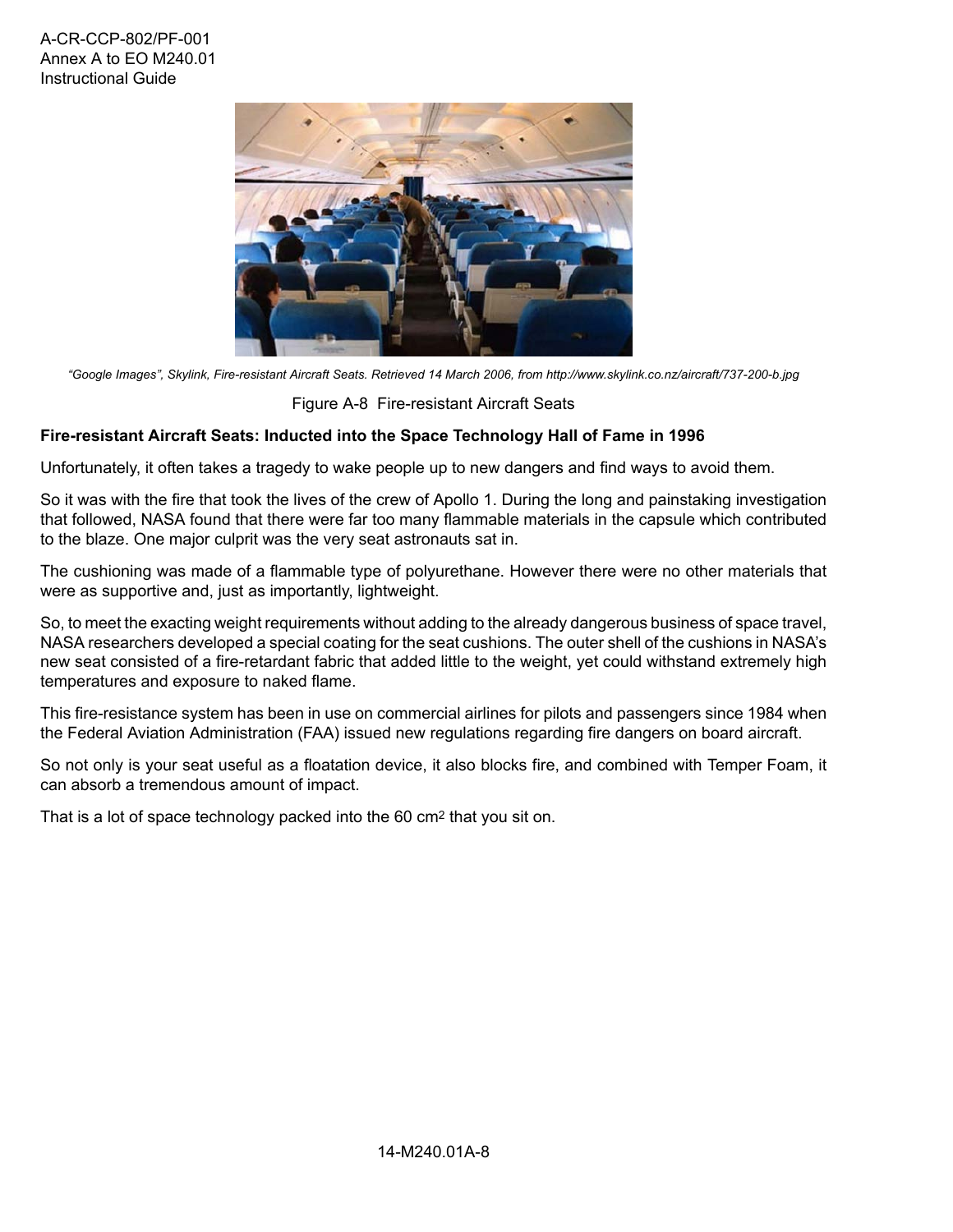

*"Google Images", ALZ Eye Laser Centre Munich, Excimer Laser. Retrieved 14 March 2006, from http://www.gutsehen.de/gfx/excimer.jpg*

#### Figure A-9 Excimer Laser Angioplasty System

#### **Excimer Laser Angioplasty System: Inducted into the Space Technology Hall of Fame in 1994**

Coronary artery disease is one of the most common medical problems. When the arteries that feed freshly oxygenated blood to the heart become congested, it can result in a fatal heart attack. Treating the condition usually involves a costly and dangerous surgery. One common treatment, called balloon angioplasty, uses a tiny balloon to open up the artery by stretching it open as the balloon inflates.

Since 1992 a much less invasive procedure has been in use that owes its existence to studies of the Earth's atmosphere.

Developed by NASA's Jet Propulsion Laboratory to study the Earth's ozone layer, the excimer laser is a concentrated beam of ultraviolet light that never rises above 18 degrees Celsius, yet can be used as a superfine scalpel. To clear a patient's arteries, the surgeon snakes a thin tube, with a specially-designed laser emitter on the tip, up into the patient's coronary arteries. The tip spreads the laser light out in a cone, which the surgeon uses to vaporize blockages without cutting healthy tissue. The excimer laser procedure is much easier to recover from than balloon angioplasty or bypass surgery.

Excimer lasers are also now widely used for correcting vision problems.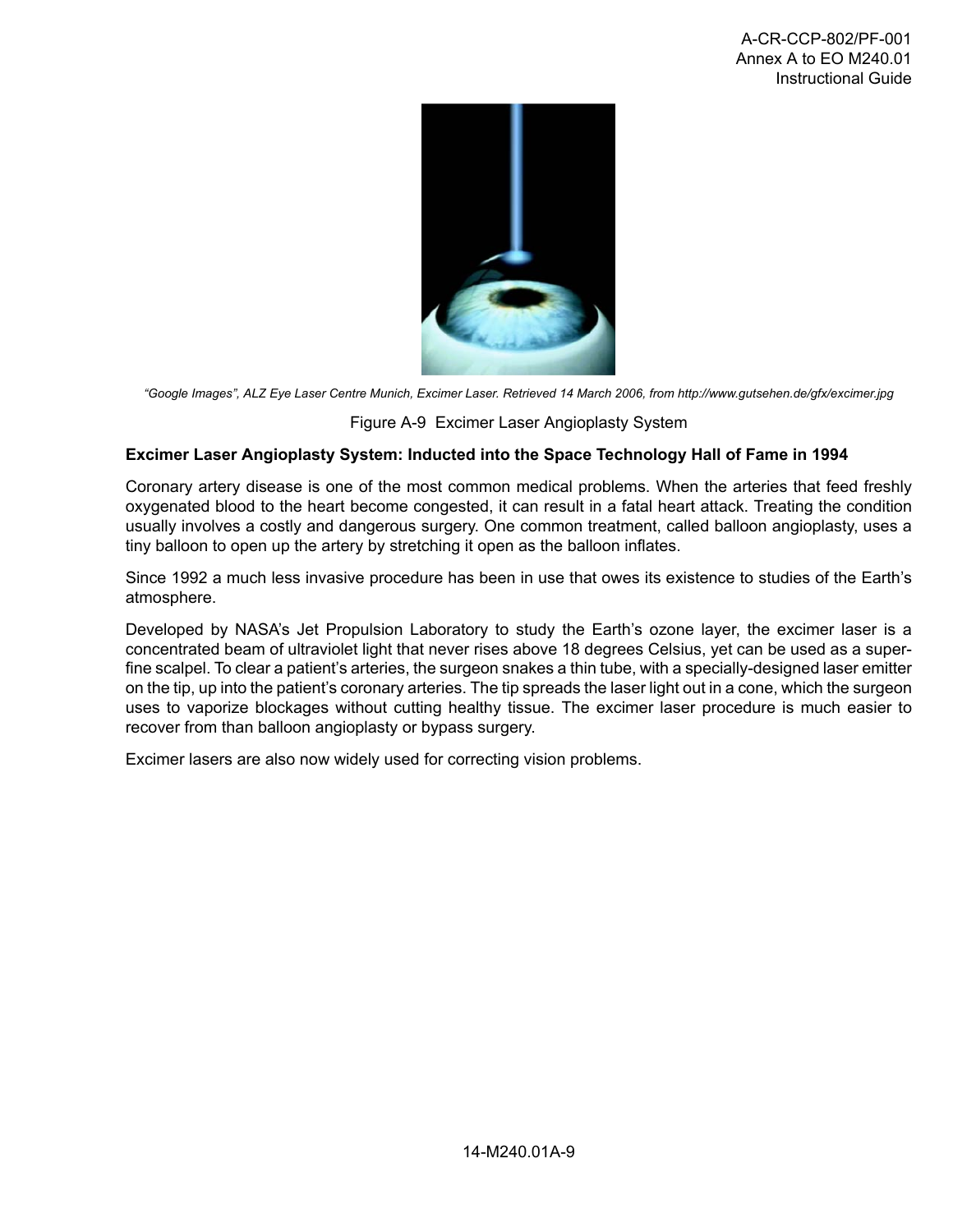

*"Space.com", Liquid-cooled Garments. Retrieved 14 March 2007, from http://www.space.com/php/multimedia/imagedisplay/ img\_display.php?pic=h\_sts113\_spacesuit\_02.jpg&cap=Astronaut% 0Michael%20E.%20Lopez-Alegria,%20STS-113%20mission %20specialist,%20works%20on%20the%20newly%20installed%20Port%20One%20(P1)%20truss%20on%20the%20International %20Space%20Station%20(ISS)%20during%20the%20mission's%20second%20scheduled%20session%20of%20extravehicular %20activity%20(EVA)%20on%20November%2028,%202002.%20The%20spacewalk%20lasted%206%20hours,%2010%20minutes*

Figure A-10 Liquid-cooled Garments

## **Liquid-Cooled Garments: Inducted into the Space Technology Hall of Fame in 1993**

Keeping astronauts cool and comfortable on the baking surface of the Moon presented NASA's designers with a formidable challenge. How do you get rid of excess heat when you are standing under an open sky with literally nothing between you and the blazing fury of the Sun? One certainly cannot open one's shirt and no matter how vigorously an astronaut waved a fan under his or her chin, there would never be a cooling breeze.

So NASA developed the liquid-cooled garment to keep the explorers as comfortable as possible on their jaunts.

Think of it like an electric blanket in reverse. A special set of long underwear in the suits contained a layer of thin water tubes that covered the astronauts literally from head-to-toe. A pump and refrigeration unit in the backpack regulated the temperature and kept the water circulating.

This technology is still in use in NASA suits today. When shuttle astronauts step outside to rescue a crippled satellite, or do construction work on the International Space Station (ISS), they are wearing the latest version of the cooling underwear first designed in the 60s.

Back on Earth, the special cooling system is worn by the likes of firefighters handling hazardous materials, race car drivers, and soldiers in the desert. People with medical conditions that make them prone to easy overheating also wear garments based on the technology, enabling them to be much more active than they would otherwise be.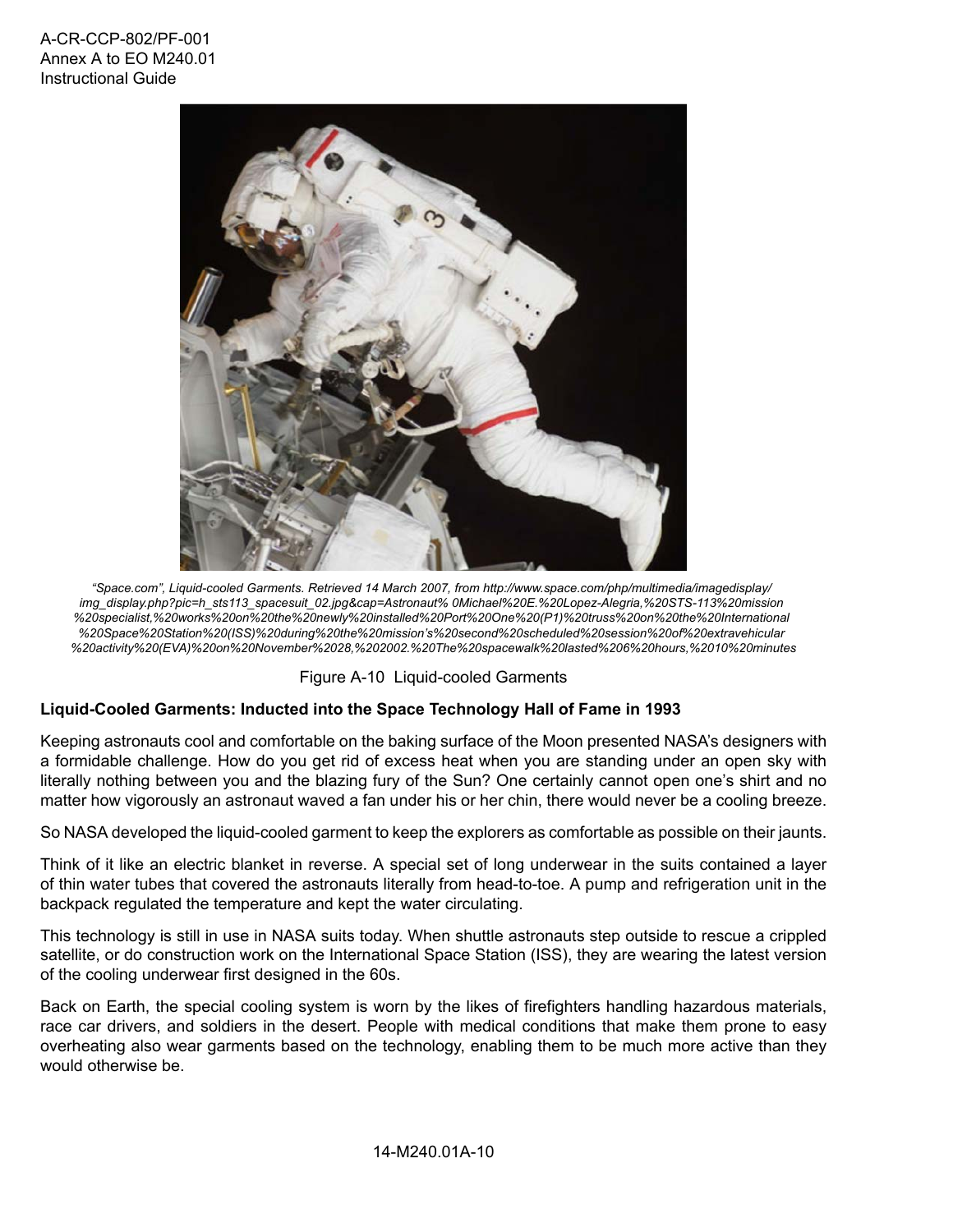#### A-CR-CCP-802/PF-001 Annex A to EO M240.01 Instructional Guide



*"Google Images", www.island.net, Canadarm. Retrieved 14 March 2006, from http://www.islandnet.com/~pacific/arm002.jpg*

## Figure A-11 Canadarm

## **Canadarm Debut on November 13, 1981**

Canada's most famous robotic and technological achievement made its space debut on November 13, 1981. The design and building of the Shuttle Remote Manipulator System marked the beginning of Canada's close collaboration with NASA in manned space flight. The Canadarm project remains a sterling example of successful international space cooperation.

Canadarm firmly established Canada's international reputation for robotics innovation and know-how. Its excellent performance record has inspired several generations of scientists and engineers as they develop new technologies for industry and medicine, such as medical robotics and automated robotics in the automotive industry.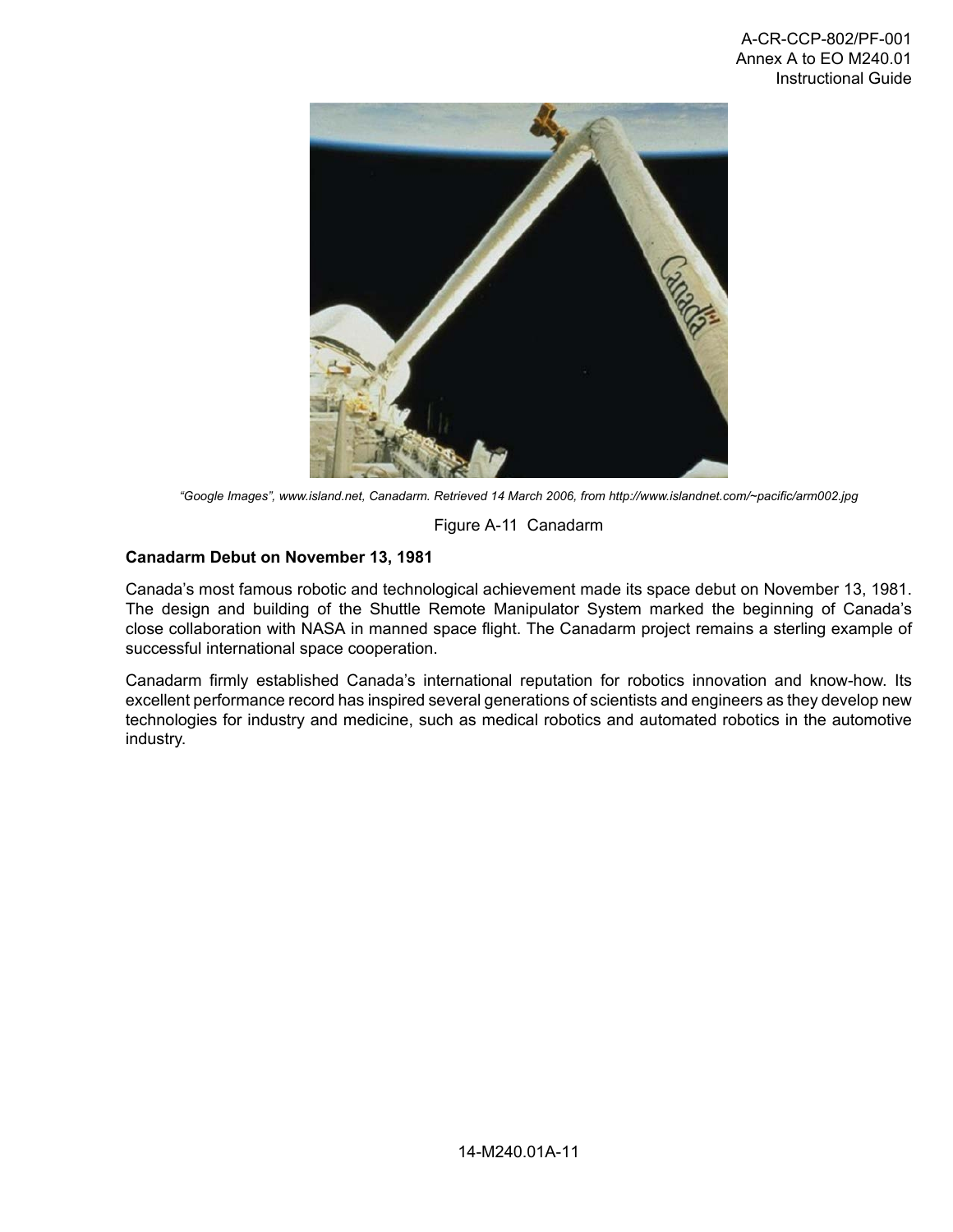

*Canadian Space Agency, Canadarm2. Retrieved 14 March 2006, from http:// www.space.gc.ca/asc/app/gallery/results2.asp?session=&image\_id=mss\_spar2*

Figure A-12 Canadarm2

## **Canadarm2**

In April 2001, Space Shuttle Endeavour delivered a package that was Canada's key contribution to the International Space Station, now being assembled about 400 kilometres above Earth.

That package was the latest generation robotic arm—Canadarm2, the Space Station Remote Manipulator System (SSRMS), installed on the Station, with the aid of Canadian astronaut Chris Hadfield.

Like Canadarm, Canadarm2 is a unique Canadian contribution–an essential tool for the construction and maintenance of the Space Station. In fact, the Station could not even be built without Canadarm2.

Robotics was identified as a strategic technology for Canada. It was a self-contained package that Canada could afford, and it was a critical component of infrastructure which gave Canada a particular role and status in building the International Space Station (ISS).

Canadarm2 will play another essential role—it gives Canadian scientists access to the Station's laboratory facilities to conduct experiments. It also entitles Canada to send an astronaut to the Station every three years for a tour of duty lasting three to four months.

Although the Canadarm2 technology has not made it to everyday technology on Earth, one can expect that this advancement in technology will one day make it to everyday life on Earth.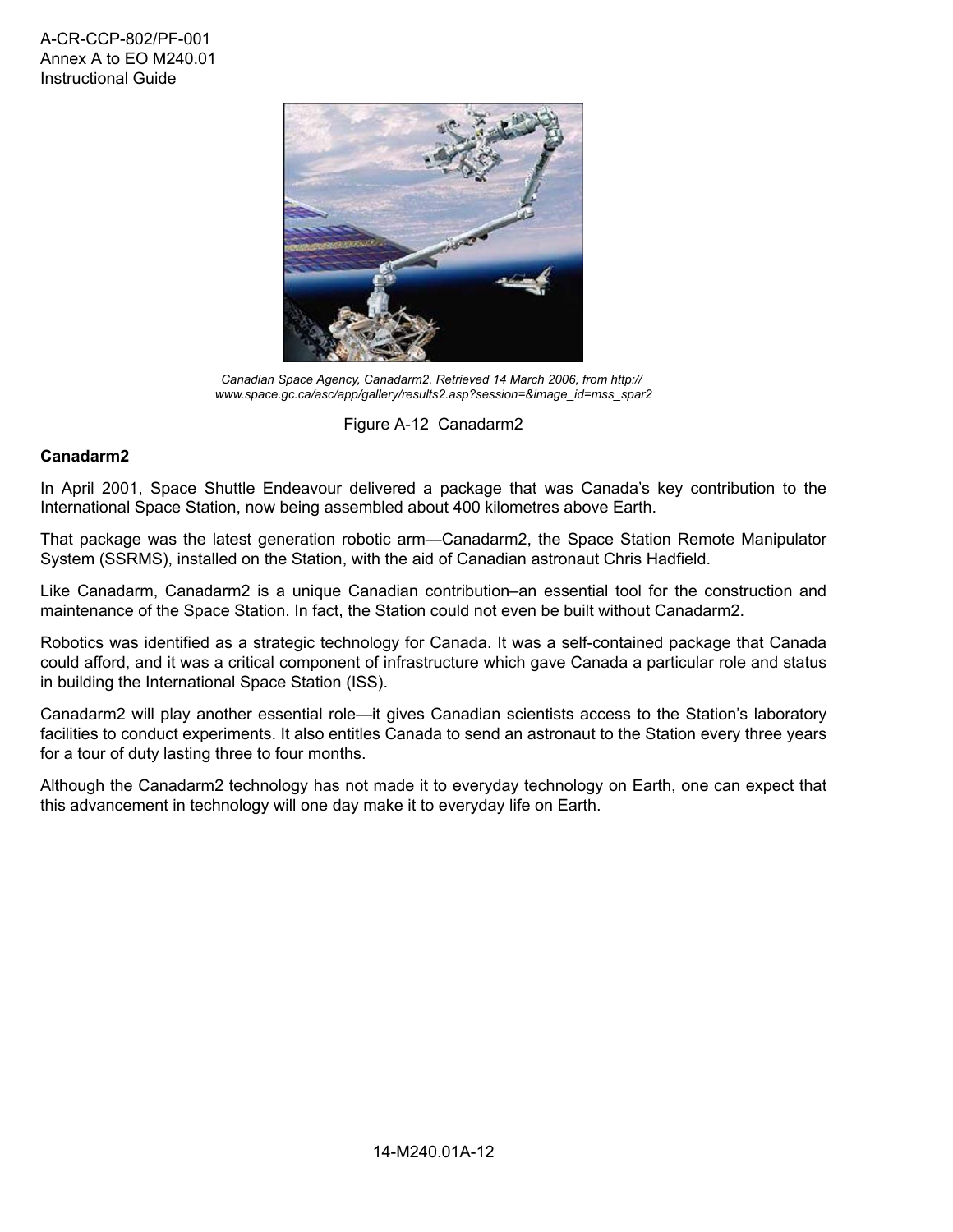

## **ROYAL CANADIAN AIR CADETS**

# **PROFICIENCY LEVEL TWO INSTRUCTIONAL GUIDE**



## **SECTION 2**

### **EO M240.02 – INVENT A SPACE TECHNOLOGY ITEM**

Total Time: 60 min

## **PREPARATION**

#### **PRE-LESSON INSTRUCTIONS**

Resources needed for the delivery of this lesson are listed in the lesson specification located in A-CR-CCP-802/ PG-001, Chapter 4. Specific uses for said resources are identified throughout the Instructional Guide within the TP for which they are required.

Review the lesson content and become familiar with the material prior to delivering the lesson.

#### **PRE-LESSON ASSIGNMENT**

N/A.

#### **APPROACH**

An interactive lecture was chosen for TP1 to orient the cadets to space technology and to give an overview of it.

An in-class activity was chosen for TP2 as it is an interactive way to provoke thought and stimulate an interest among cadets.

A group discussion was chosen for TP3 as it allows the cadets to interact with their peers and share their knowledge, experiences, opinions and feelings about space technology.

## **INTRODUCTION**

### **REVIEW**

N/A.

#### **OBJECTIVES**

By the end of this lesson and in groups of no more than four, the cadet shall have invented a space technology item.

## **IMPORTANCE**

It is important for cadets to learn about the characteristics of space to gain an appreciation for space technology. This lesson will assist in stimulating the cadets' interest in space technology, which forms a significant part of the Canadian Space Agency, and will lead to future summer training progression opportunities in the Air Cadet Program.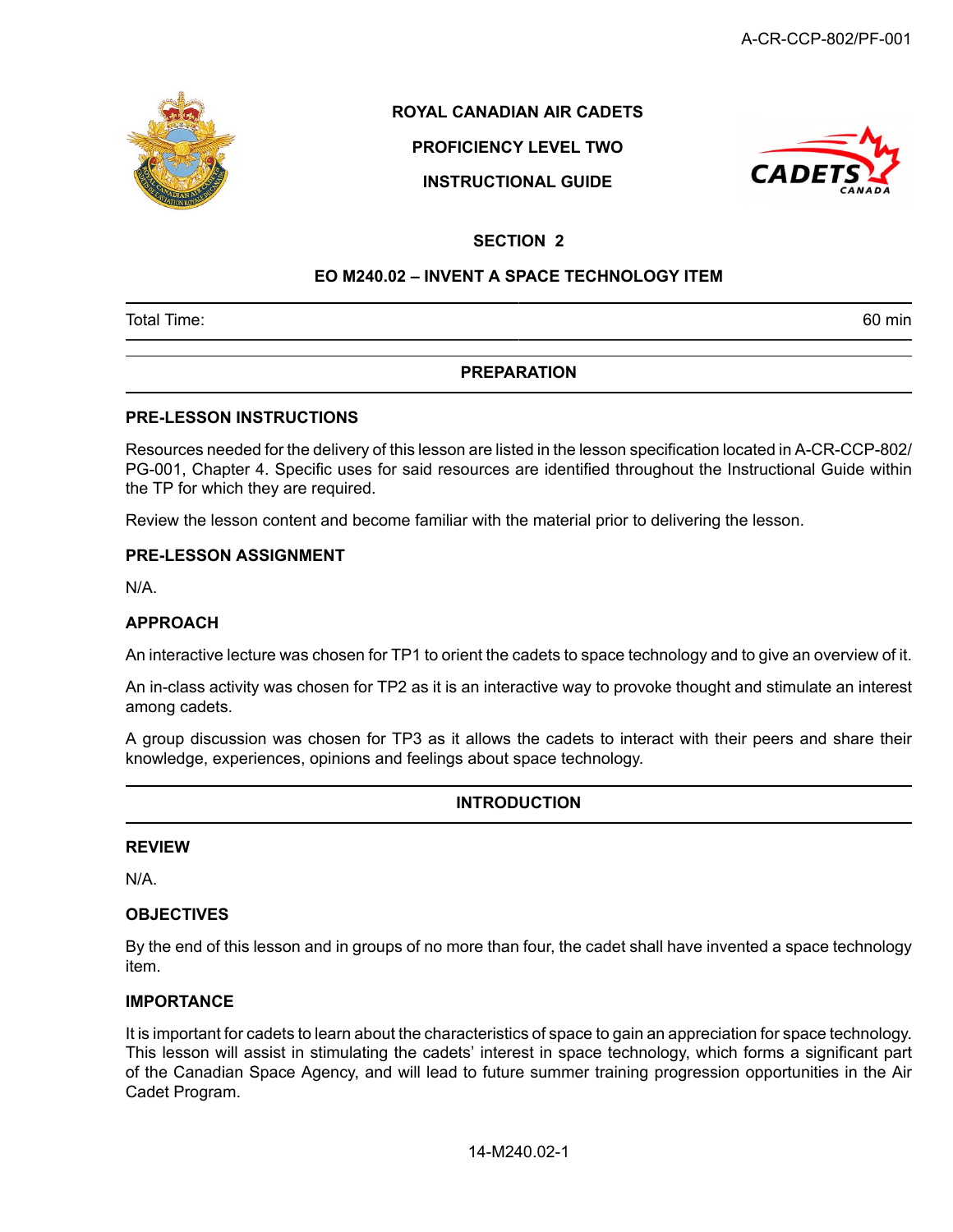|  | <b>Teaching Point 1</b> |  |
|--|-------------------------|--|
|  |                         |  |

## **Explain That There Are Many Challenges Astronauts Encounter While in Space**

Time: 5 min Method: Interactive Lecture Companies of the Method: Interactive Lecture

## **Travelling to and From Space**

One of the biggest challenges for astronauts is travelling to and from space. The astronaut's body and the space shuttle experience a large amount of stress through turbulence as they pass through the Earth's atmosphere. Temper Foam is a cushioning material that is shock absorbent and is also softest where the body contacts it. It is a NASA-developed technology that is used in the seats on the space shuttle to reduce the stress through turbulence that the astronauts experience during the violent shaking during launch.

Heat stress that occurs as they re-enter the Earth's atmosphere is also another challenge. Imagine a place with no air, with temperatures that vary from extreme hot to extreme cold, and where particles of dust travel at speeds that could kill you. These are just some of the situations astronauts have to cope with when they travel in space.

## **The Living Environment**

The strangest condition in space is the lack of gravity. Gravity is a force that makes objects move toward each other. The Earth's gravity keeps your feet on the ground and makes objects fall down by pulling them toward Earth. On a spaceship, there is no gravity and everything floats in the air. Velcro is used to anchor objects and prevent them from floating around. It takes time for an astronaut's body to adjust to living in space and many astronauts suffer from space sickness for the first few days or weeks of a mission.

Astronaut apparel has evolved over the decades from Mercury's aluminium foil-looking outfits to the bulky, 275 pound whites now used on space walks outside the space station. The U.S. suits are easier to work in for long periods of time but their complexity causes more maintenance. The one-size-fits-all Russian suits are used a few times and thrown away, but they are also not easy to work in.

NASA is hoping to make new suits that are both high-tech and low-maintenance.

## **CONFIRMATION OF TEACHING POINT 1**

## **QUESTIONS**

- Q1. What is one of the biggest challenges with space technology?
- Q2. What is the strangest condition an astronaut experiences in space?
- Q3. What do many astronauts suffer from for the first few days or weeks in space?

## **ANTICIPATED ANSWERS**

- A1. One of the biggest challenges with space technology is travelling to and from space.
- A2. The strangest condition an astronaut experiences in space is the lack of gravity.
- A3. Many astronauts suffer from space sickness for the first few days or weeks in space.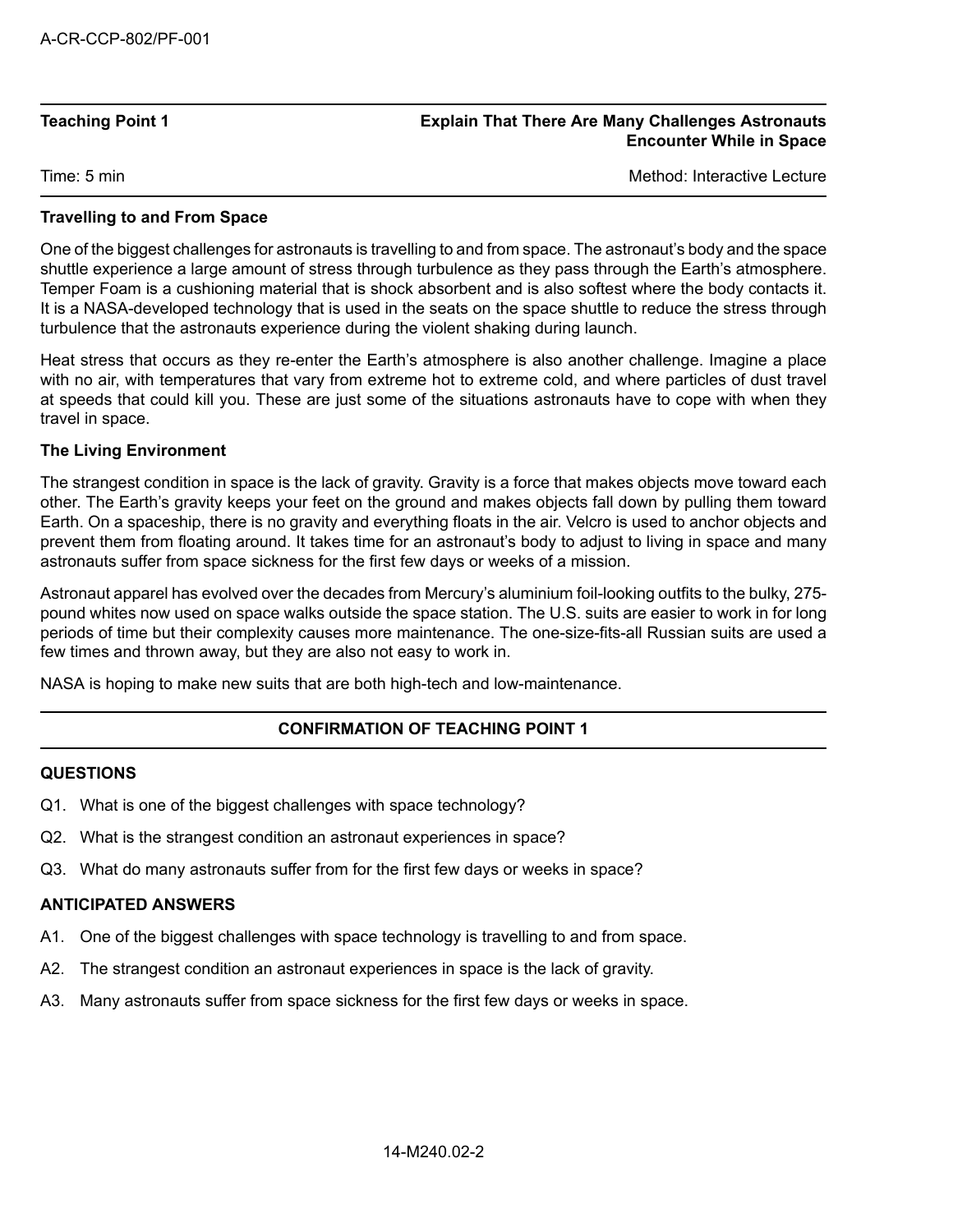## **Teaching Point 2 Conduct an Activity Where Cadets Invent and Construct a Space Technology Item**

Time: 35 min Method: In-Class Activity

## **ACTIVITY**

### **OBJECTIVE**

The objective of this activity is to have the cadets invent a space technology item that would help overcome the challenges of living in space.

#### **RESOURCES**

Consumable items for construction.

## **ACTIVITY LAYOUT**

N/A.

## **ACTIVITY INSTRUCTIONS**



Consumable items are items that are readily available (e.g. cereal boxes, egg cartons, milk cartons, pop cans, etc.) at no cost for construction of the space technology invention.

Cadets may draw diagrams of their space technology item as an alternative to the construction of a model.

- Divide cadets into groups of no more than four.
- Provide the groups with consumable items for construction of their invention.
- Groups will have 35 minutes to invent a space technology item using any of the consumable items provided for this activity.

#### **SAFETY**

N/A.

## **CONFIRMATION OF TEACHING POINT 2**

The cadets' invention/construction of a space technology item will serve as the confirmation of this TP.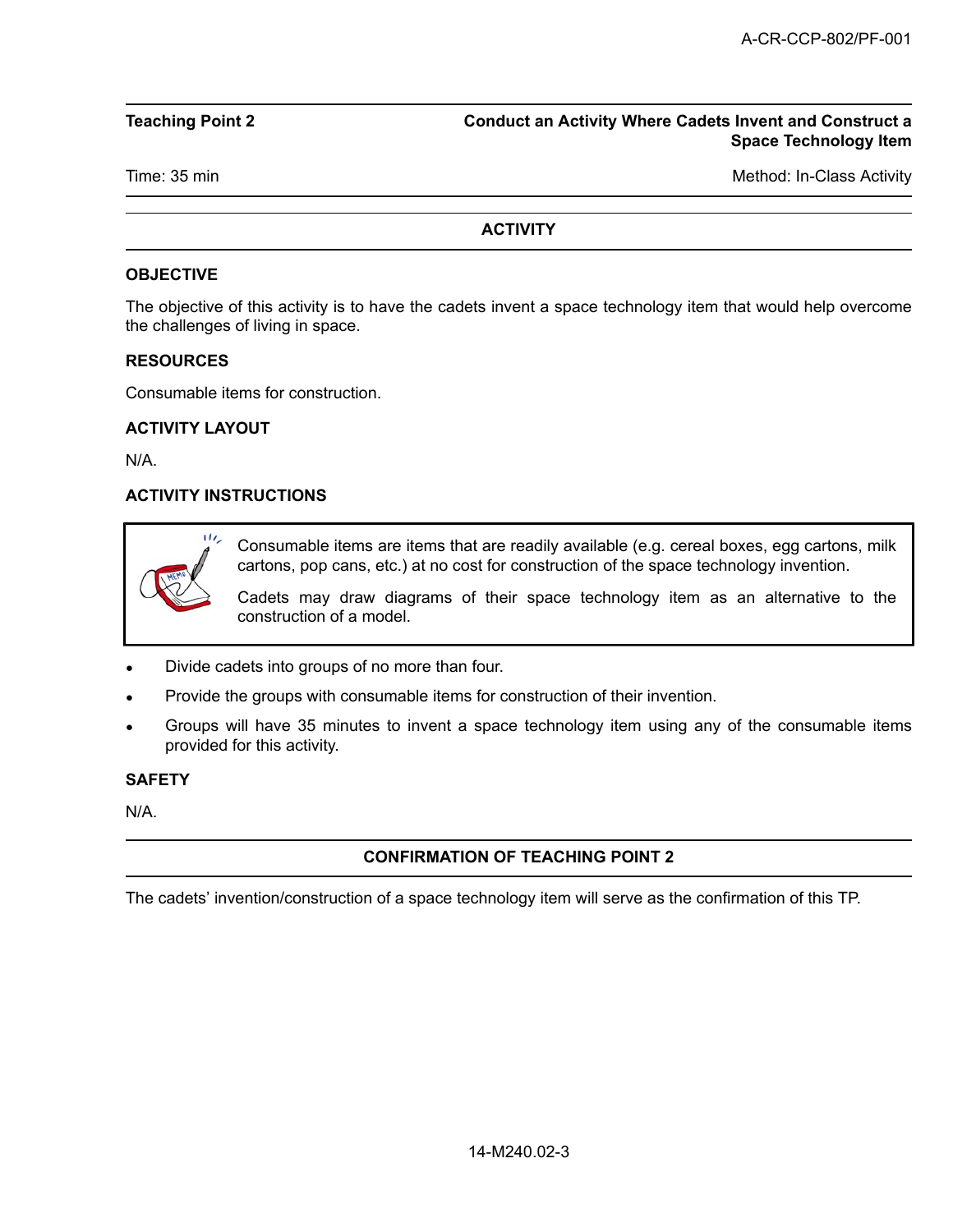## **Teaching Point 3 Conduct a Group Discussion Where Cadets Share Their Space Technology Item With the Entire Group**

Time: 15 min Method: Group Discussion and Method: Group Discussion

## **BACKGROUND KNOWLEDGE**



The point of the group discussion is to discuss the cadets' space technology inventions and their applications using the tips for answering/facilitating discussion and the suggested questions provided.

## **GROUP DISCUSSION**

## **TIPS FOR ANSWERING/FACILITATING DISCUSSION**

- Establish ground rules for discussion, e.g. everyone should listen respectfully; don't interrupt; only one person speaks at a time; no one's ideas should be made fun of; you can disagree with ideas but not with the person; try to understand others as much as you hope they understand you; etc.
- Sit the group in a circle, making sure all cadets can be seen by everyone else.
- Ask questions that will provoke thought; in other words avoid questions with yes or no answers.
- Manage time by ensuring the cadets stay on topic.
- Listen and respond in a way that indicates you have heard and understood the cadet. This can be done by paraphrasing their ideas.
- Give the cadets time to respond to your questions.
- Ensure every cadet has an opportunity to participate. One option is to go around the group and have each cadet answer the question with a short answer. Cadets must also have the option to pass if they wish.
- Additional questions should be prepared ahead of time.

## **SUGGESTED QUESTIONS**

- Q1. What is your space technology invention?
- Q2. What challenge are you trying to overcome in space?
- Q3. Explain how you see it overcoming a challenge in space.



Other questions and answers will develop throughout the group discussion. The group discussion should not be limited to only those suggested.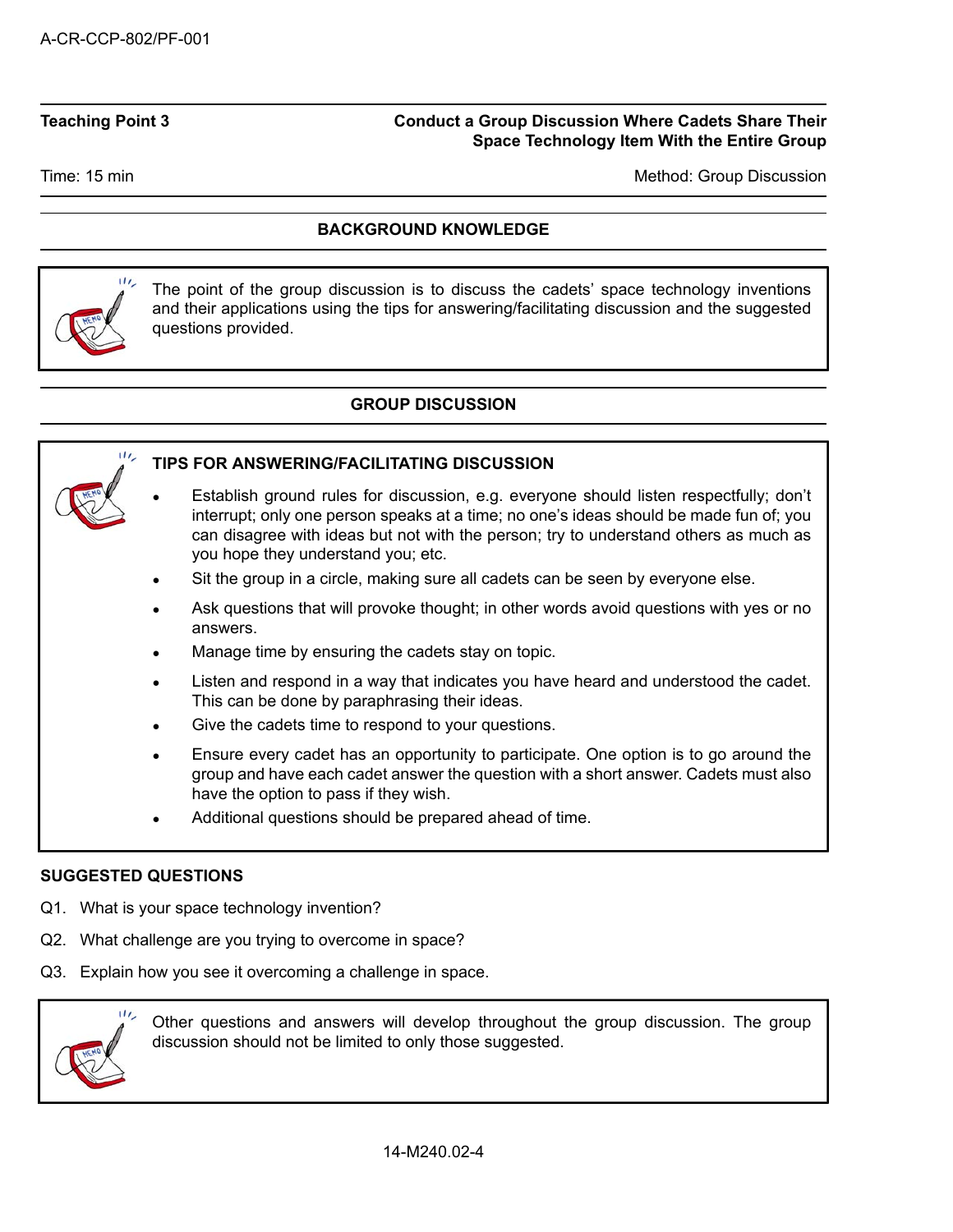

Reinforce those answers given and comments made during the group discussion, ensuring the teaching point has been covered.

## **SAFETY**

N/A.

## **CONFIRMATION OF TEACHING POINT 3**

The cadets' participation in the group discussion will serve as the confirmation of this TP.

## **END OF LESSON CONFIRMATION**

The cadets' participation in the activity in TP2 and the group discussion in TP3 will serve as the confirmation of this lesson.

**CONCLUSION**

## **HOMEWORK/READING/PRACTICE**

N/A.

**METHOD OF EVALUATION**

N/A.

## **CLOSING STATEMENT**

Inventing a space technology item will help the cadet learn about the characteristics of space and gain an appreciation for space technology. Stimulating the cadets' interest in space technology will lead to future summer training opportunities in the Air Cadet Program.

## **INSTRUCTOR NOTES/REMARKS**

N/A.

**REFERENCES**

C3-040 (ISBN 0-7787-1140-4) Goodman, P. (2002). *Arty Facts: Space and Art Activities.* St. Catharines, ON: Crabtree Publishing.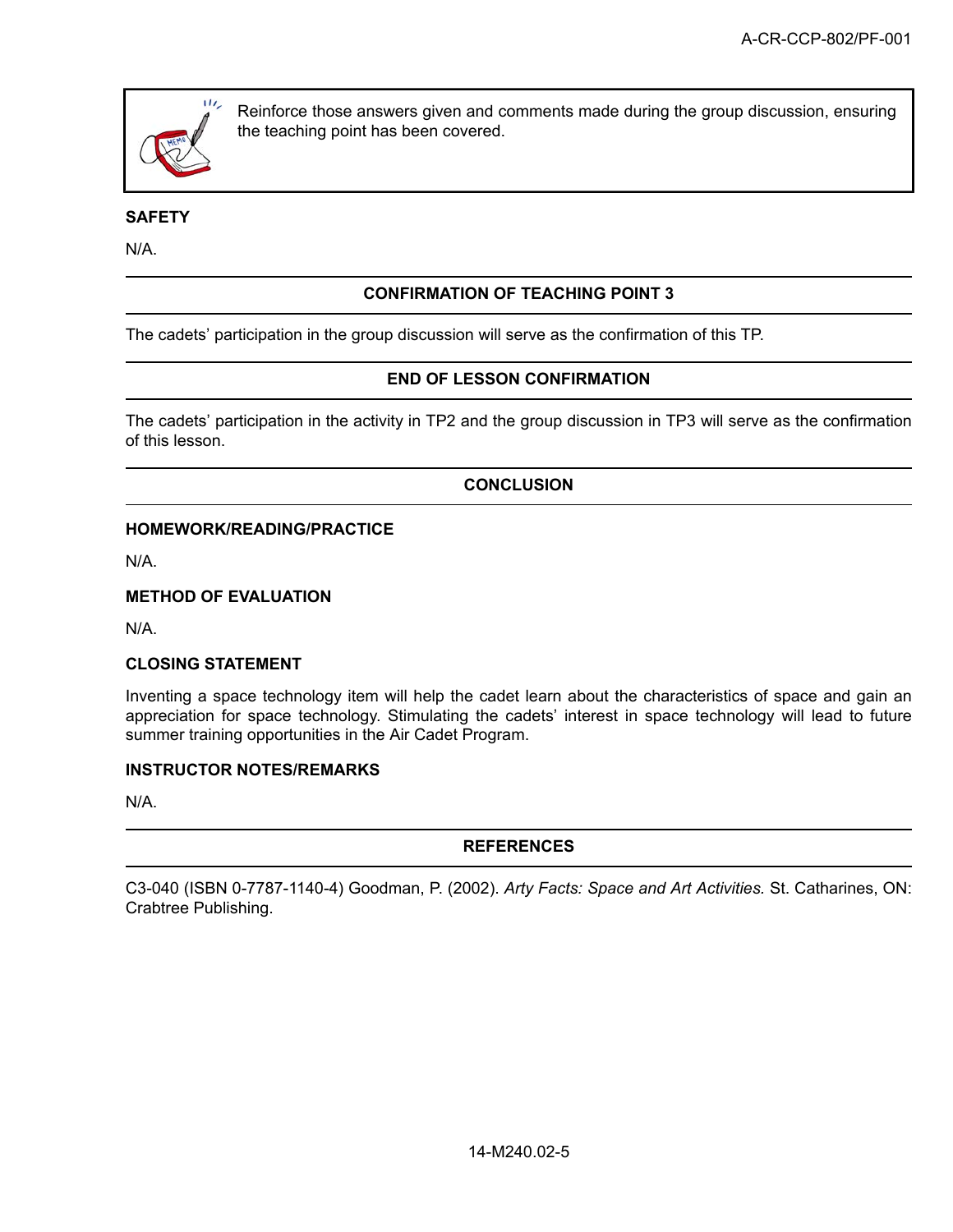THIS PAGE INTENTIONALLY LEFT BLANK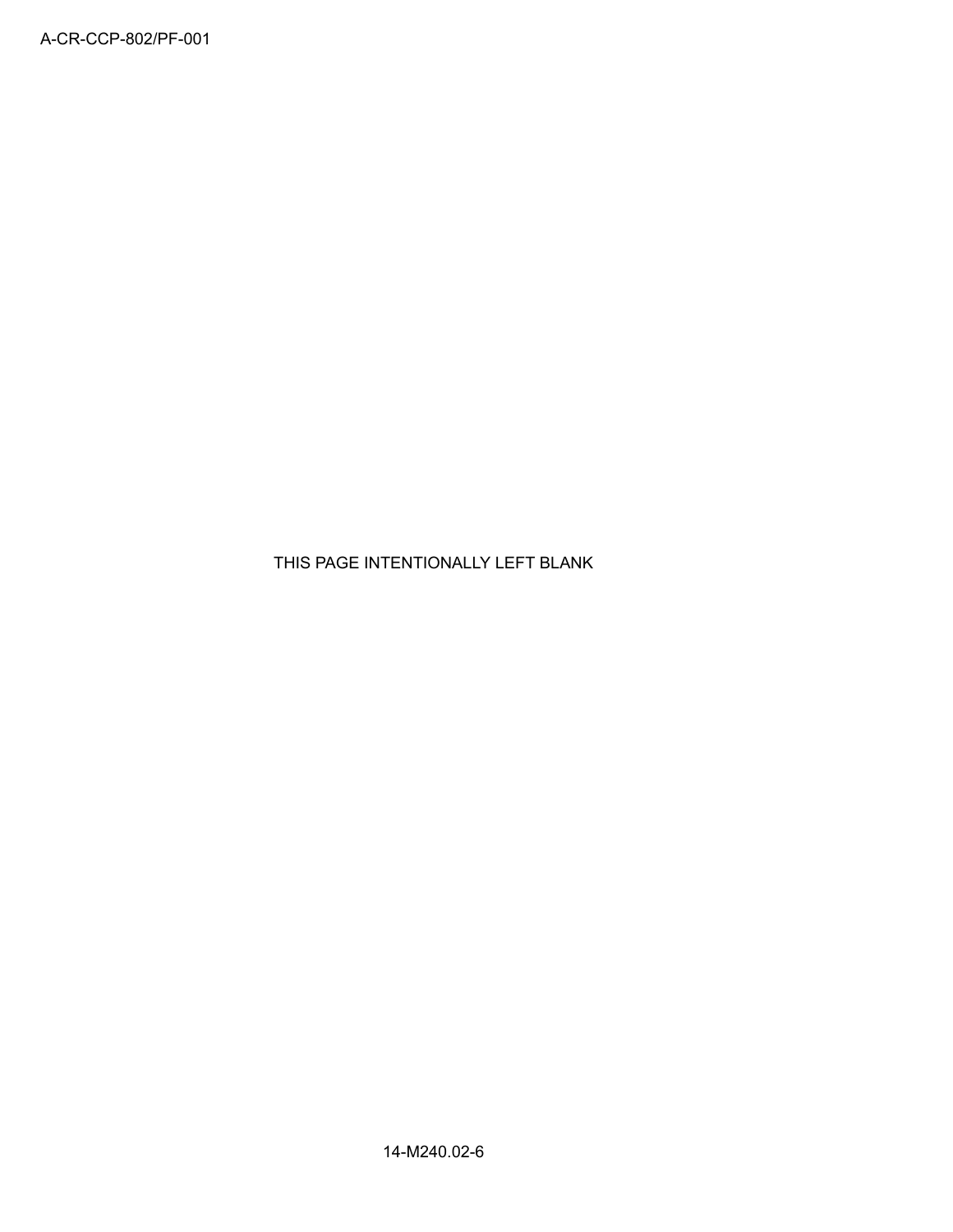

## **ROYAL CANADIAN AIR CADETS**

# **PROFICIENCY LEVEL TWO INSTRUCTIONAL GUIDE**



## **SECTION 3**

### **EO M240.03 – PARTICIPATE IN A SPACE SURVIVAL SCENARIO**

Total Time: 30 min

## **PREPARATION**

#### **PRE-LESSON INSTRUCTIONS**

Resources needed for the delivery of this lesson are listed in the lesson specification located in A-CR-CCP-802/ PG-001, Chapter 4. Specific uses for said resources are identified throughout the Instructional Guide within the TP for which they are required.

Review the lesson content and become familiar with the material prior to delivering the lesson.

Photocopy the survival scenario located at Annex A for each group.

#### **PRE-LESSON ASSIGNMENT**

N/A.

## **APPROACH**

An in-class activity was chosen for TP1 as it is an interactive way to provoke thought and to stimulate an interest in space survival among cadets.

A group discussion was chosen for TP2 as it allows the cadets to interact with their peers and share their knowledge, experiences, opinions, and feelings about survival in space.

## **INTRODUCTION**

### **REVIEW**

N/A.

## **OBJECTIVES**

By the end of this lesson and in groups of no more than four, the cadets shall have participated in a space survival scenario.

## **IMPORTANCE**

It is important for cadets to participate in a space survival scenario to understand the challenges astronauts face while living in space. Cadets will be able to use their knowledge about space survival in future space activities in the Cadet Program.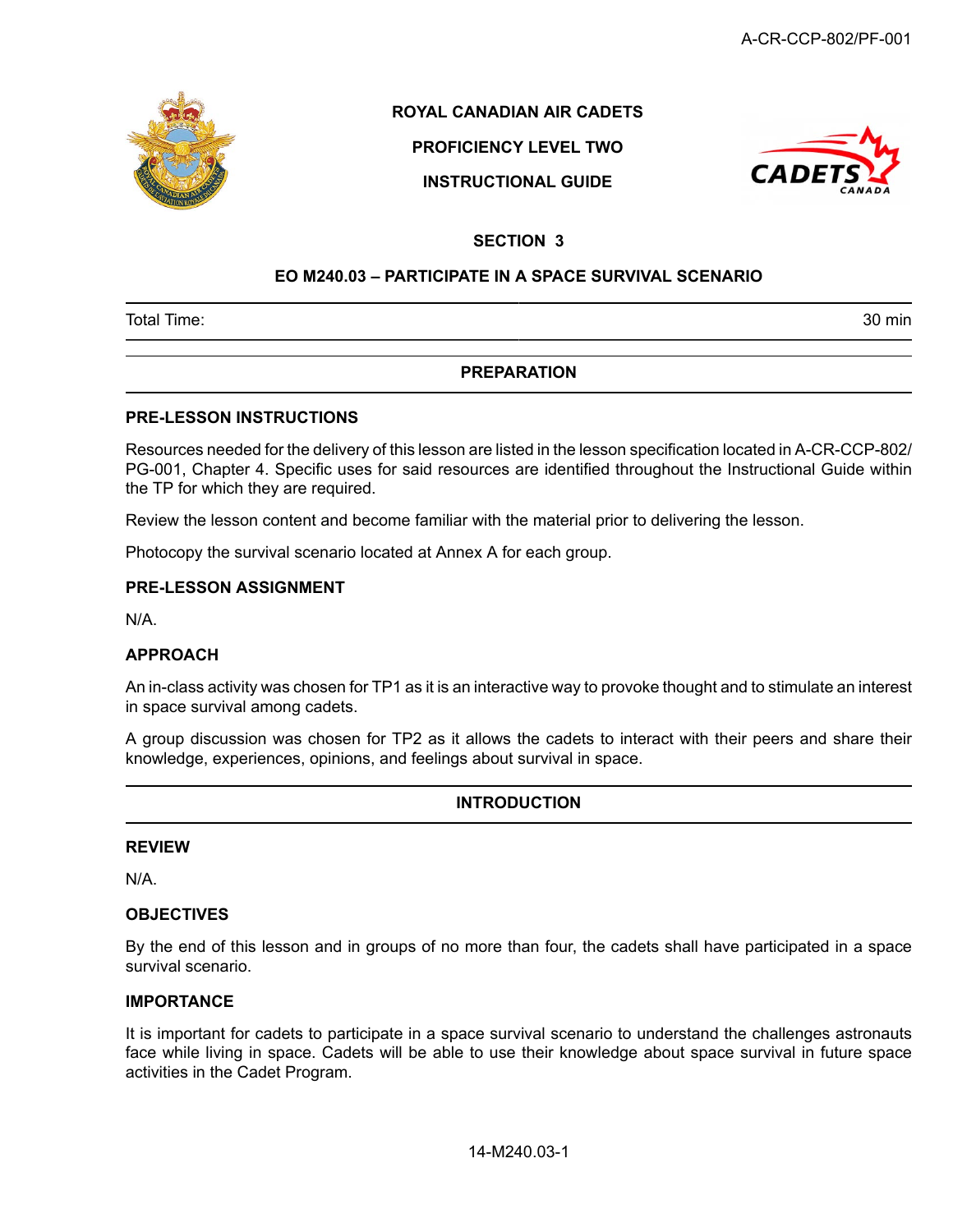**Teaching Point 1 Choose Five Survival Items to Survive in Space**

Time: 15 min Method: In-Class Activity



## **Water on the Moon**

On March 5, 1998, NASA scientists announced the discovery of water on the Moon.

Ice exists because the shadows on the moon are very frigid. The temperature in the shadow is approximately minus 140 degrees Celsius. Anywhere else on the Moon, water would be vaporized by the intense sunlight and lost to space.

### **Living in Space**

Astronauts must learn to manage everyday activities in space. Simple hygenic tasks like brushing your teeth can prove to be a challenge in space. Everything floats in space unless it is tied down. Even the consumption of food can be a challenge. Astronauts stay away from crackers and bread because the crumbs go up their nostrils.

Astronauts are kept very busy while in space. Aside from continuing to build the International Space Station (ISS), another very important part of their mission while living in space is to perform several experiments. These experiments focus on developing technologies to improve not only life in space but also life on Earth.

## **ACTIVITY**

## **OBJECTIVE**

The objective of this activity is to introduce and develop the cadets' interest and understanding of living in a space environment.

## **RESOURCES**

Survival scenario located at Annex A.

#### **ACTIVITY LAYOUT**

N/A.

## **ACTIVITY INSTRUCTIONS**

- 1. Divide the cadets into groups of no more than four.
- 2. Provide each group with a copy of the scenario.
- 3. Commence the activity by reading the scenario to the cadets.
- 4. Inform the cadets that they have 15 minutes to complete the activity.

#### **SAFETY**

N/A.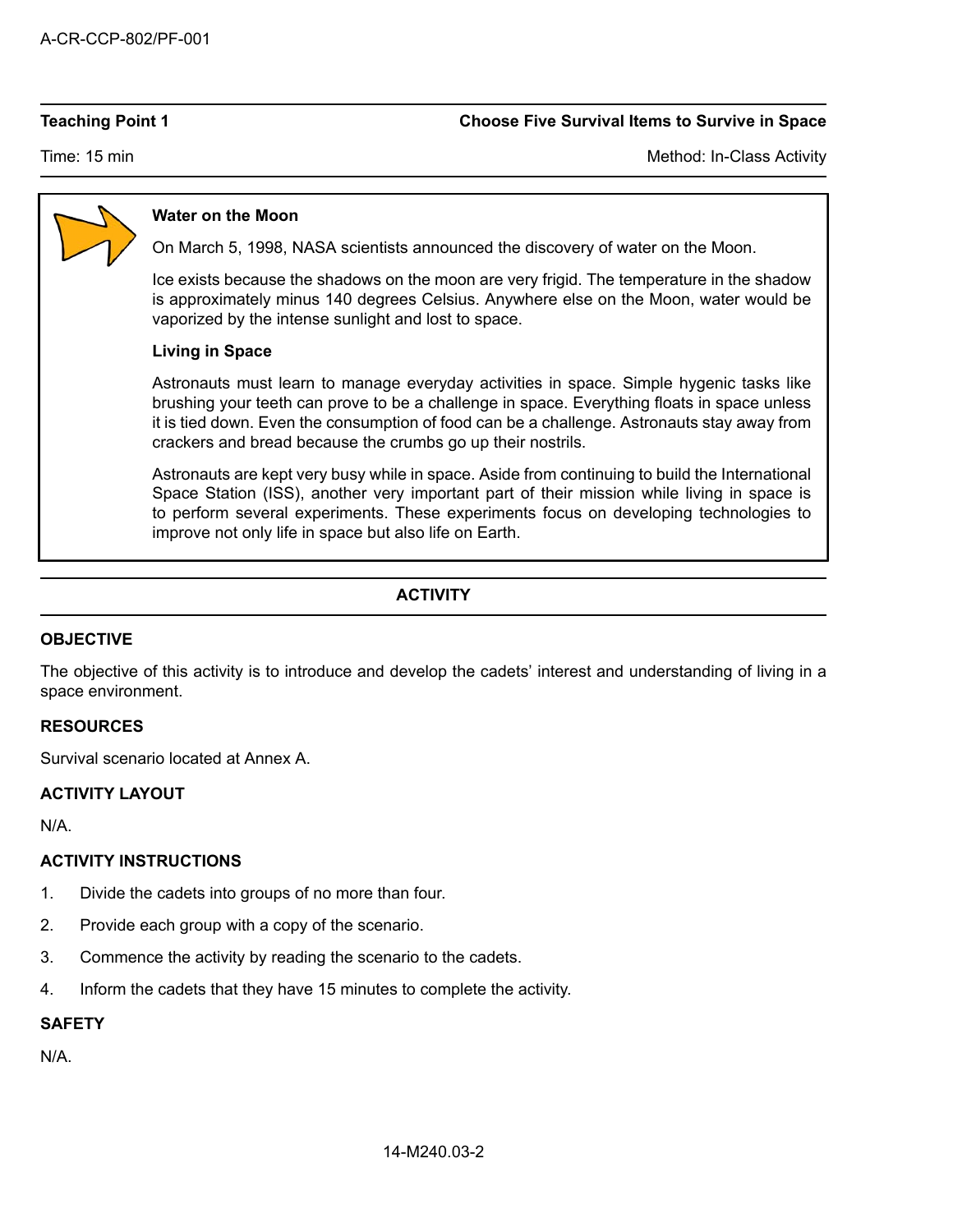## **CONFIRMATION OF TEACHING POINT 1**

The cadets' participation in the activity will serve as the confirmation of this TP.

**Teaching Point 2 Have the Cadets Explain Why They Chose Their Items for Survival**

Time: 10 min Method: Group Discussion Nethod: Group Discussion

## **BACKGROUND KNOWLEDGE**

u, The point of the group discussion is to discuss the groups' reason for choosing their items to complete the survival scenario using the tips for answering/facilitating discussion and the suggested questions provided.

## **GROUP DISCUSSION**



## **TIPS FOR ANSWERING/FACILITATING DISCUSSION**

Establish ground rules for discussion, e.g. everyone should listen respectfully; don't interrupt; only one person speaks at a time; no one's ideas should be made fun of; you can disagree with ideas but not with the person; try to understand others as much as you hope they understand you; etc.

Sit the group in a circle, making sure all cadets can be seen by everyone else.

Ask questions that will provoke thought; in other words avoid questions with yes or no answers.

Manage time by ensuring the cadets stay on topic.

Listen and respond in a way that indicates you have heard and understood the cadet. This can be done by paraphrasing their ideas.

Give the cadets time to respond to your questions.

Ensure every cadet has an opportunity to participate. One option is to go around the group and have each cadet answer the question with a short answer. Cadets must also have the option to pass if they wish.

Additional questions should be prepared ahead of time.

## **SUGGESTED QUESTIONS**

- Q1. What were the items that your group selected to survive in space?
- Q2. Why did your group select these survival items?
- Q3. What was the most important item on your list and why?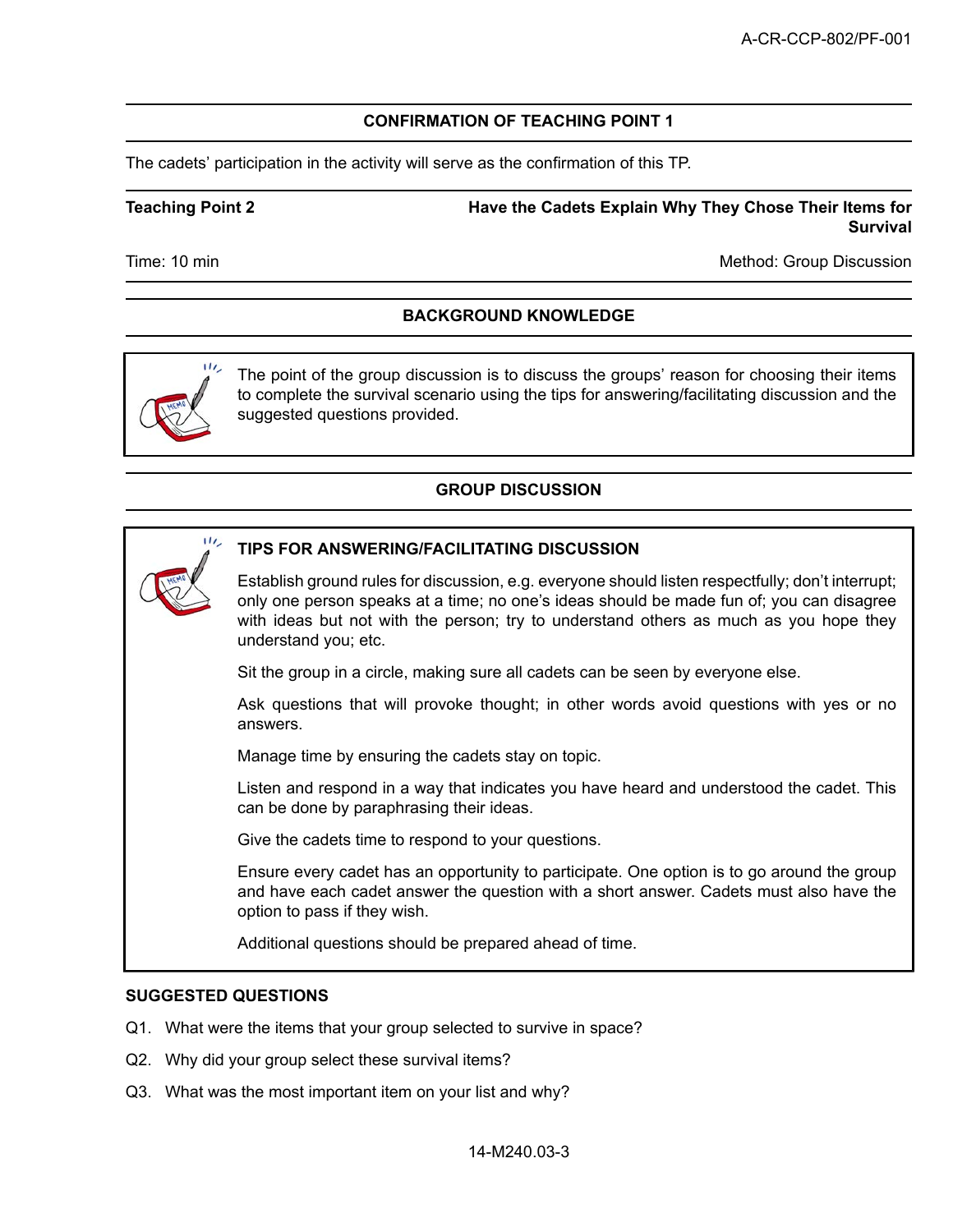

Other questions and answers will develop throughout the group discussion. The group discussion should not be limited to only those suggested.



Reinforce those answers given and comments made during the group discussion, ensuring the teaching point has been covered.

## **SAFETY**

N/A.

## **CONFIRMATION OF TEACHING POINT 2**

The cadets' participation in the group discussion will serve as the confirmation of this TP.

## **END OF LESSON CONFIRMATION**

The cadets' participation in the space survival scenario will serve as the confirmation of this lesson.

## **CONCLUSION**

## **HOMEWORK/READING/PRACTICE**

N/A.

## **METHOD OF EVALUATION**

N/A.

## **CLOSING STATEMENT**

Participating in a space survival scenario may develop the cadets' interest in space by introducing elements of survival in space. Understanding the challenges astronauts face while living in space may be of use in future space activities in the Cadet Program.

## **INSTRUCTOR NOTES/REMARKS**

N/A.

## **REFERENCES**

C3-111 Lakeland Central School District. (2007). *Space Survival Challenge.* Retrieved 27 February 2007, from http://www.lakelandschools.org/EDTECH/leslie/space.htm.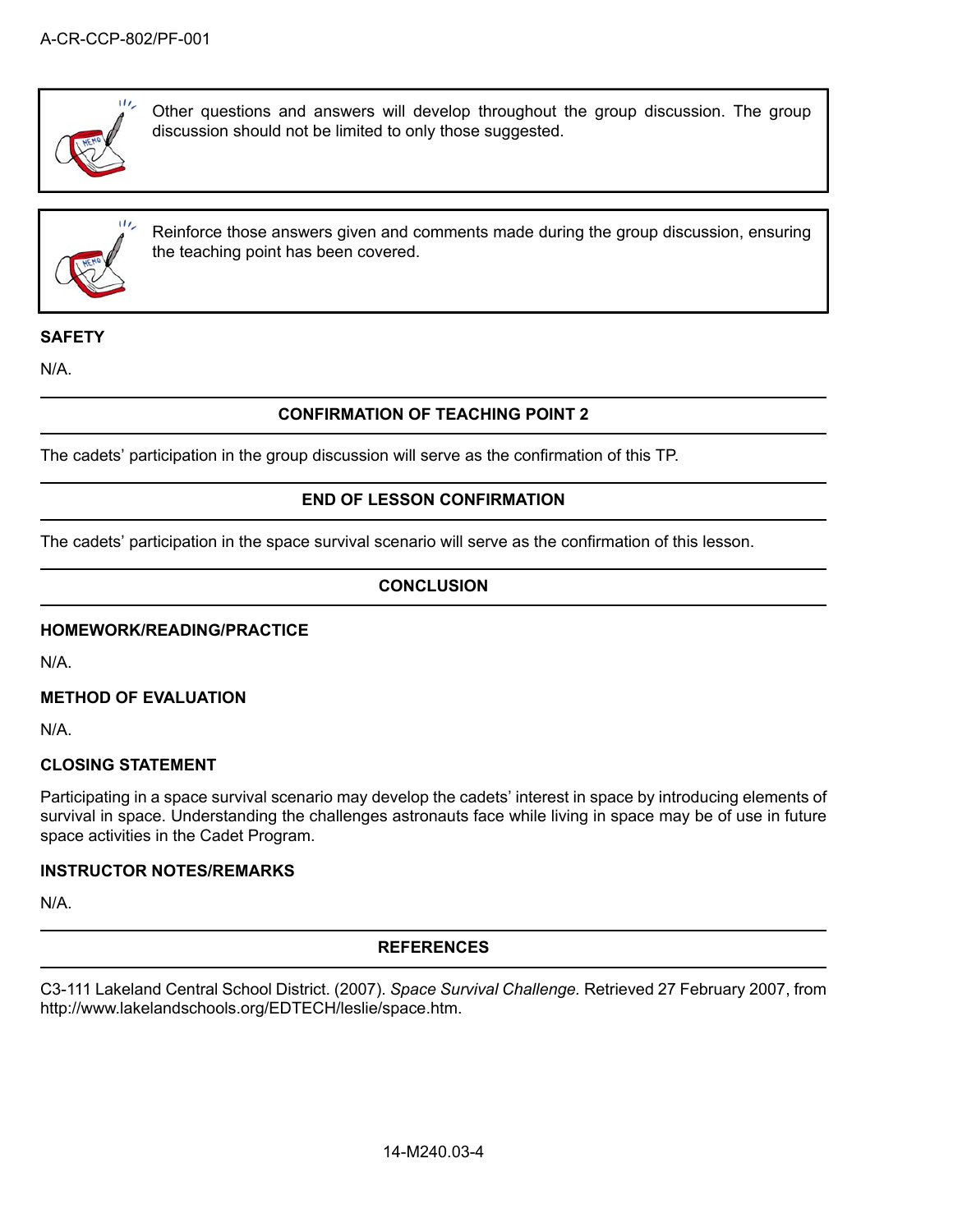#### **SPACE SURVIVAL SCENARIO**

#### **Situation**

You are a member of a shuttle crew scheduled to meet with the International Space Station (ISS). Due to a systems failure, you and three astronauts had to crash-land on the Moon. During the landing, much of the equipment aboard was damaged. Only eight items of equipment were left undamaged. Since survival depends on waiting for the arrival of a rescue shuttle from the ISS, the most critical items must be chosen to help you survive while waiting for the arrival of the shuttle.

#### **Mission**

You will be working in groups of four as a team of astronauts. Your survival depends on selecting a maximum of five items that you will need while waiting for the rescue shuttle to arrive. Your challenge is to rank, in order (most to least important), those items that have been left undamaged on your shuttle. Base your decisions on what you already know about conditions in space and on the Moon.

### **Items that Survived the Crash Landing**

- a box of matches
- 2 x 50 kg tanks of oxygen,
- 20 litre of water,
- 15 m of nylon rope,
- a magnetic compass,
- a stellar map of the Moon's constellations,
- a solar-powered receiver-transmitter, and
- a reconstituted food package.

#### **Instructions**

- 1. Select five items from the list that your team will need to survive until the arrival of the rescue shuttle.
- 2. Rank your objects in order from most to least important.
- 3. Justify your choices within your group.
- 4. Prepare to present your findings to the class in a group discussion.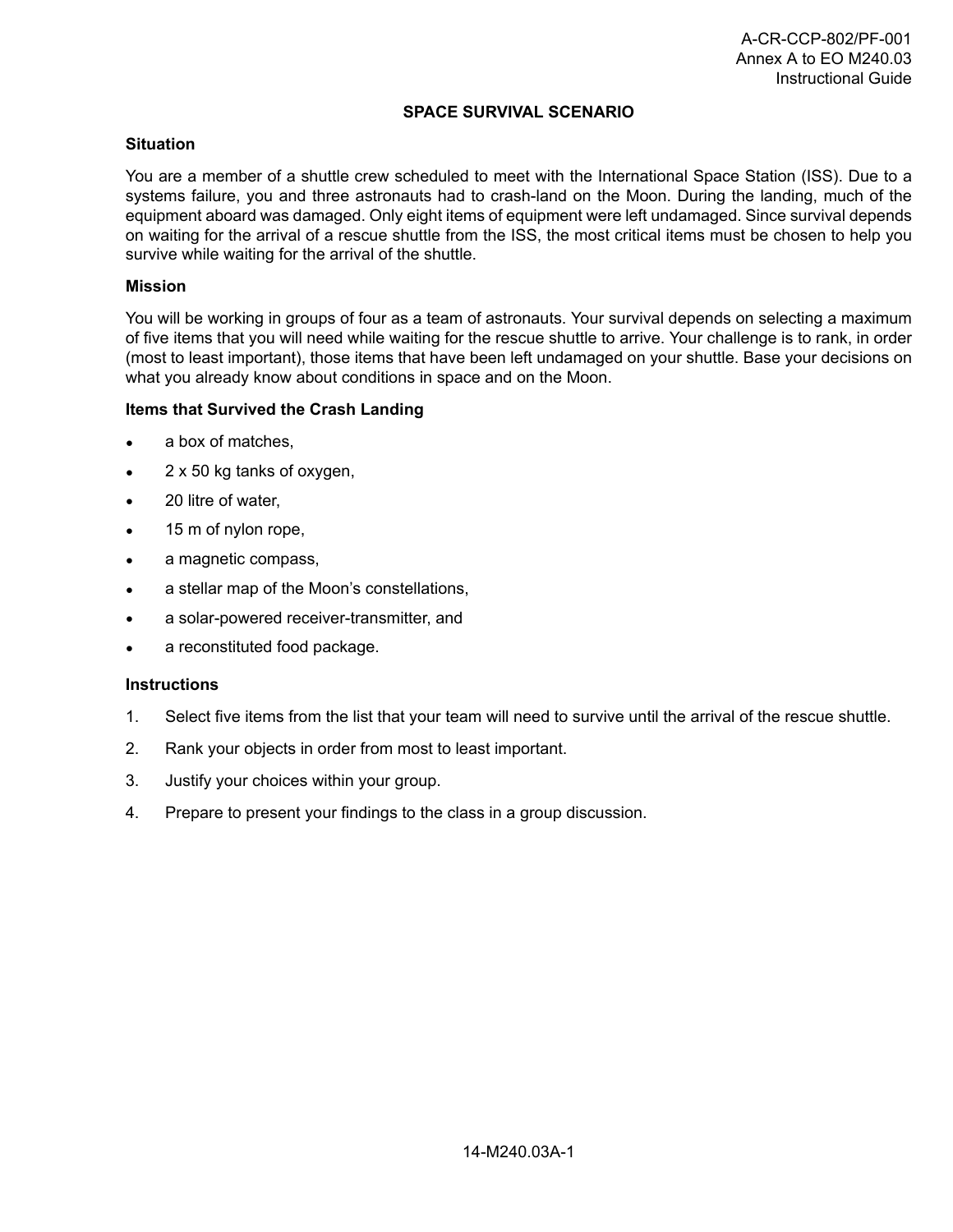THIS PAGE INTENTIONALLY LEFT BLANK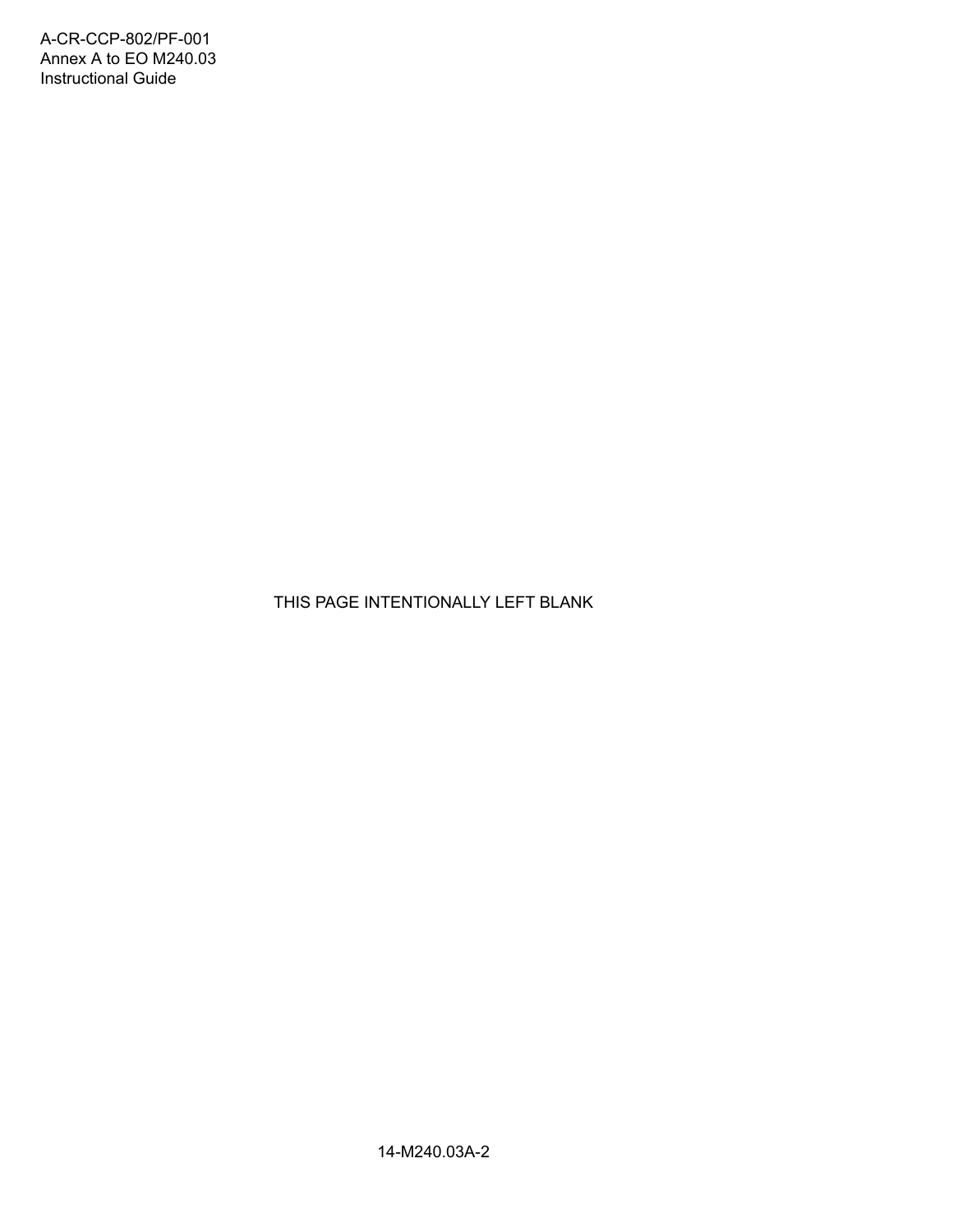

## **ROYAL CANADIAN AIR CADETS**

# **PROFICIENCY LEVEL TWO INSTRUCTIONAL GUIDE**



## **SECTION 4**

## **EO C240.01 – PARTICIPATE IN A NON-VERBAL COMMUNICATION ACTIVITY**

Total Time: 30 min

## **PREPARATION**

#### **PRE-LESSON INSTRUCTIONS**

Resources needed for the delivery of this lesson are listed in the lesson specification located in A-CR-CCP-802/ PG-001, Chapter 4. Specific uses for said resources are identified throughout the Instructional Guide within the TP for which they are required.

Review the lesson content and become familiar with the material prior to delivering the lesson.

Prepare a slide or handouts for each cadet of Figure A-1.

Prepare cue cards located at Annex B to be used during the in-class activity in TP3.

## **PRE-LESSON ASSIGNMENT**

N/A.

## **APPROACH**

An interactive lecture was chosen for TP1 and TP2 to orient the cadets to the topic, generate interest and to give an overview of non-verbal communication.

An in-class activity was chosen for TP3 as it is an interactive way to provoke thought and stimulate an interest among cadets.

## **INTRODUCTION**

#### **REVIEW**

N/A.

## **OBJECTIVES**

By the end of this lesson the cadet shall have participated in a non-verbal communication activity to gain a familiarization with an alternate method of communication.

#### **IMPORTANCE**

It is important for cadets to understand how to communicate using methods other than speech. If radio communication is lost in space, astronauts must still be able to communicate with one another. The cadets' participation in a non-verbal communication activity will help stimulate an interest in other methods of communication.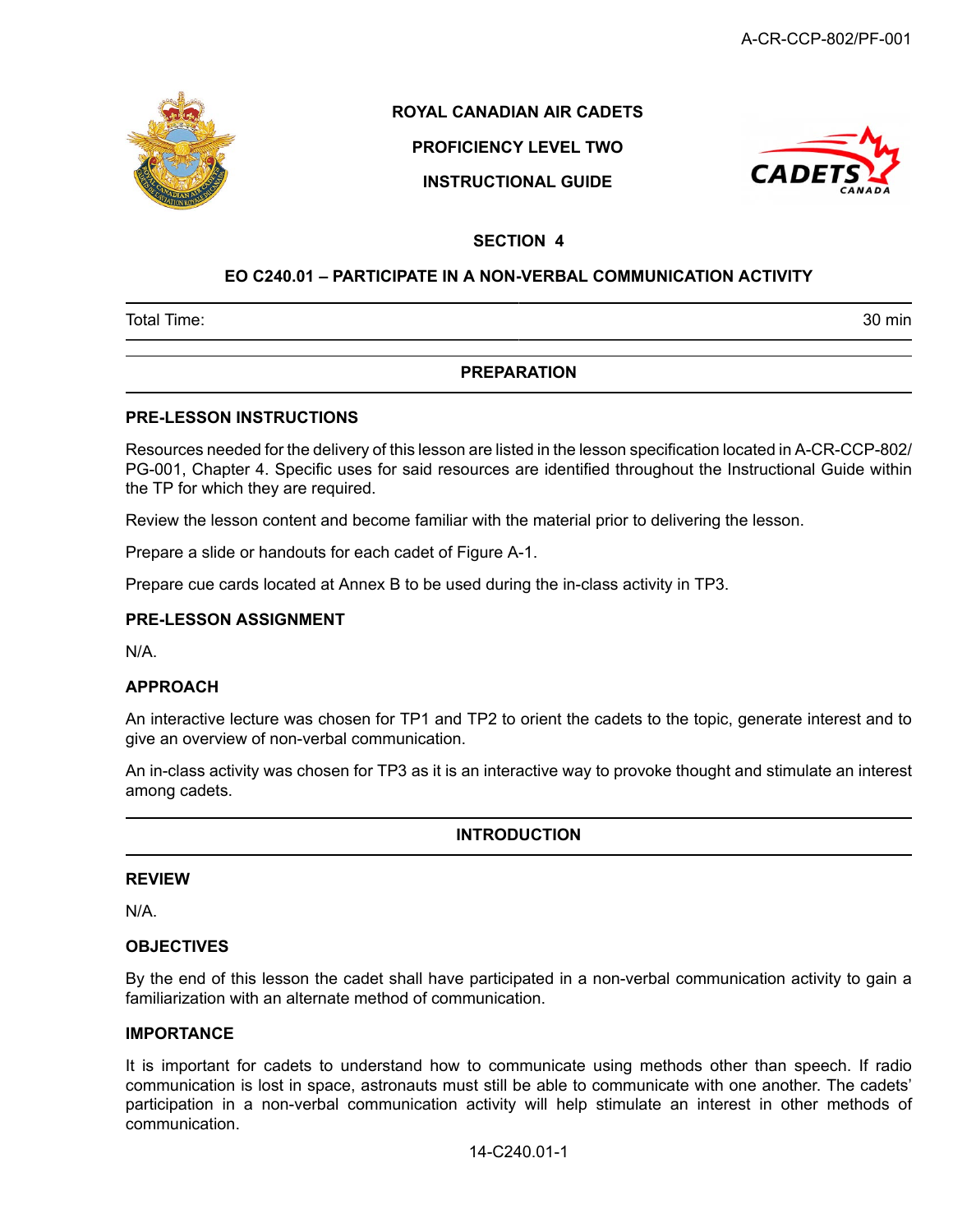## **Teaching Point 1 Explain the Use of Body Language as a Form of Nonverbal Communication**

Time: 5 min Method: Interactive Lecture

When people use spoken language to communicate, they do more than just listen to what is said in order to understand the message. They also look at the person who is speaking to see what their body is doing (body language), and listen to the way they are saying the words (tone) to understand their full message.

Studies have been done that show us the percentage of understanding that is gained from the spoken word. It is considerably less than the meaning that people gain from listening to a person's tone of voice and looking at their non-verbal communication.



*"Department of Education Training and Youth Affairs", Non-verbal Communication. Retrieved 20 March 2007, from http://www.dest.gov.au/nwt/hospitality/comm\_non.htm*



**Body Language.** Includes the way people walk, talk, how they stand and their facial features (shown by a person's body attitude or movements).

## **CONFIRMATION OF TEACHING POINT 1**

## **QUESTIONS**

- Q1. When people use spoken language to communicate, what other things do people do besides listening, to understand what is being said?
- Q2. What is the percentage of understanding gained through non-verbal communication?
- Q3. Does this percentage surprise you? Why or why not?

## **ANTICIPATED ANSWERS**

- A1. They also look at the person who is speaking to see what their body is doing.
- A2. 55% of understanding is gained through non-verbal communication.
- A3. Answers will vary.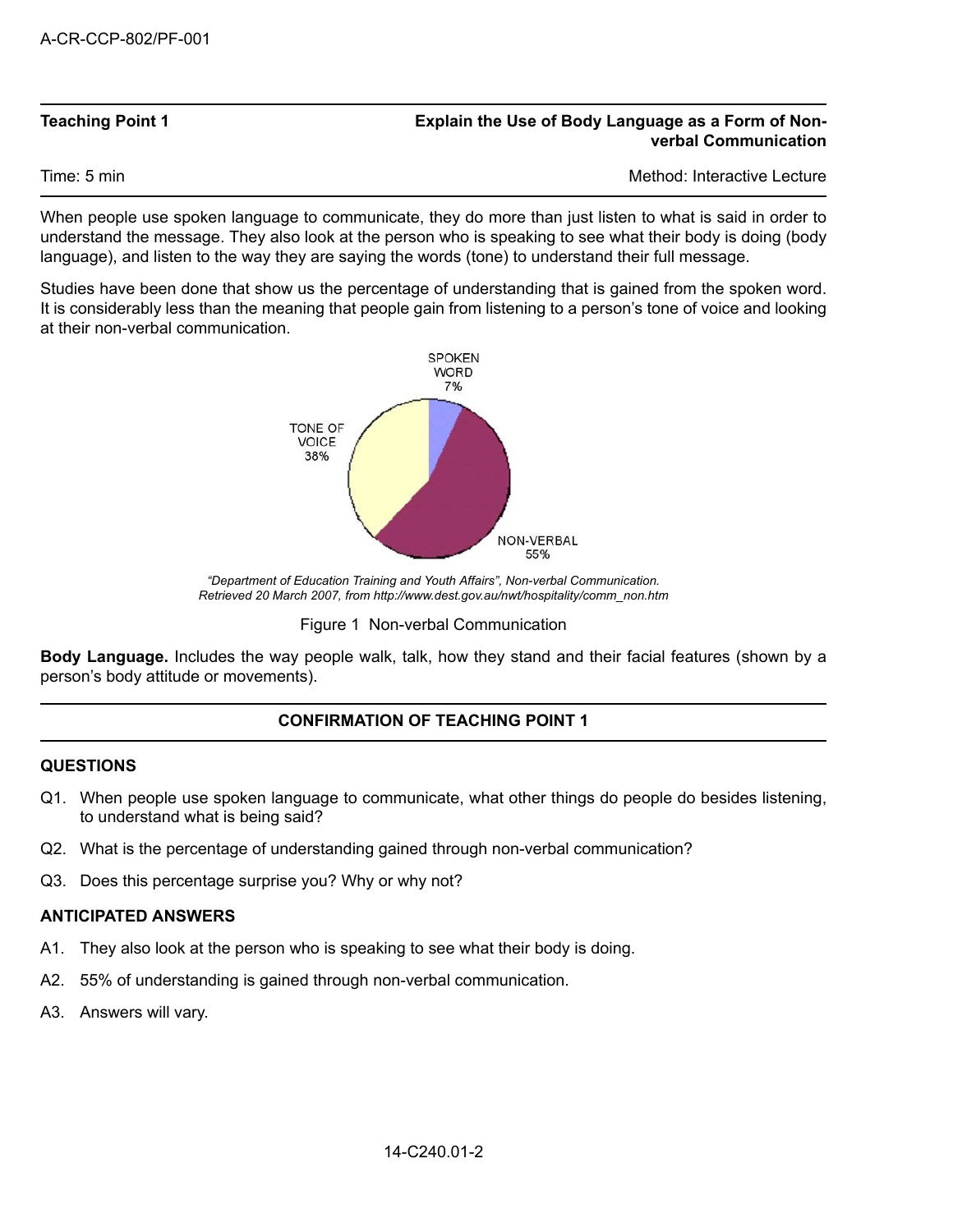#### **Teaching Point 2 Explain the Use of Gestures as a Form of Non-verbal Communication**

Time: 5 min Method: Interactive Lecture Control of Time: 5 min Method: Interactive Lecture

**Gesture.** A gesture is a form of non-verbal communication made with a part of the body, used instead of or in combination with verbal communication. Examples of non-verbal communication are facial expressions, hand signals, eye gazing and body postures (e.g. smile, handshake, wave, etc.).

Gestures that people use also convey meanings, such as:

- **Waving.** Saying hello or goodbye, or to get someone's attention.
- **Making a Fist.** You are angry.
- **Thumbs Up.** Okay.
- **Pointing.** Showing something.

Not all simple gestures are always understood and misunderstandings occur because of these gestures. It is important to understand that gestures mean different things in different cultures. Sometimes gestures can be rude in one culture, but okay in another. In North America spinning your finger around your ear is known as "You're crazy". In Argentina the same gesture means "You have a phone call".

## **CONFIRMATION OF TEACHING POINT 2**

## **QUESTIONS**

- Q1. What is a gesture?
- Q2. What is the gesture for anger?
- Q3. Can you think of another gesture that has not been mentioned, that people use and what does it mean?

#### **ANTICIPATED ANSWERS**

- A1. A gesture is a form of non-verbal communication made with a part of the body, used instead of or in combination with verbal communication.
- A2. Making a fist.
- A3. Answers will vary but may include:
	- finger to lips—shhh, be quiet,
	- shaking head—no,
	- nodding—yes or agreement to something,
	- wagging finger at someone—scolding, or
	- yawn and put flat hand to lips—I'm tired.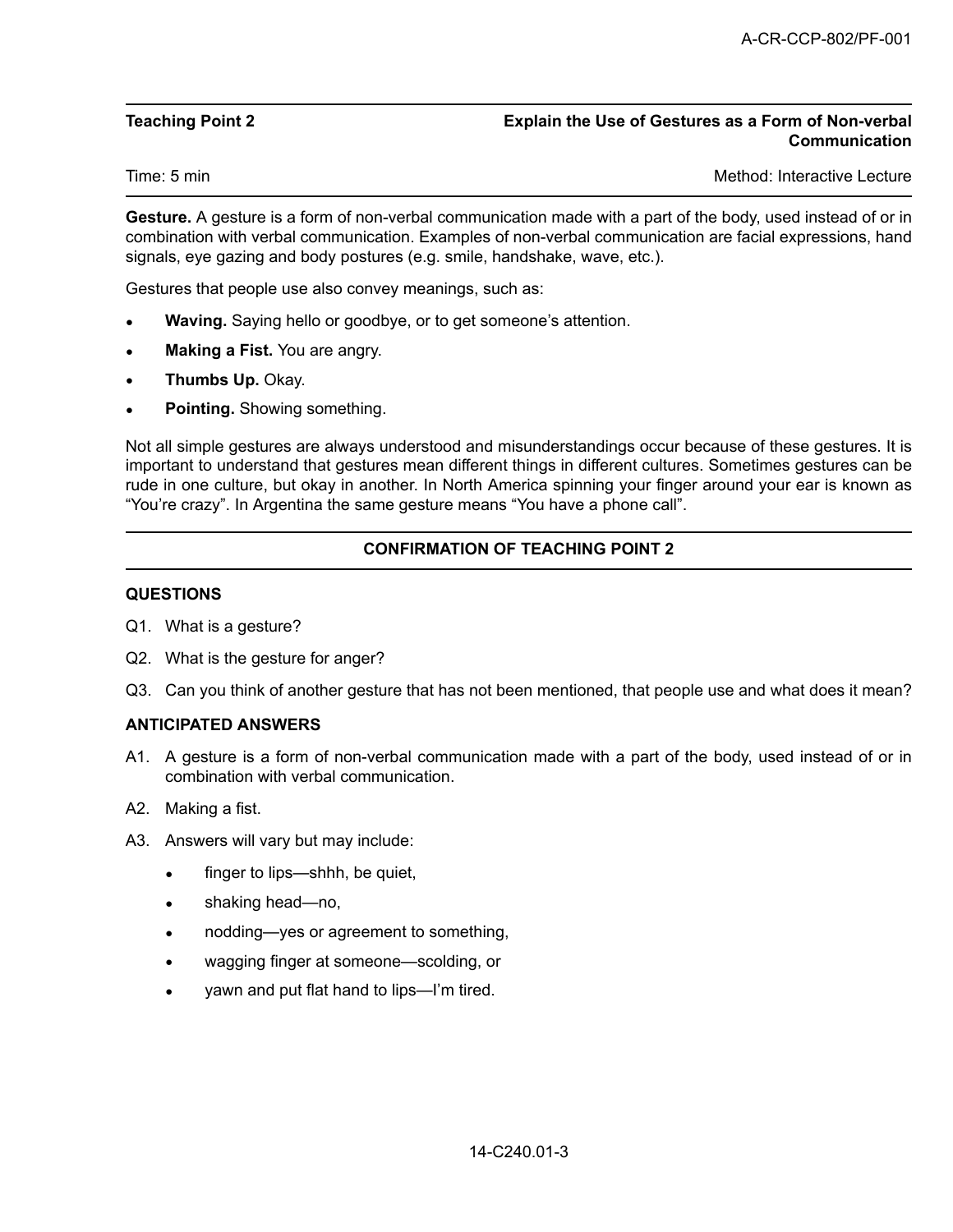## **Teaching Point 3 Conduct an Activity Where the Cadets Name an Emotion That They Have Shown in the Last Week**

Time: 15 min Method: In-Class Activity

## **ACTIVITY**

### **OBJECTIVE**

The objective of this activity is to develop the cadets' knowledge of non-verbal communication and understand the challenges in communicating without speech.

#### **RESOURCES**

Cue cards located at Annex B.

## **ACTIVITY LAYOUT**

N/A.

## **ACTIVITY INSTRUCTIONS**



Prior to the start of the activity, ask the cadets to name an emotion that they have shown during the past week. Some of their responses may be anger, fear, happiness, satisfaction, sorrow or surprise.

- 1. Request a volunteer to stand in front of the class and select a cue card with an emotion.
- 2. Once the cadet has selected the cue card ask them to act out the emotion to the class using body language to communicate the emotion. The cadet cannot tell the emotion to the class using speech.
- 3. The class must determine the emotion.
- 4. Once the class determines the correct answer, have another volunteer come to the front of the class and select a cue card and repeat the activity.



This activity is not limited to the emotions on the cue cards. Allow the cadets to create additional cue cards and act out additional emotions.

## **SAFETY**

N/A.

## **CONFIRMATION OF TEACHING POINT 3**

The cadets' participation in the in-class activity will serve as the confirmation of this lesson.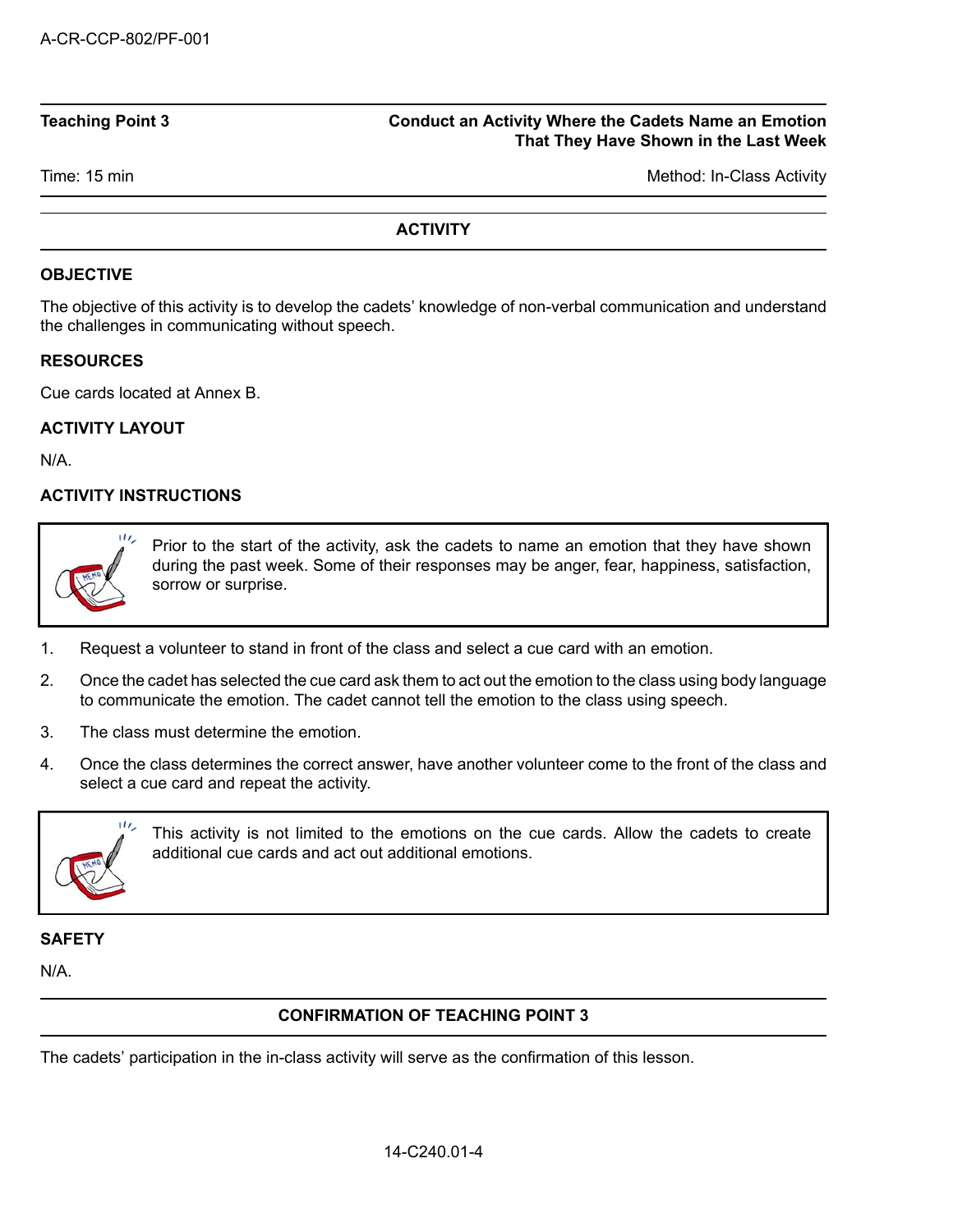## **END OF LESSON CONFIRMATION**

The cadets' participation in the non-verbal communication activity will serve as the confirmation of this lesson.

## **CONCLUSION**

#### **HOMEWORK/READING/PRACTICE**

N/A.

**METHOD OF EVALUATION**

N/A.

### **CLOSING STATEMENT**

Participating in the non-verbal communication activity helps the cadets understand the importance body language has on communication.

#### **INSTRUCTOR NOTES/REMARKS**

N/A.

## **REFERENCES**

C3-104 Australian Government, Department of Education, Science and Training. (2007). *Communication in the Workplace: Non-verbal Communication (Body Language).* Retrieved 22 February 2007, from http:// www.dest.gov.au/nwt/hospitality/comm\_non.htm.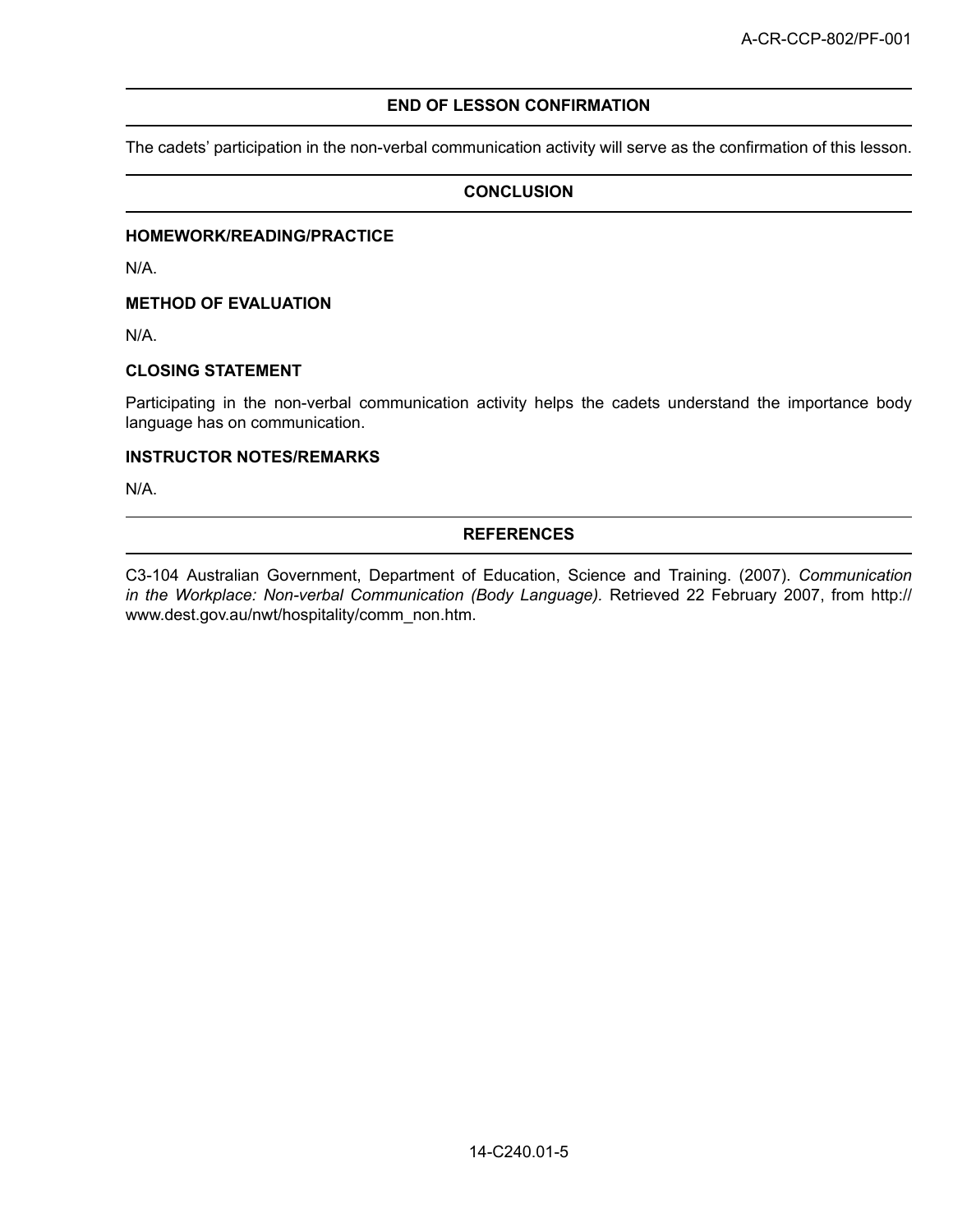THIS PAGE INTENTIONALLY LEFT BLANK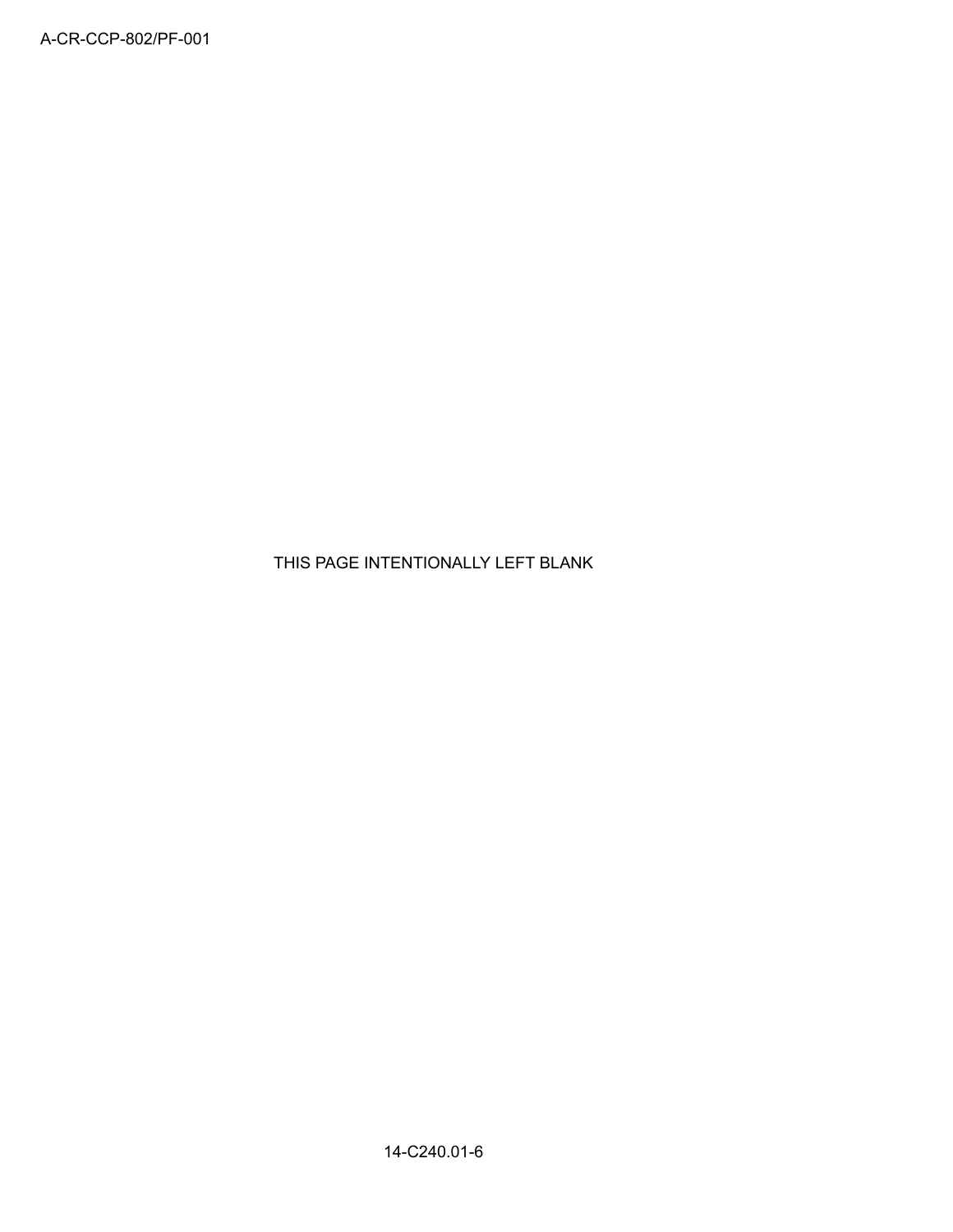#### **NON-VERBAL COMMUNICATION**

7% Spoken words

38% Tone of voice

55% Non verbal



*"Department of Education Training and Youth Affairs", Non-verbal Communication. Retrieved 20 March 2007, from http://www.dest.gov.au/nwt/hospitality/comm\_non.htm*

Figure A-1 Non-verbal Communication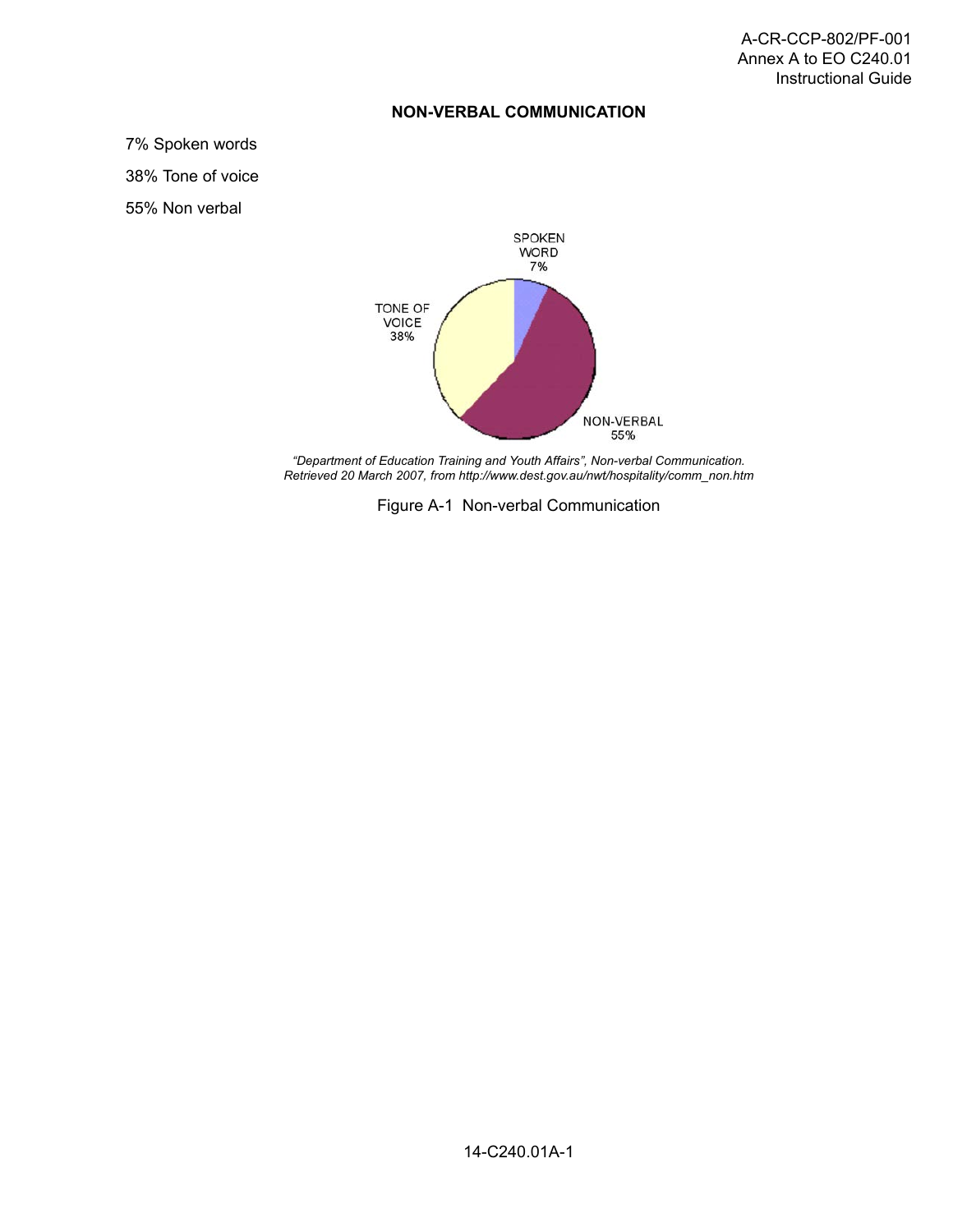THIS PAGE INTENTIONALLY LEFT BLANK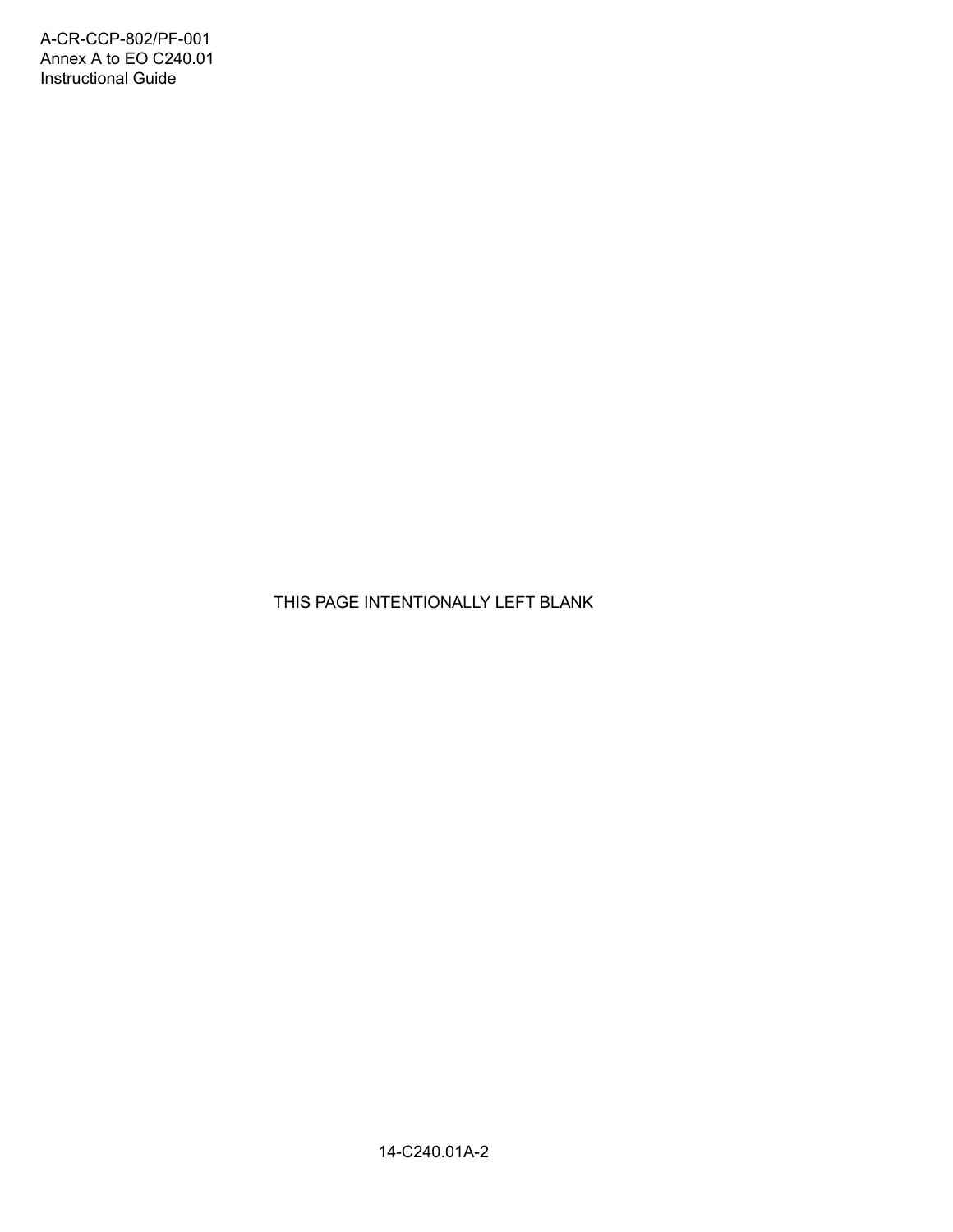**CUE CARDS**

# SORROW



14-C240.01B-1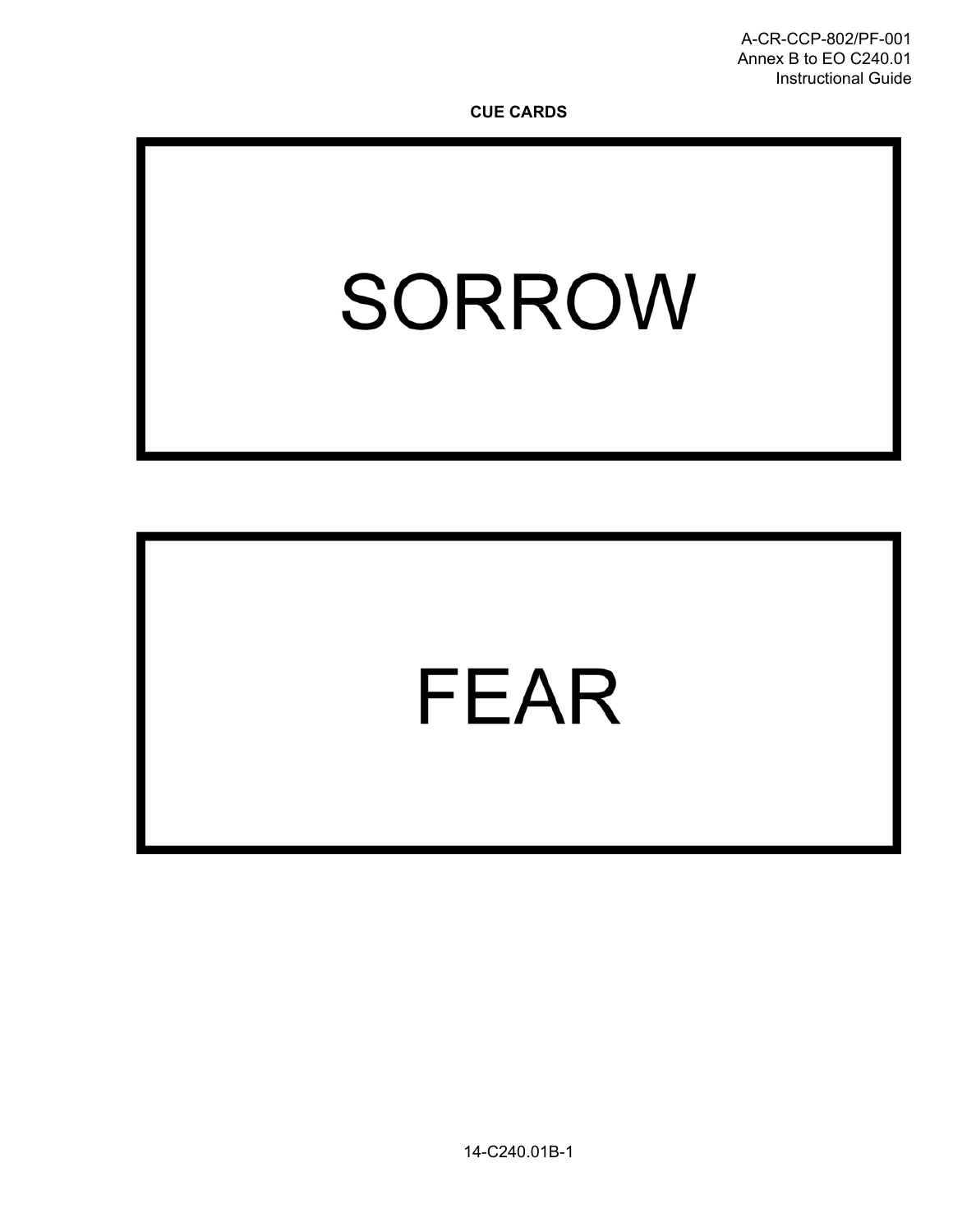# **SATISFACTION**

# **SURPRISE**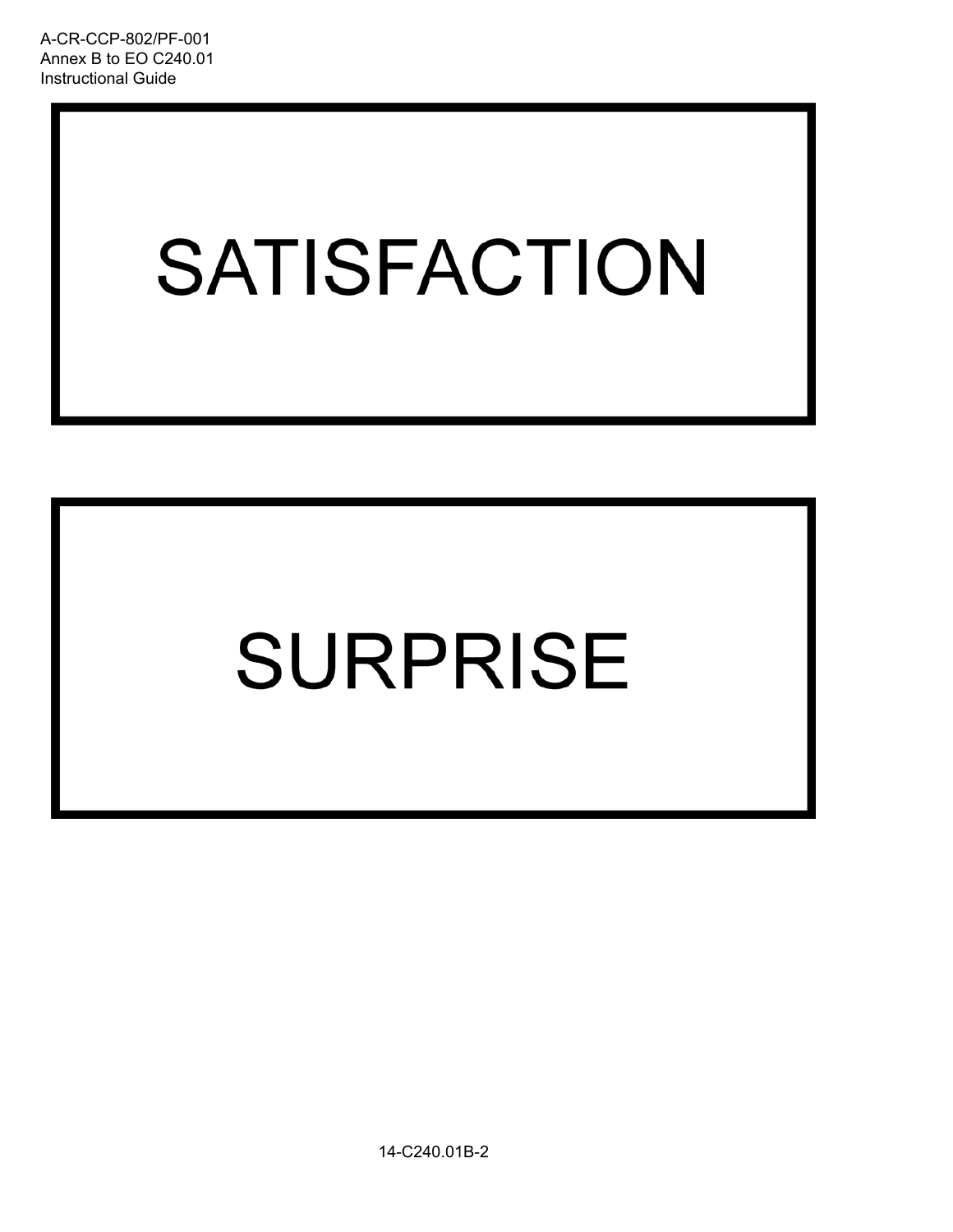# **HAPPINESS**

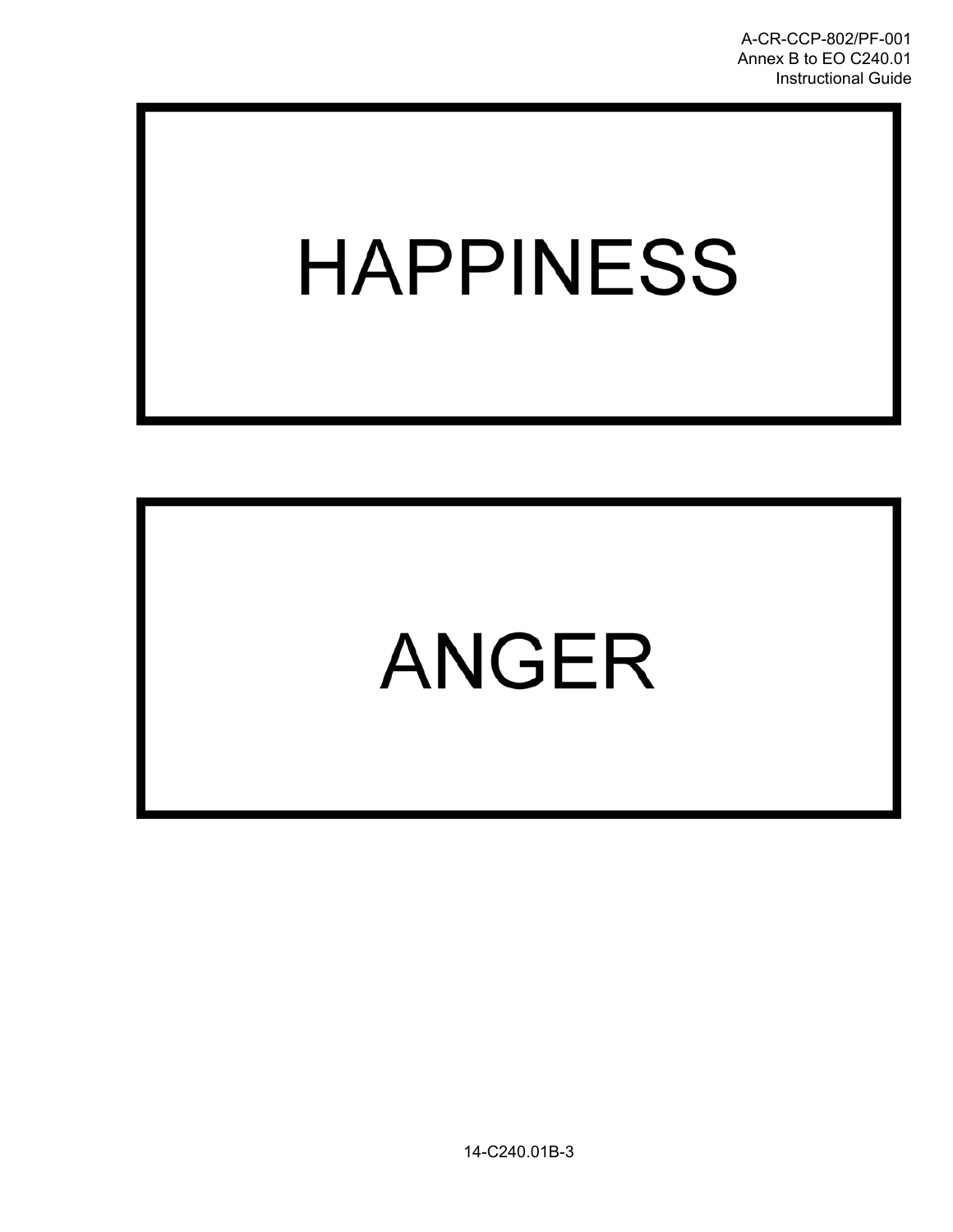THIS PAGE INTENTIONALLY LEFT BLANK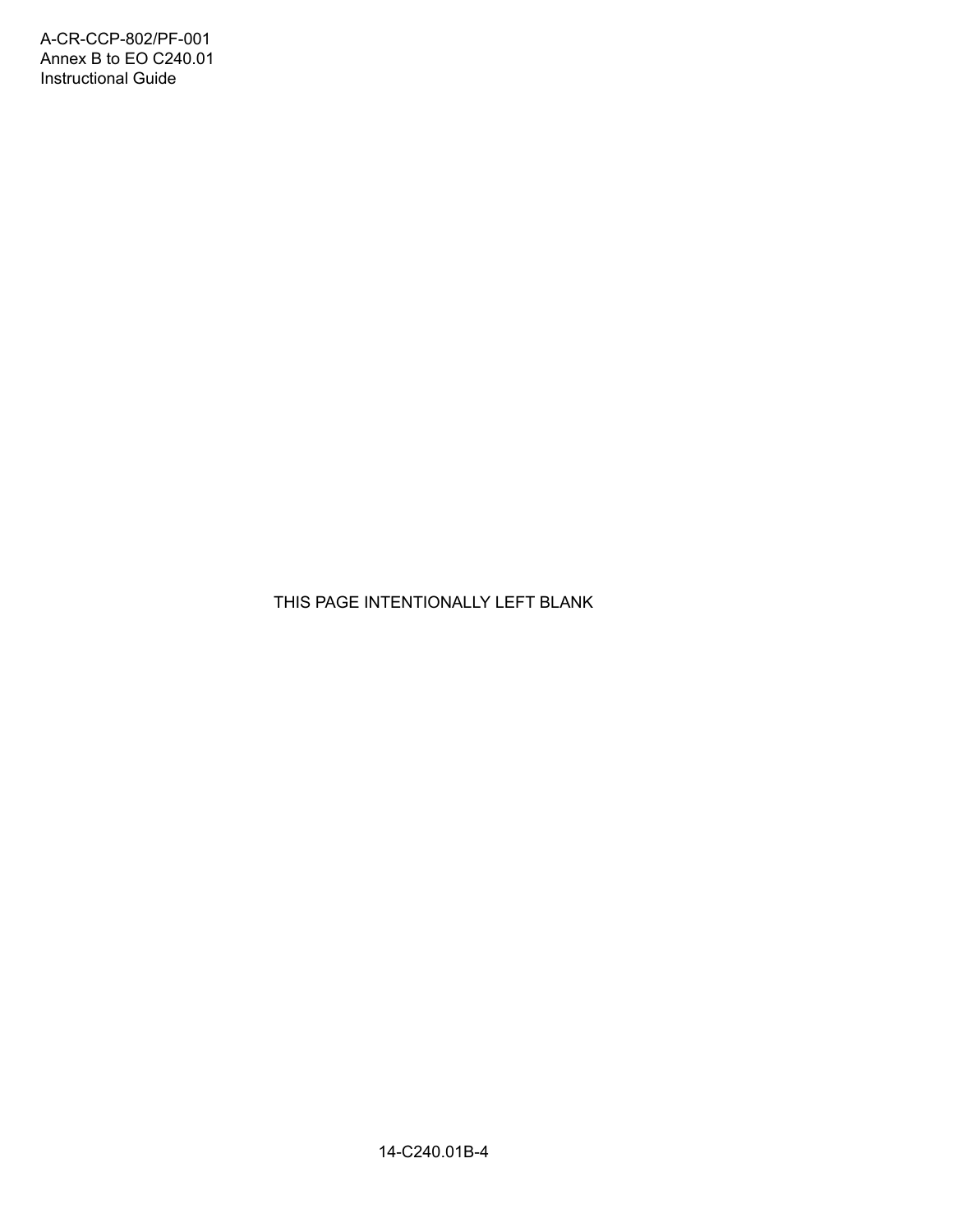

#### **ROYAL CANADIAN AIR CADETS**

## **PROFICIENCY LEVEL TWO**



### **INSTRUCTIONAL GUIDE**

#### **SECTION 5**

#### **EO C240.02 – INVENT A COMMUNICATION SYSTEM FOR SPACE**

Total Time: 60 min

#### **PREPARATION**

#### **PRE-LESSON INSTRUCTIONS**

Resources needed for the delivery of this lesson are listed in the lesson specification located in A-CR-CCP-802/ PG-001, Chapter 4. Specific uses for said resources are identified throughout the Instructional Guide within the TP for which they are required.

Review the lesson content and become familiar with the material prior to delivering the lesson.

Photocopy the message cue cards located at Annex A to be used during the in-class activity in TP2.

#### **PRE-LESSON ASSIGNMENT**

N/A.

#### **APPROACH**

An interactive lecture was chosen for TP1 to orient the cadets to space communication, to give an overview of it and to generate interest in the subject.

An in-class activity was chosen for TP2 as it is an interactive way to present the content and stimulate an interest among cadets.

A group discussion was chosen for TP3 as it allows the cadets to interact with their peers and share their knowledge, experience, opinions and feelings about space communication.

#### **INTRODUCTION**

#### **REVIEW**

N/A.

#### **OBJECTIVES**

By the end of this lesson and in groups of no more than four the cadet shall be expected to invent a communication system for space.

#### **IMPORTANCE**

It is important for cadets to understand how to communicate in space using methods other than speech. Communication is one of the challenges to living in space. If radio communication is lost in space, astronauts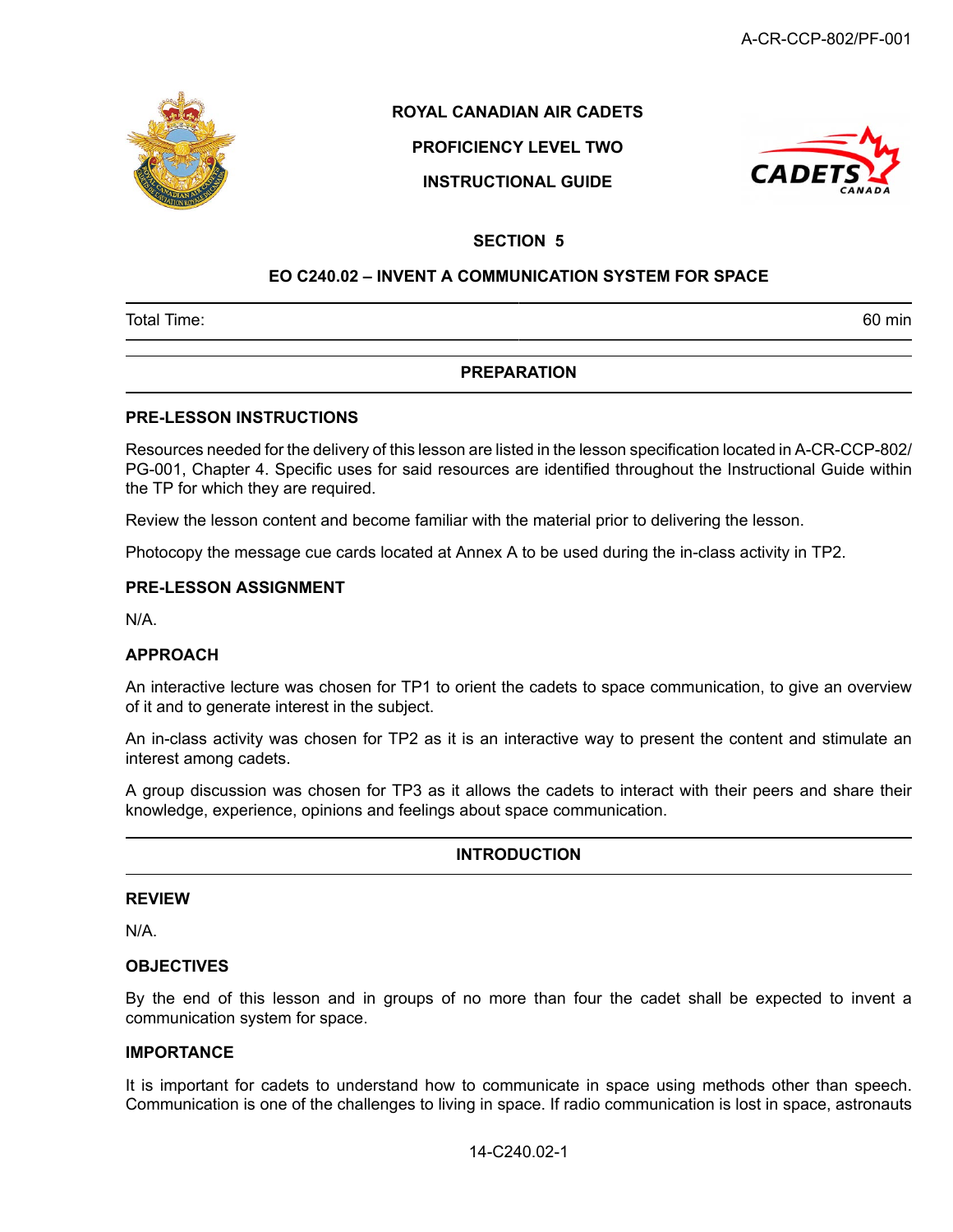must still be able to communicate with one another. The cadets' participation in a non-verbal communication activity will help stimulate an interest in other methods of communication.

#### **Teaching Point 1 Explain That Astronauts Use Radio Communication While in Space to Communicate With Other Astronauts and Ground Control**

Time: 5 min Method: Interactive Lecture

#### **RADIO COMMUNICATION**

While in space, shuttle astronauts use ultra high frequency (UHF) radio transceivers to communicate with their colleagues inside the shuttle cabin. The astronauts also sometimes use their UHF radios to talk with ground control during launch or landing.

#### **COMMUNICATIONS CARRIER ASSEMBLY (CCA)**

The CCA is a fabric cap worn by the astronaut. It contains microphones and speakers for use with the radio. It allows for hands-free radio communication while wearing a spacesuit.

#### **RADIO COMMUNICATION FAILURE**

It is virtually impossible to provide regulations and procedures applicable to all possible situations associated with two-way radio communication failure. During two-way radio communication failure, when confronted with a situation not covered in the regulations, astronauts are expected to exercise good judgement in whatever alternative communication method they choose to communicate with each other.

#### **CONFIRMATION OF TEACHING POINT 1**

#### **QUESTIONS**

- Q1. While in space, what do shuttle astronauts use to communicate with their colleagues inside the shuttle cabin?
- Q2. What allows hands-free radio communication while wearing a spacesuit?
- Q3. What must astronauts do during two-way radio communication failure?

#### **ANTICIPATED ANSWERS**

- A1. While in space, shuttle astronauts use UHF radio transceivers to communicate with their colleagues inside the shuttle cabin.
- A2. The CCA is a fabric cap worn by the astronaut. It contains microphones and speakers for use with the radio.
- A3. Astronauts are expected to exercise good judgement in whatever alternative communication method they choose to communicate with each other.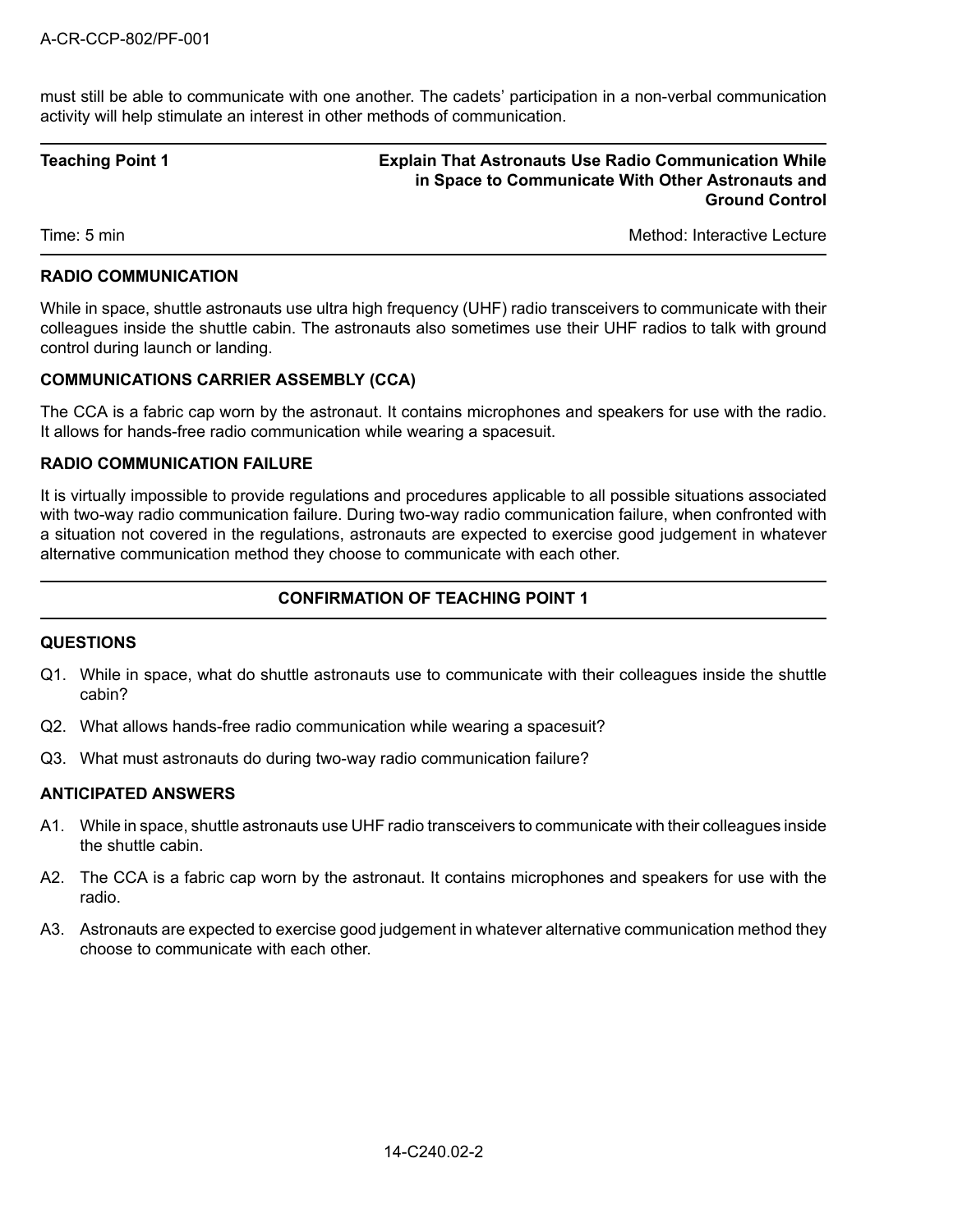#### **Teaching Point 2 Invent a Communication System for Space**

Time: 40 min Method: In-Class Activity

#### **ACTIVITY**

#### **OBJECTIVE**

The objective of this activity is to have cadets invent a communication system for space that does not involve the use of speech.

#### **RESOURCES**

Message cue cards located at Annex A.

#### **ACTIVITY LAYOUT**

N/A.

#### **ACTIVITY INSTRUCTIONS**

- 1. Divide the cadets into groups of no more than four.
- 2. Provide the groups with a message cue card located at Annex A to focus on what they must be able to communicate using their communication invention.
- 3. Groups will have 30 minutes to invent a communication system for space.



If the groups complete the task quickly, have them make up additional messages using their inventions.



Use the remaining 10 minutes to complete the following steps.

- 4. One cadet from each group will present their group's invention to the class by communicating the message from their cue card using the invention.
- 5. Once the cadet has communicated the message using their invention, the class must determine the message. The cadet cannot communicate the message to the class using speech.
- 6. The cadet will read the message aloud to the class once they determine the message.



If the class cannot determine the message, have the group read out the message to the class. The group will not be penalized if they are unsuccessful in communicating the message.

7. Repeat steps 4–6 until all groups have presented their invention.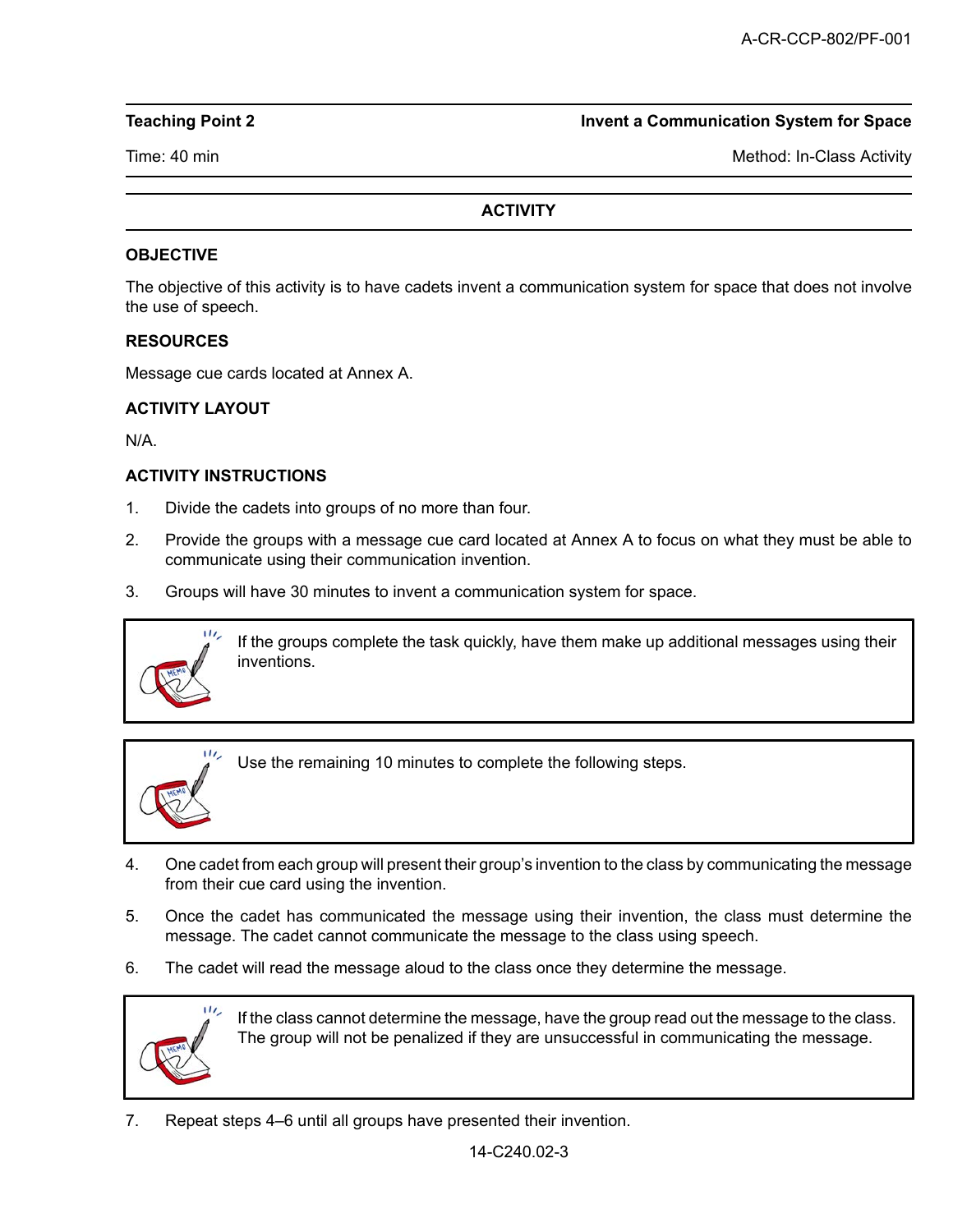#### **SAFETY**

N/A.

#### **CONFIRMATION OF TEACHING POINT 2**

The cadets' invention of a communication system for space will serve as the confirmation of this TP.

#### **Teaching Point 3 Discuss Communication System Inventions With the Entire Group**

Time: 10 min Method: Group Discussion Method: Group Discussion

#### **BACKGROUND KNOWLEDGE**



The point of the group discussion is to discuss the non-verbal communication inventions using the tips for answering/facilitating discussion and the suggested questions provided.

#### **GROUP DISCUSSION**



#### **TIPS FOR ANSWERING/FACILITATING DISCUSSION**

- Establish ground rules for discussion, e.g. everyone should listen respectfully; don't interrupt; only one person speaks at a time; no one's ideas should be made fun of; you can disagree with ideas but not with the person; try to understand others as much as you hope they understand you; etc.
- Sit the group in a circle, making sure all cadets can be seen by everyone else.
- Ask questions that will provoke thought; in other words avoid questions with yes or no answers.
- Manage time by ensuring the cadets stay on topic.
- Listen and respond in a way that indicates you have heard and understood the cadet. This can be done by paraphrasing their ideas.
- Give the cadets time to respond to your questions.
- Ensure every cadet has an opportunity to participate. One option is to go around the group and have each cadet answer the question with a short answer. Cadets must also have the option to pass if they wish.
- Additional questions should be prepared ahead of time.

#### **SUGGESTED QUESTIONS**

- Q1. Why did your group select this alternative method of communication to communicate your message?
- Q2. What was the biggest challenge in developing your invention?
- Q3. What was the most challenging part in communicating your message?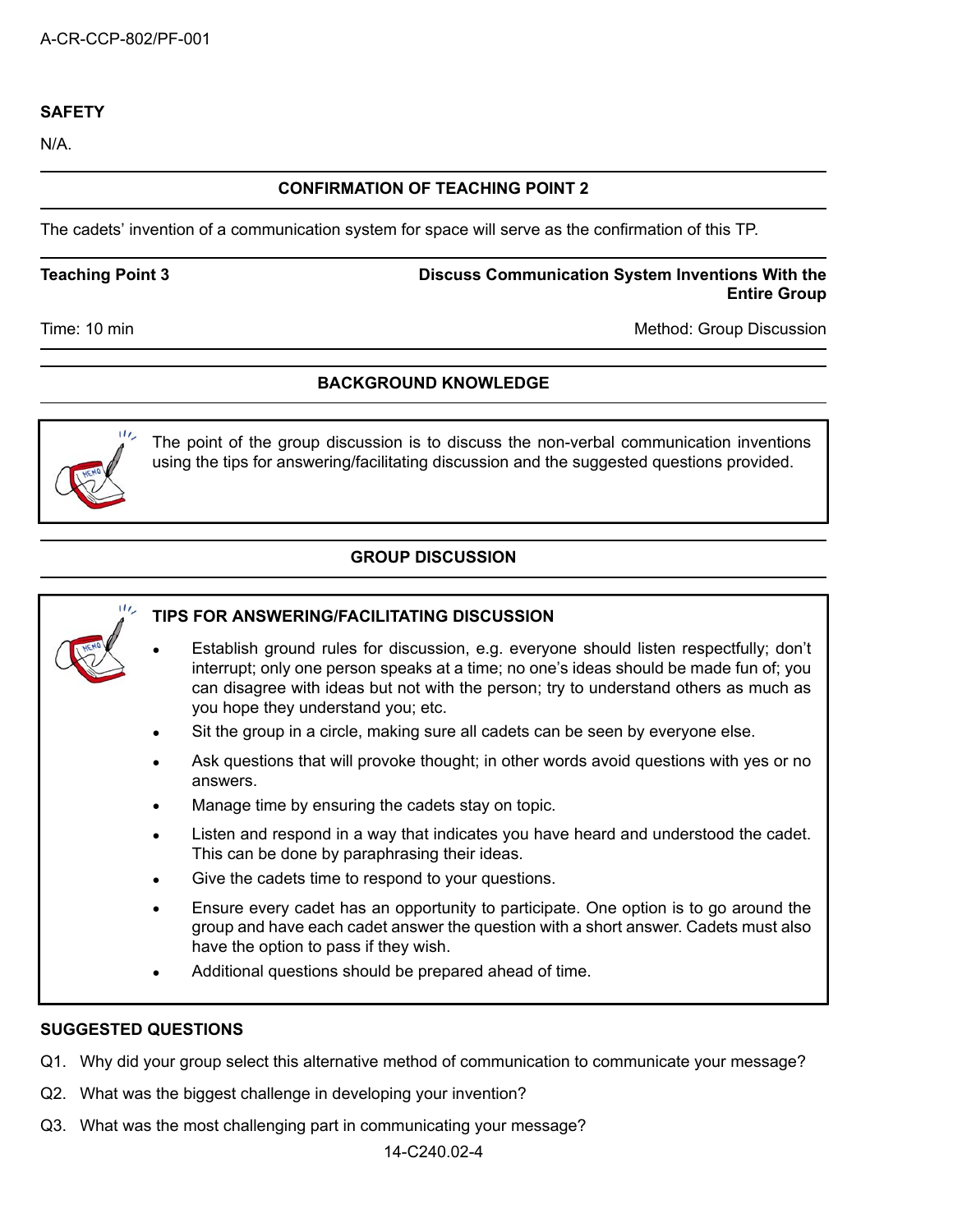- Q4. How would you modify the inventions to be more effective?
- Q5. Are there other non-verbal communication systems that could have been more effective?



Other questions and answers will develop throughout the group discussion. The group discussion should not be limited to only those suggested.



Reinforce those answers given and comments made during the group discussion, ensuring the teaching point has been covered.

#### **CONFIRMATION OF TEACHING POINT 3**

The cadets' participation in the group discussion will serve as the confirmation of this TP.

#### **END OF LESSON CONFIRMATION**

The cadets' participation in the invention of a communication system for space will serve as the confirmation of this lesson.

#### **CONCLUSION**

#### **HOMEWORK/READING/PRACTICE**

N/A.

#### **METHOD OF EVALUATION**

N/A.

#### **CLOSING STATEMENT**

Participating in the invention of a communication system for space may emphasize how important communication is for astronauts in space.

#### **INSTRUCTOR NOTES/REMARKS**

N/A.

#### **REFERENCES**

C3-135 Virtual Skies. (2007). *Two-way Radio Communication Failure (Aeronautical Information Manual Section 6.4.1).* Retrieved 18 March 2007, from http://virtualskies.arc.nasa.gov/communication/youDecide/ AIM6\_4\_1.html.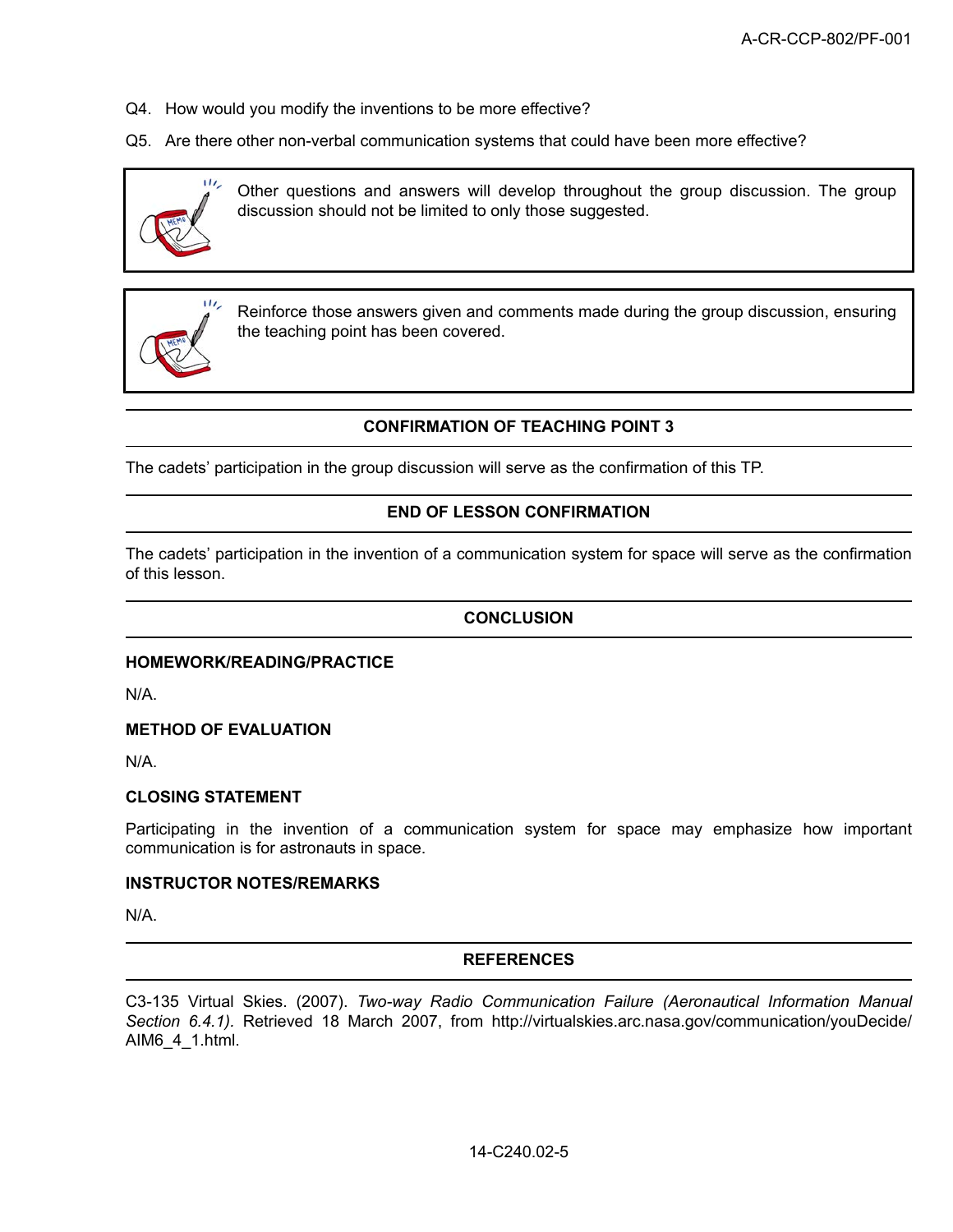THIS PAGE INTENTIONALLY LEFT BLANK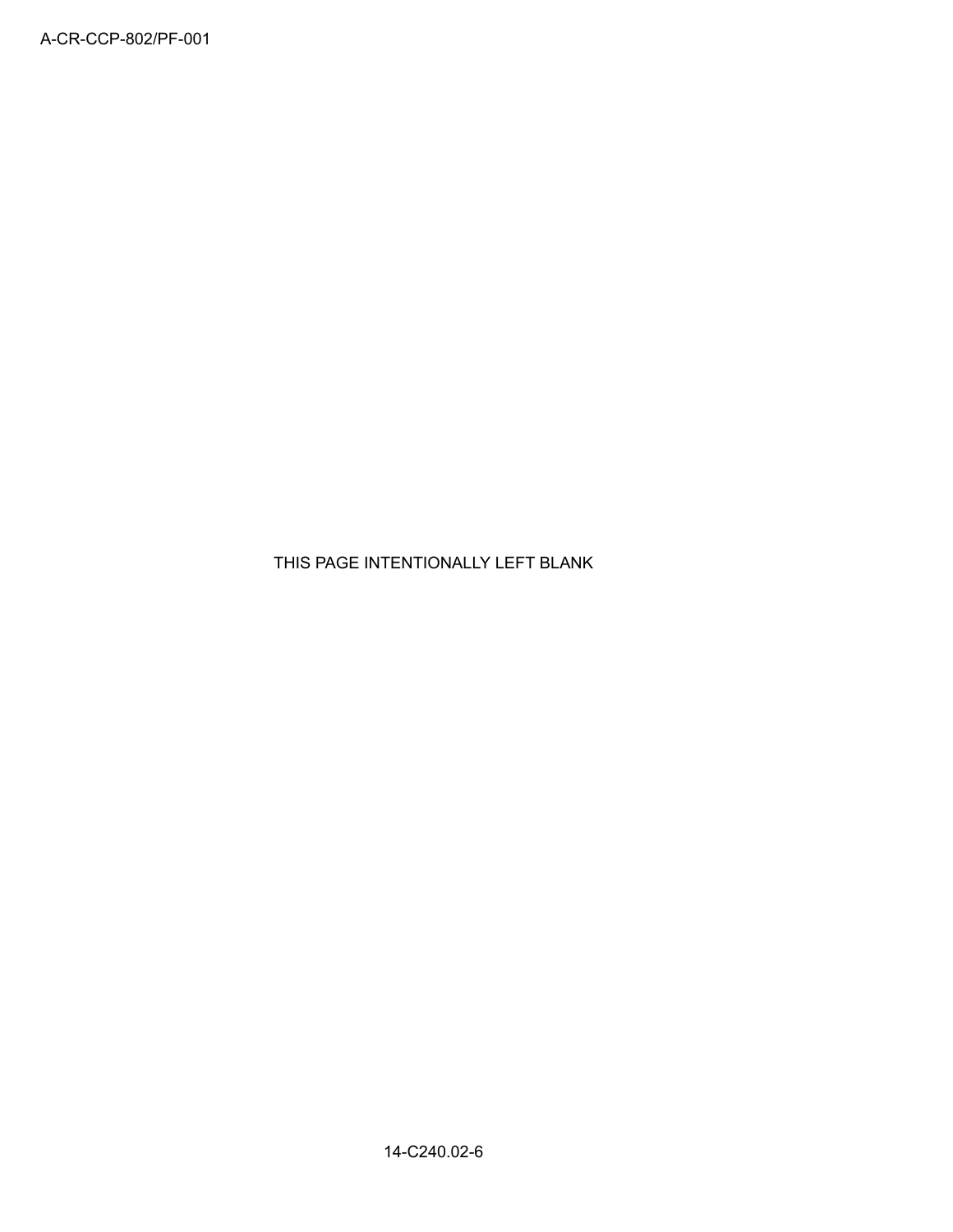**MESSAGE CUE CARDS**

I am out of air.

## I am stuck.

## Come here.

14-C240.02A-1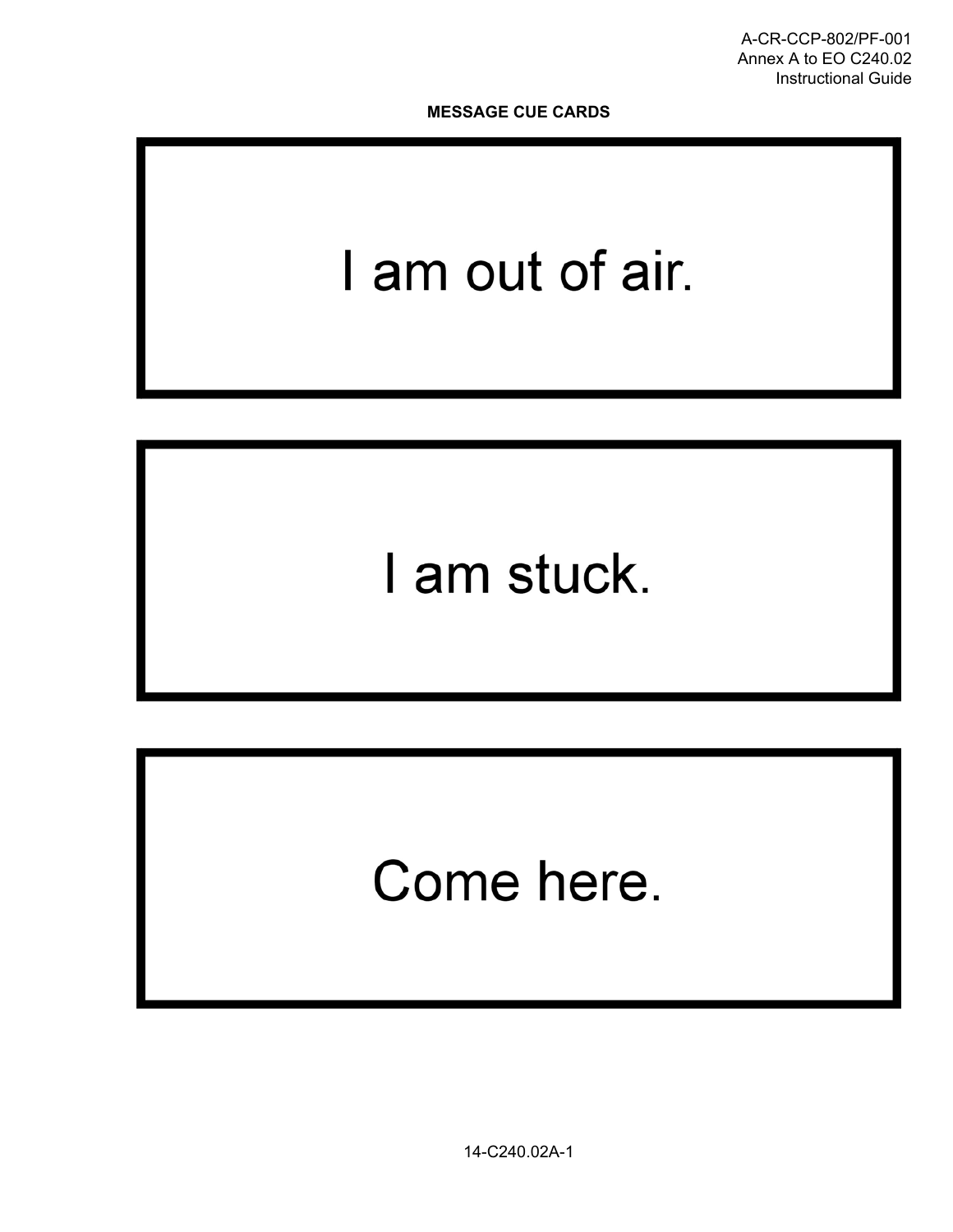## I am sick.

# I need help.

## I am lost.

14-C240.02A-2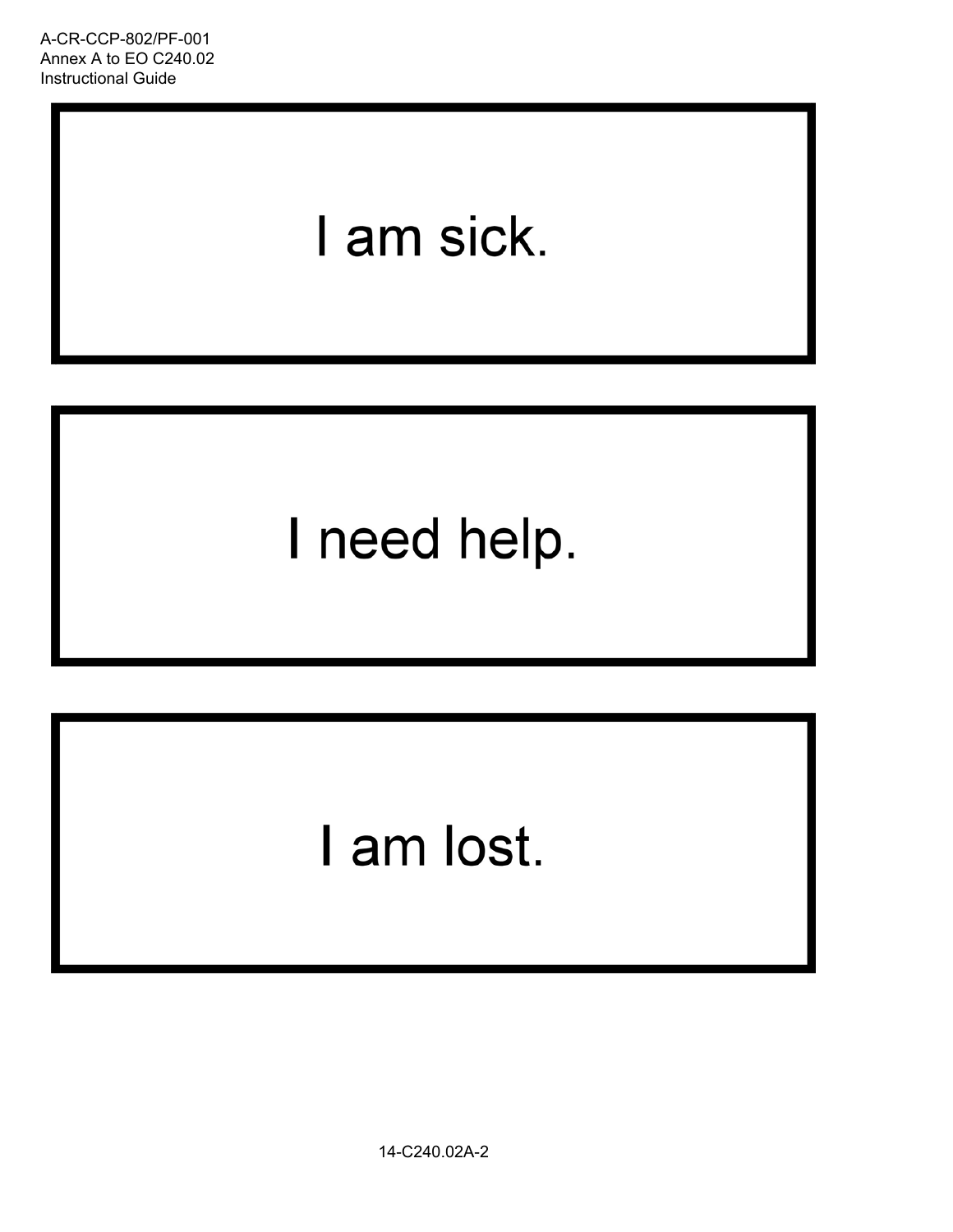

#### **ROYAL CANADIAN AIR CADETS**

### **PROFICIENCY LEVEL TWO**

#### **INSTRUCTIONAL GUIDE**



#### **SECTION 6**

#### **EO C240.03 – IDENTIFY PARTS OF A ROCKET**

Total Time: 30 min

#### **PREPARATION**

#### **PRE-LESSON INSTRUCTIONS**

Resources needed for the delivery of this lesson are listed in the lesson specification located in A-CR-CCP-802/ PG-001, Chapter 4. Specific uses for said resources are identified throughout the Instructional Guide within the TP for which they are required.

Review the lesson content and become familiar with the material prior to delivering the lesson.

Photocopy the handout located at Annex A for each cadet.

Photocopy and cut out the rocket puzzle pieces located at Annex B to be used in TP2.

#### **PRE-LESSON ASSIGNMENT**

N/A.

#### **APPROACH**

An interactive lecture was chosen for TP1 to orient the cadets to the parts of a rocket, to generate interest and to present basic material.

An in-class activity was chosen for TP2 as it is an interactive way to confirm the cadet's comprehension of the material.

#### **INTRODUCTION**

#### **REVIEW**

N/A.

#### **OBJECTIVES**

By the end of this lesson the cadet shall be expected to identify parts of a rocket to become familiar with its components.

#### **IMPORTANCE**

It is important for cadets to know the parts of a rocket so that they can understand how they are constructed. Identifying the parts of a rocket may develop an interest in the components that make up a rocket, which may lead to future aerospace opportunities in the Air Cadet Program.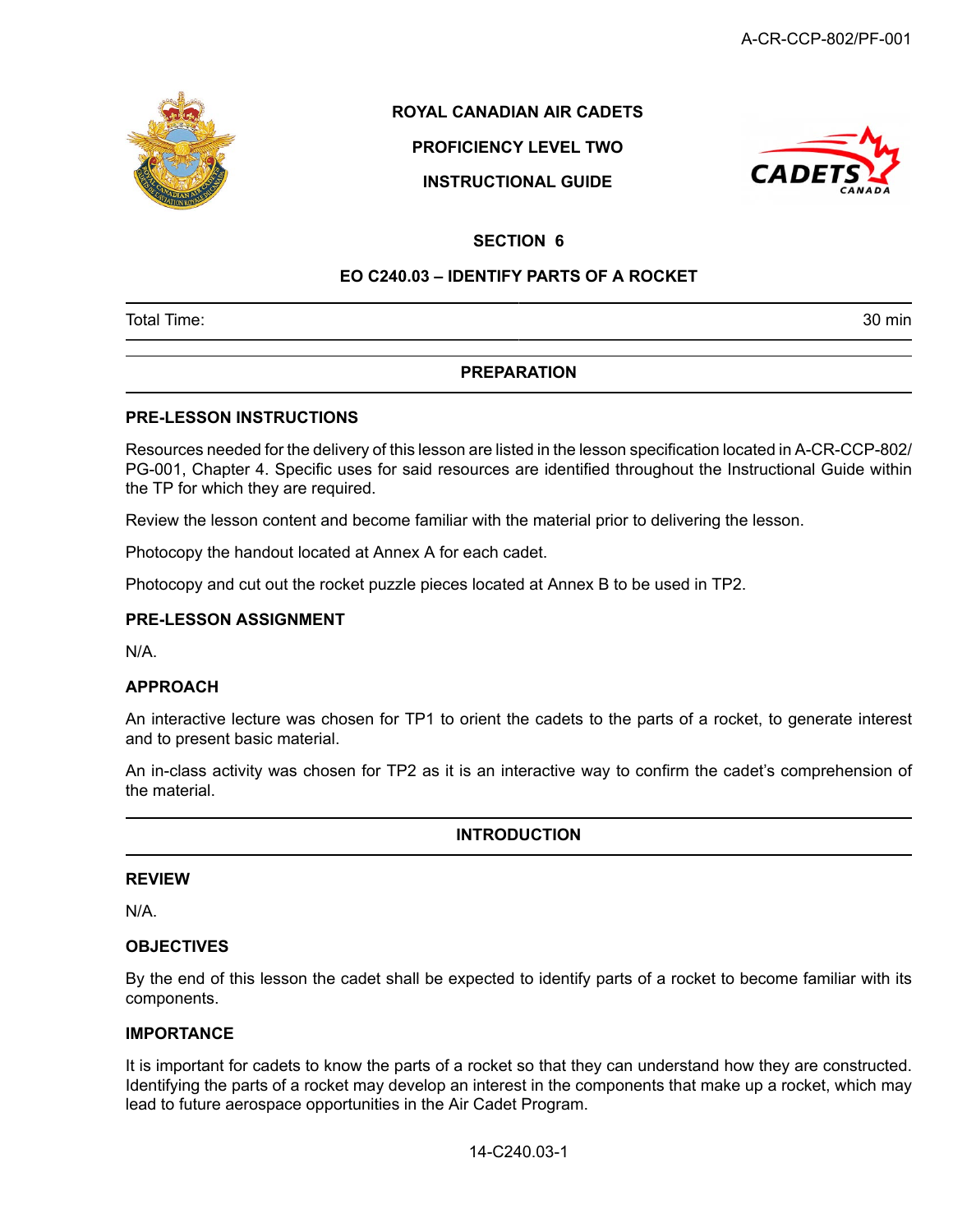#### **Teaching Point 1 Explain the Parts of a Rocket**

Time: 15 min Method: Interactive Lecture Companies And Method: Interactive Lecture

In flight, a rocket is subjected to the forces of weight, thrust, and aerodynamics. There are many parts that make up a rocket. For design and analysis, engineers group parts that have the same function into systems.



*NASA, 2007, Rocket Parts, Retrieved 26 February 2007, from http://exploration.grc.nasa.gov/education/rockerpart.html#*

Figure 1 Parts of a Rocket

#### **ROCKET PARTS**

**Structural System.** Also known as the frame, it is similar to the fuselage of an airplane. The frame is made from very strong but light-weight materials, like titanium or aluminum. The frame employs long "stringers" that run from the top to the bottom, which are connected to "hoops" that run around the circumference. The "skin" is then attached to the stringers and hoops to form the basic shape of the rocket. The skin may be coated with a thermal protection system to keep out the heat of air friction during flight and to keep in the cold temperatures needed for certain fuels and oxidizers. Fins are attached to rockets at the bottom of the frame to provide stability during flight.

The structure system includes the following parts:

- the nose cone,
- fuel,
- the frame,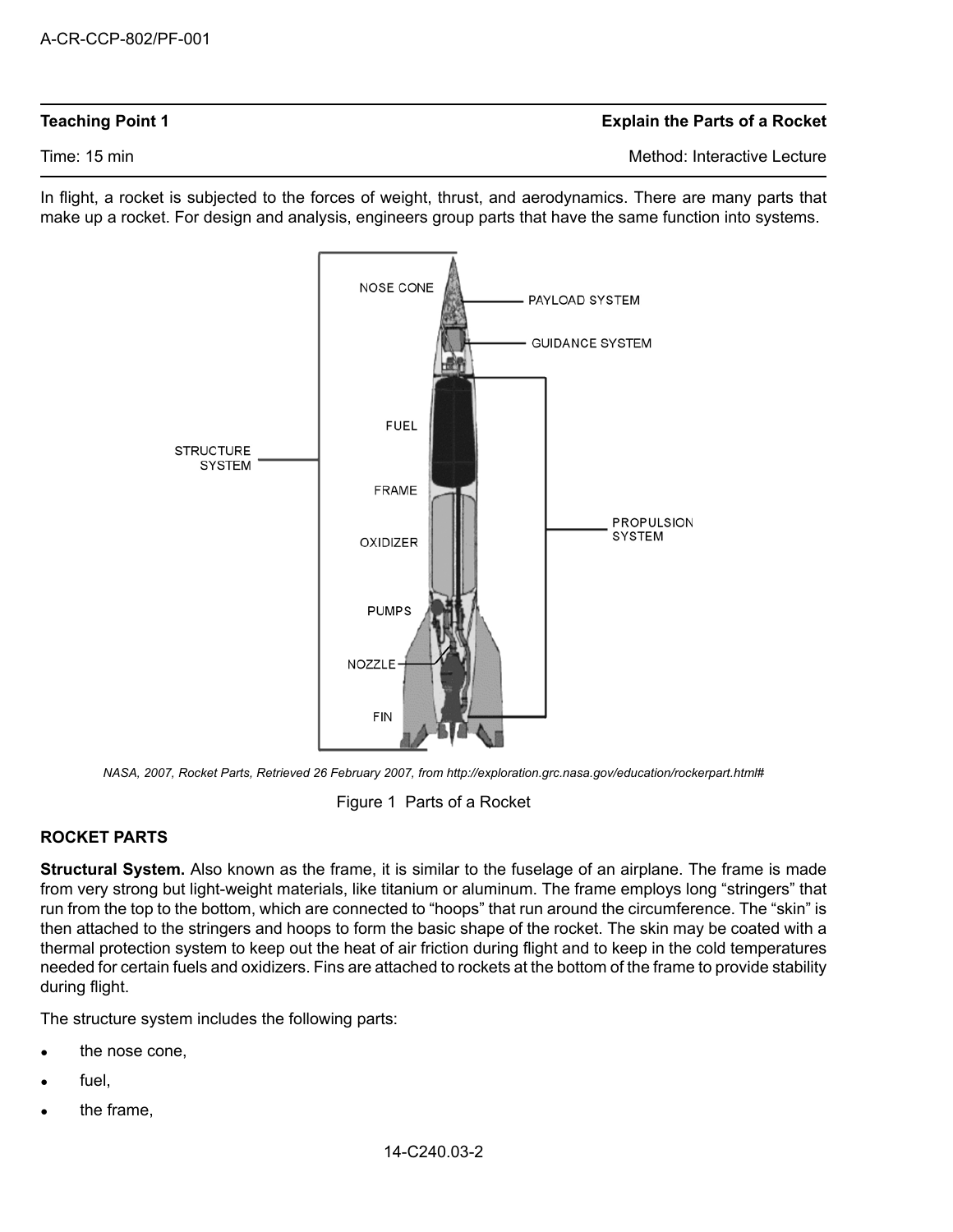- the oxidizer,
- the pumps,
- the nozzle, and
- the fins.

**Propulsion System.** Most of a full-scale rocket is made up of the propulsion system. There are two main classes of propulsion systems, liquid rocket engines and solid rocket engines. The V2 used a liquid rocket engine consisting of fuel and oxidizer (propellant) tanks, pumps, a combustion chamber with nozzle, and the associated plumbing. The Space Shuttle, Delta II, and Titan III all use solid external rockets.

**Payload System.** Payload systems depend on the rocket's mission. The earliest examples of payloads on rockets were fireworks for celebrating holidays. The payload of the German V2, shown in Figure 1, was several thousand pounds of explosives. Following World War II, many countries developed guided ballistic missiles armed with nuclear warheads for payloads. The same rockets were modified to launch satellites with a wide range of missions; communications, weather monitoring, spying, planetary exploration, and observatories, like the Hubble Space Telescope. Special rockets were developed to launch people into Earth's orbit and onto the surface of the Moon.

**Guidance System.** Guidance systems include very sophisticated sensors, on-board computers, radars, and communication equipment to manoeuvre the rocket in flight. Many different methods have been developed to control rockets in flight. The V2 guidance system included small veins in the exhaust of the nozzle to deflect the thrust from the engine. Modern rockets typically rotate the nozzle to manoeuvre the rocket. The guidance system must also provide some level of stability so that the rocket does not tumble in flight.



#### **CONFIRMATION OF TEACHING POINT 1**

#### **QUESTIONS**

- Q1. How do engineers group parts of rockets and why?
- Q2. What rocket parts make up the structure system?
- Q3. What are the systems in a rocket?

#### **ANTICIPATED ANSWERS**

- A1. Engineers group rocket parts that have the same function into systems for design and analysis purposes.
- A2. The structure system includes the following parts:
	- the nose cone,
	- fuel,
	- the frame,
	- the oxidizer,
	- the pumps,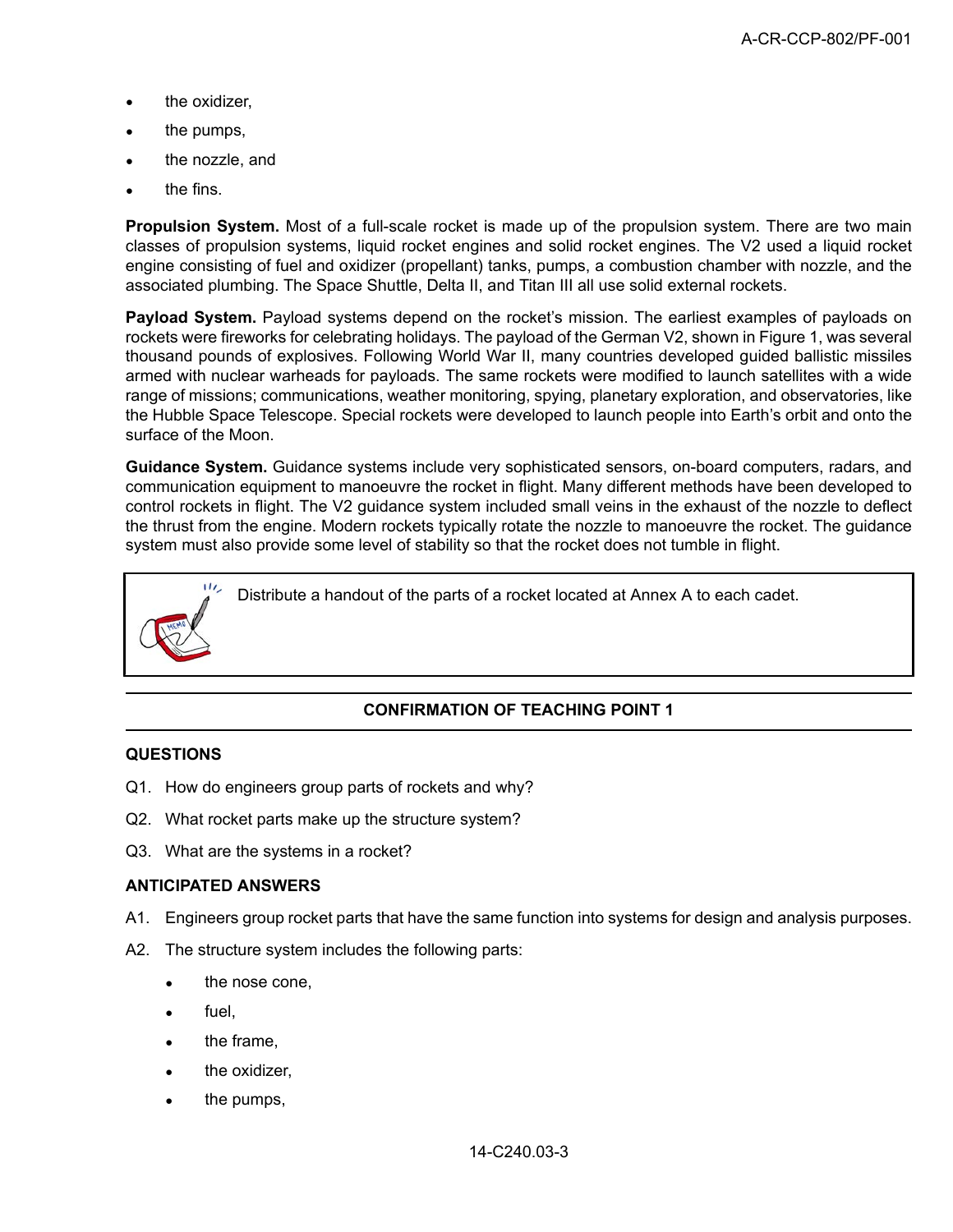- the nozzle, and
- the fin.
- A3. The systems of a rocket include:
	- the structure system,
	- the propulsion system,
	- the payload system, and
	- the guidance system.

**Teaching Point 2 Name the Parts of a Rocket** 

Time: 10 min Method: In-Class Activity

#### **ACTIVITY**

#### **OBJECTIVE**

The objective of this activity is to help cadets become familiar with the parts of a rocket.

#### **RESOURCES**

- The puzzle located at Annex B, and
- Tape.

#### **ACTIVITY LAYOUT**

N/A.

#### **ACTIVITY INSTRUCTIONS**

- 1. Provide the cadets with the puzzle parts and shapes of a rocket.
- 2. Request a cadet to volunteer and select a shape and place it on the board in front of the class.
- 3. Repeat the steps until all the shapes are up on the board and the rocket is built. Then repeat the steps using the words and pictures to label the rocket.



Allow cadets to make corrections if the parts of the puzzle are in the wrong place.

4. Use the handout located at Annex A as a guide to confirm if the puzzle is correct.

#### **SAFETY**

N/A.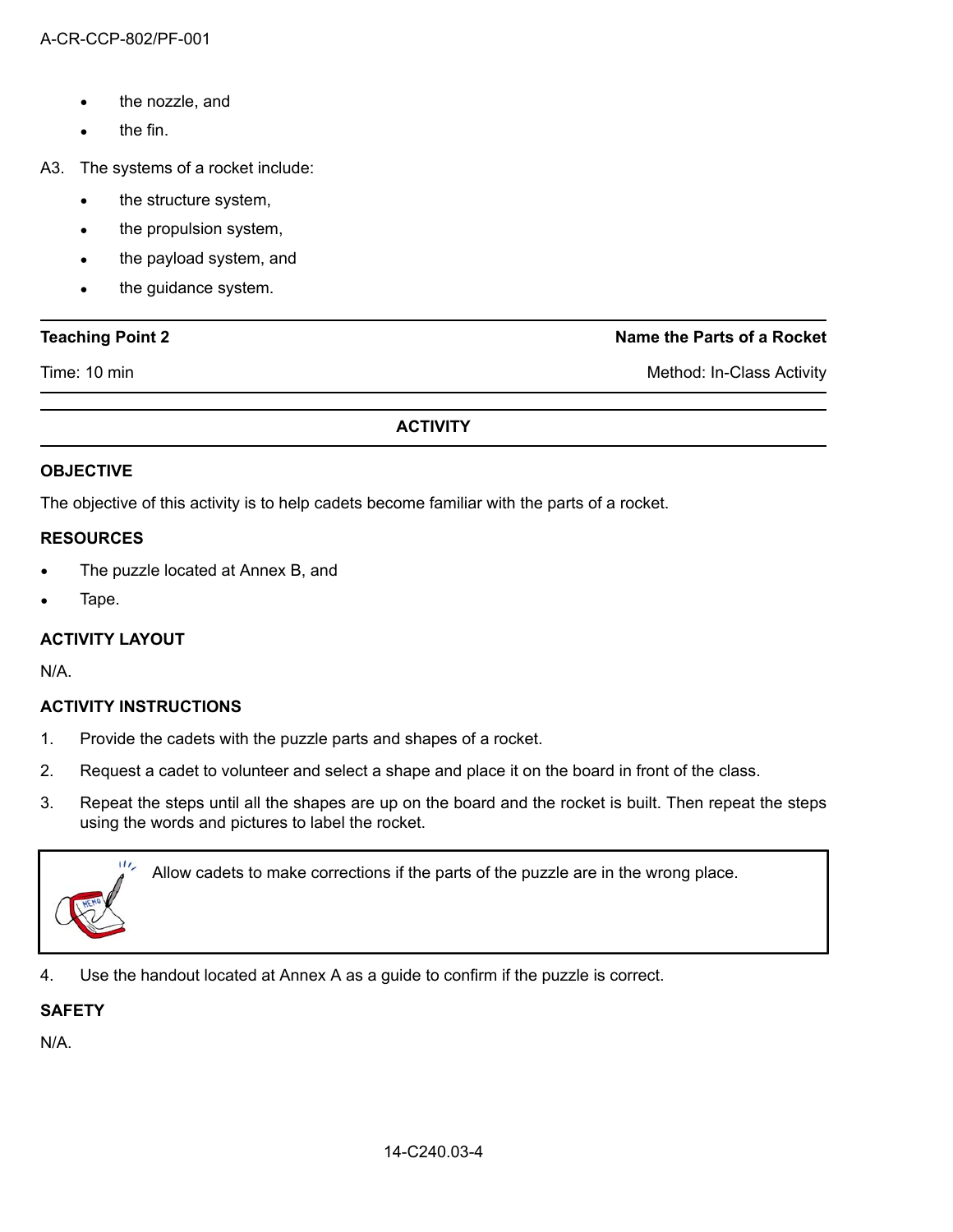#### **CONFIRMATION OF TEACHING POINT 2**

The cadets' participation in the parts of a rocket activity will serve as the confirmation of this TP.

#### **END OF LESSON CONFIRMATION**

The cadets' participation in identifying the parts of a rocket will serve as the confirmation of this lesson.

#### **CONCLUSION**

#### **HOMEWORK/READING/PRACTICE**

N/A.

#### **METHOD OF EVALUATION**

N/A.

#### **CLOSING STATEMENT**

Knowing the parts of a rocket will help cadets understand how rockets are constructed. Identifying the parts of a rocket will help cadets understand the components that make up the rocket, which may develop an interest in rocket technology that may lead to future aerospace opportunities in the Air Cadet Program.

#### **INSTRUCTOR NOTES/REMARKS**

N/A.

#### **REFERENCES**

C3-106 NASA. (2006). *Rocket Parts.* Retrieved 22 February 2007, from http://exploration.grc.nasa.gov/ education/rocket/rockpart.html#.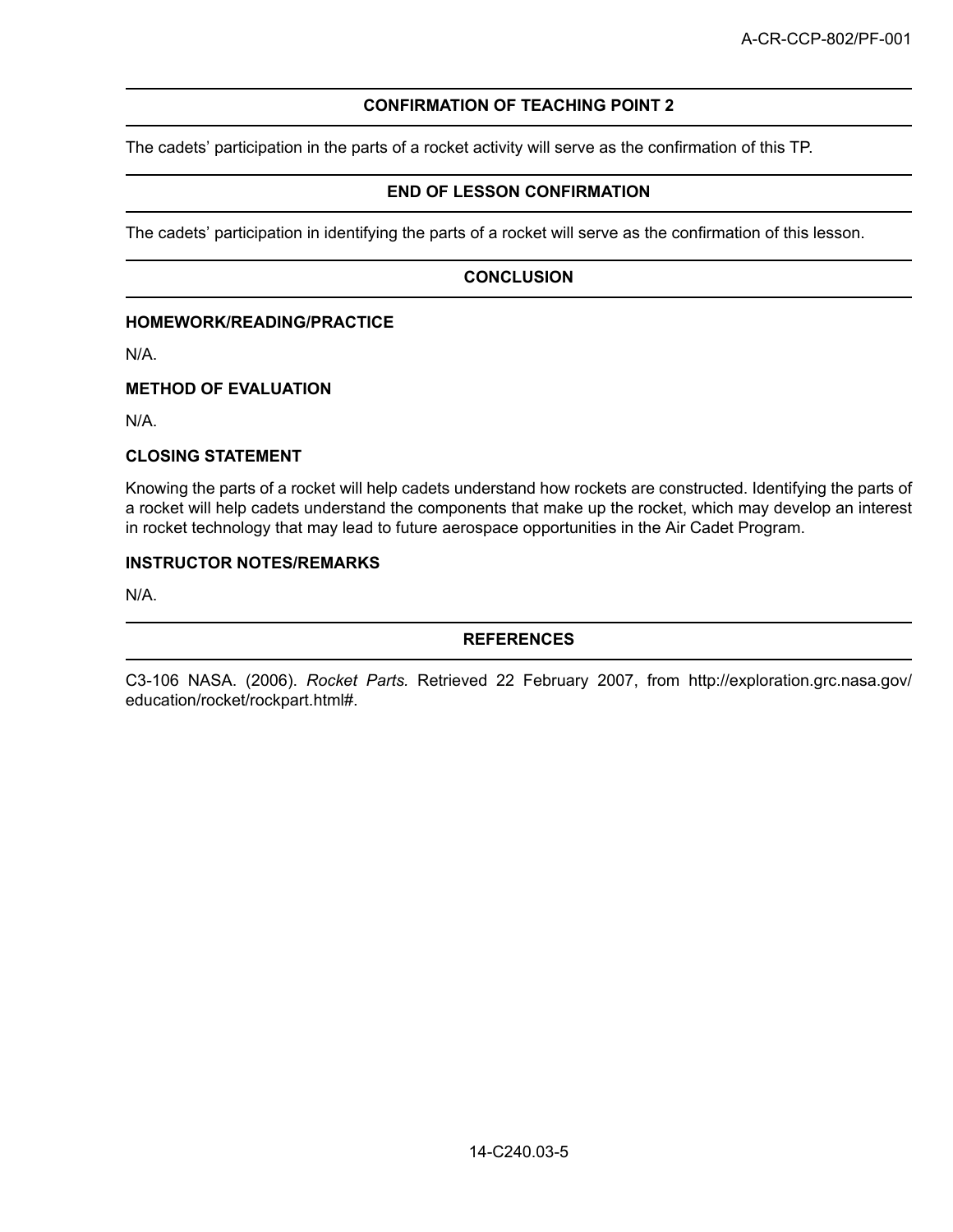THIS PAGE INTENTIONALLY LEFT BLANK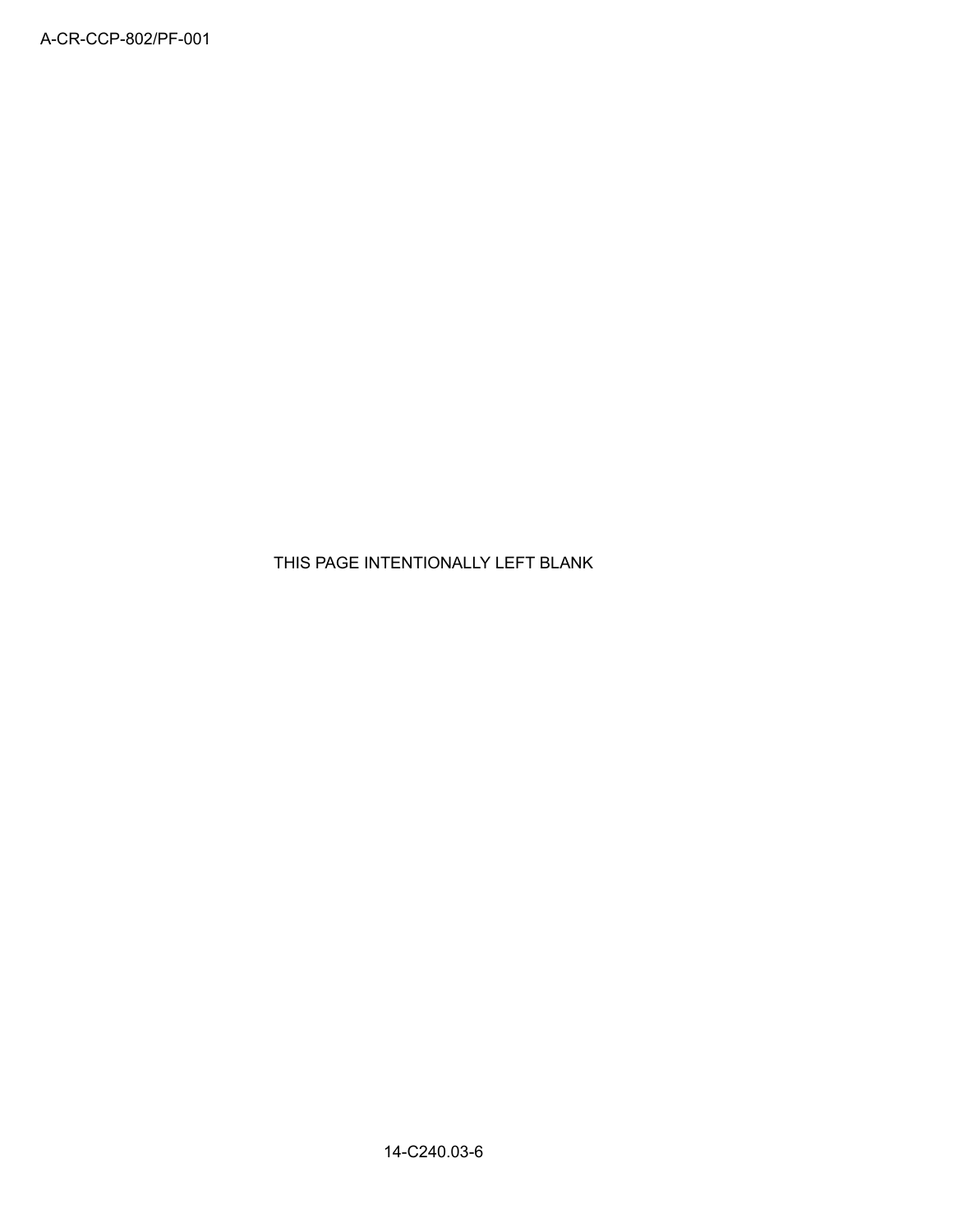#### **PARTS OF A ROCKET**



*"NASA", Parts of a Rocket. Retrieved 23 April 2007, from http://exploration.grc.nasa.gov/education/rocketpart.html#*

Figure A-1 Parts of a Rocket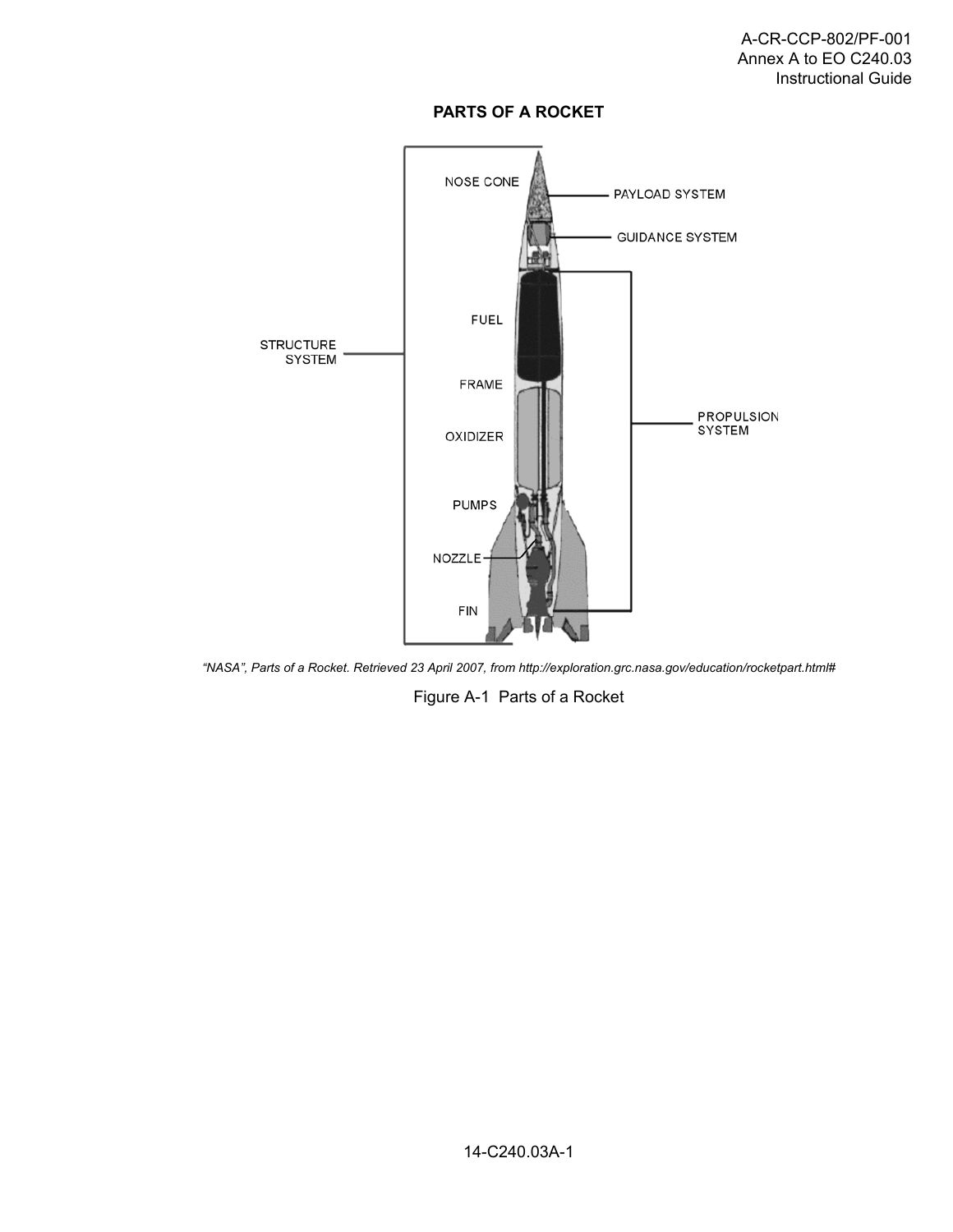THIS PAGE INTENTIONALLY LEFT BLANK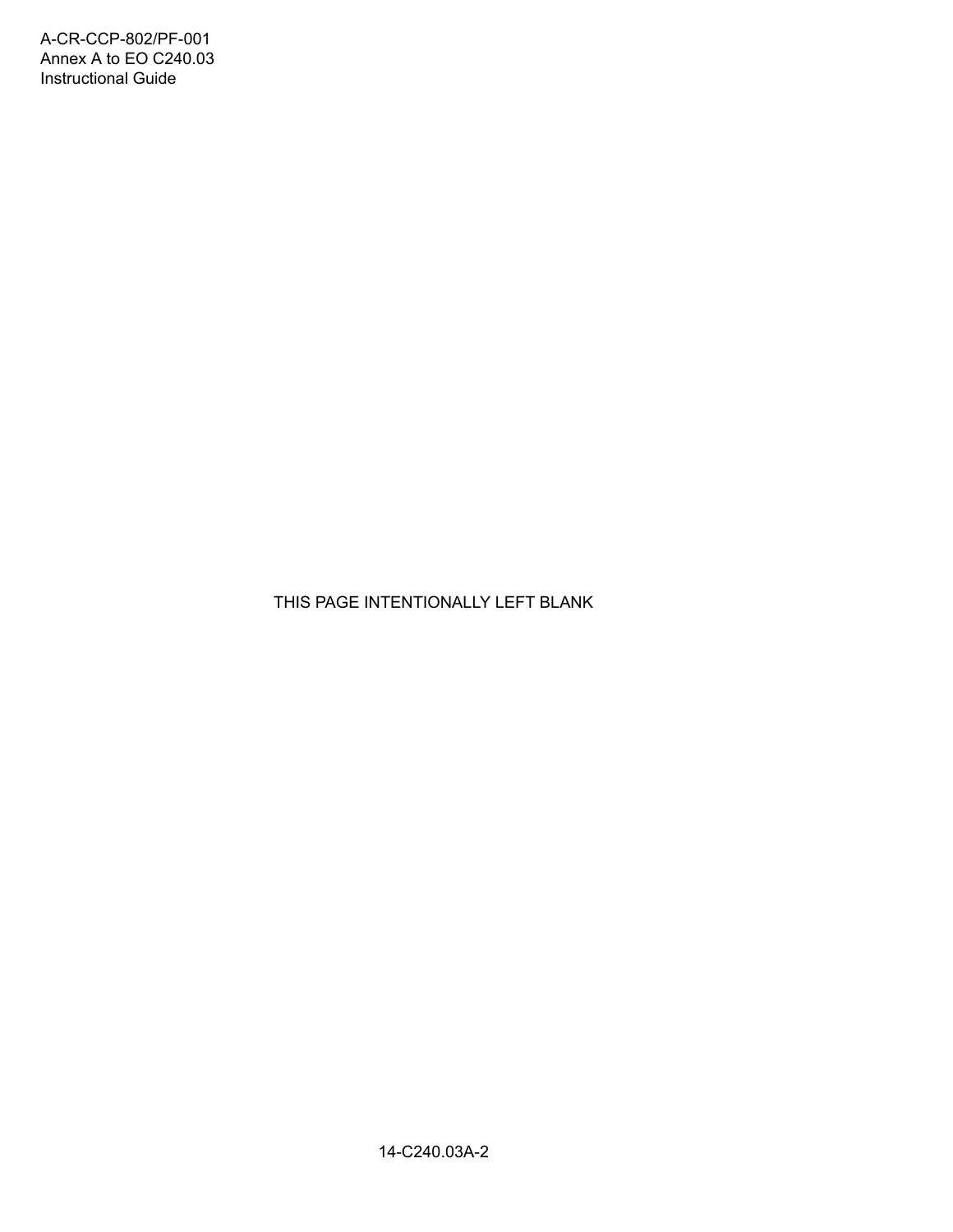#### **ROCKET PUZZLE PIECES**



*D Cdts 3, 2006, Ottawa, ON: Department of National Defence*

Figure B-1 Nose Cone (Part A)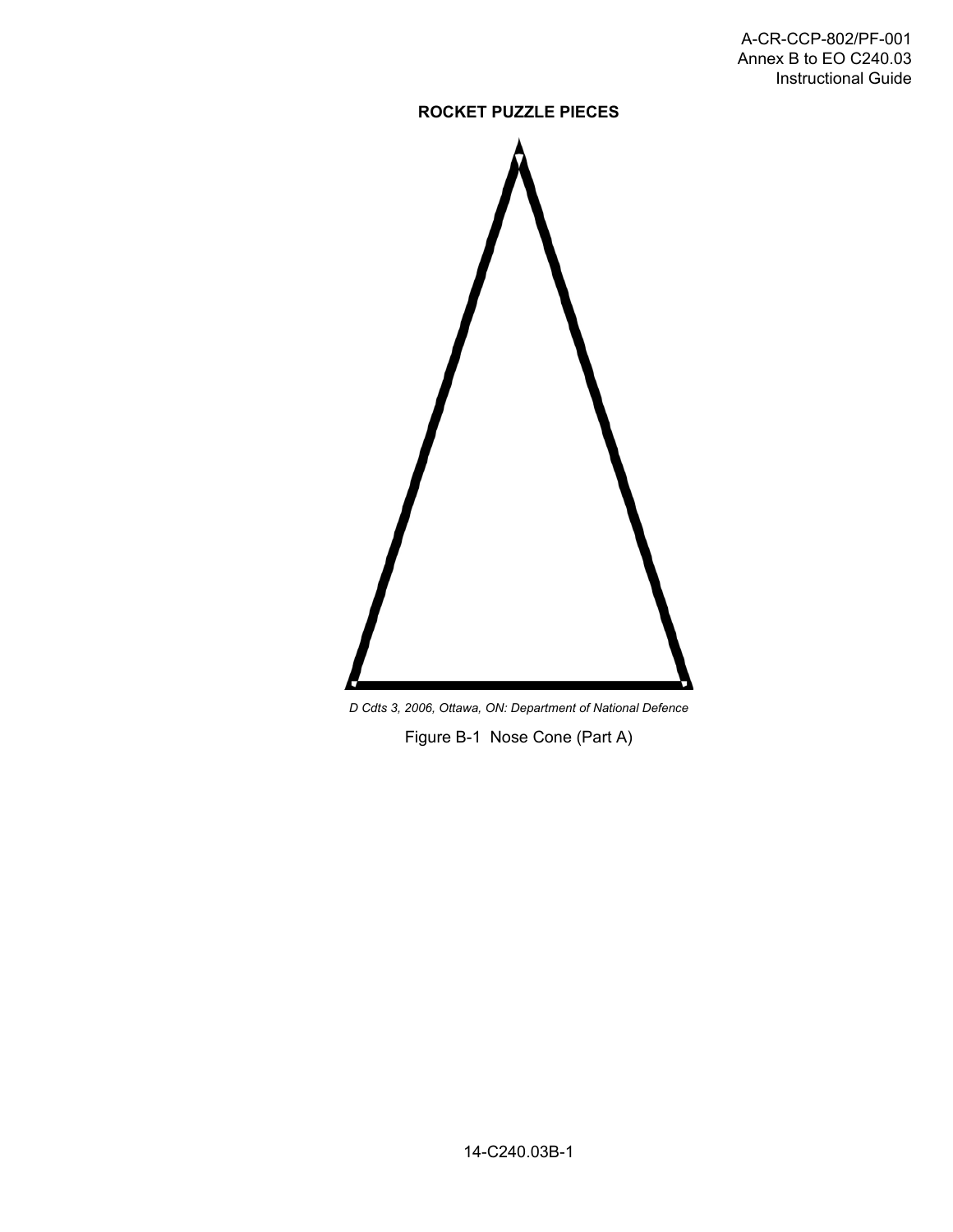#### A-CR-CCP-802/PF-001 Annex B to EO C240.03 Instructional Guide



Figure B-2 Nose Cone (Part B)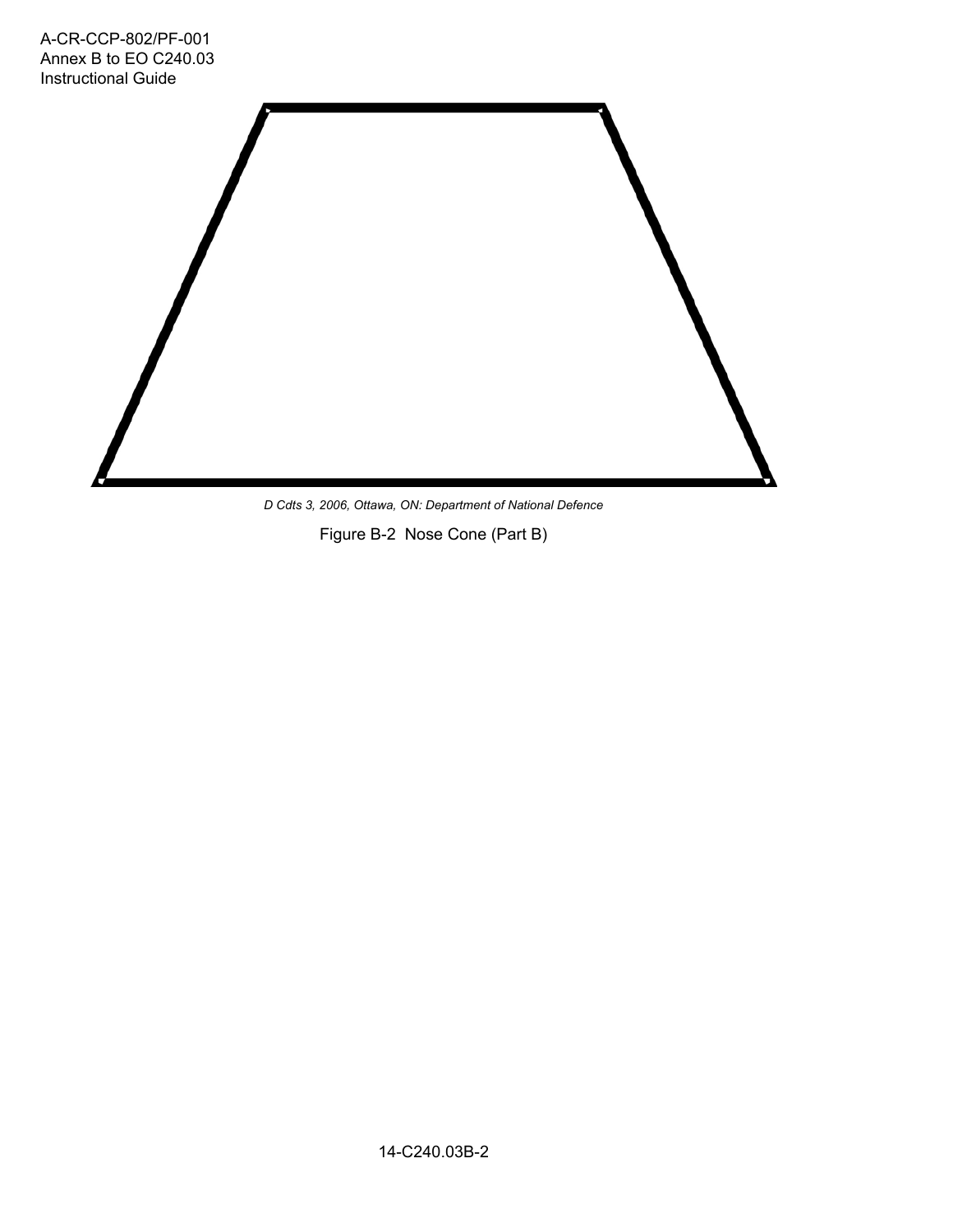*D Cdts 3, 2006, Ottawa, ON: Department of National Defence*

Figure B-3 Frame (Fuel Section)

14-C240.03B-3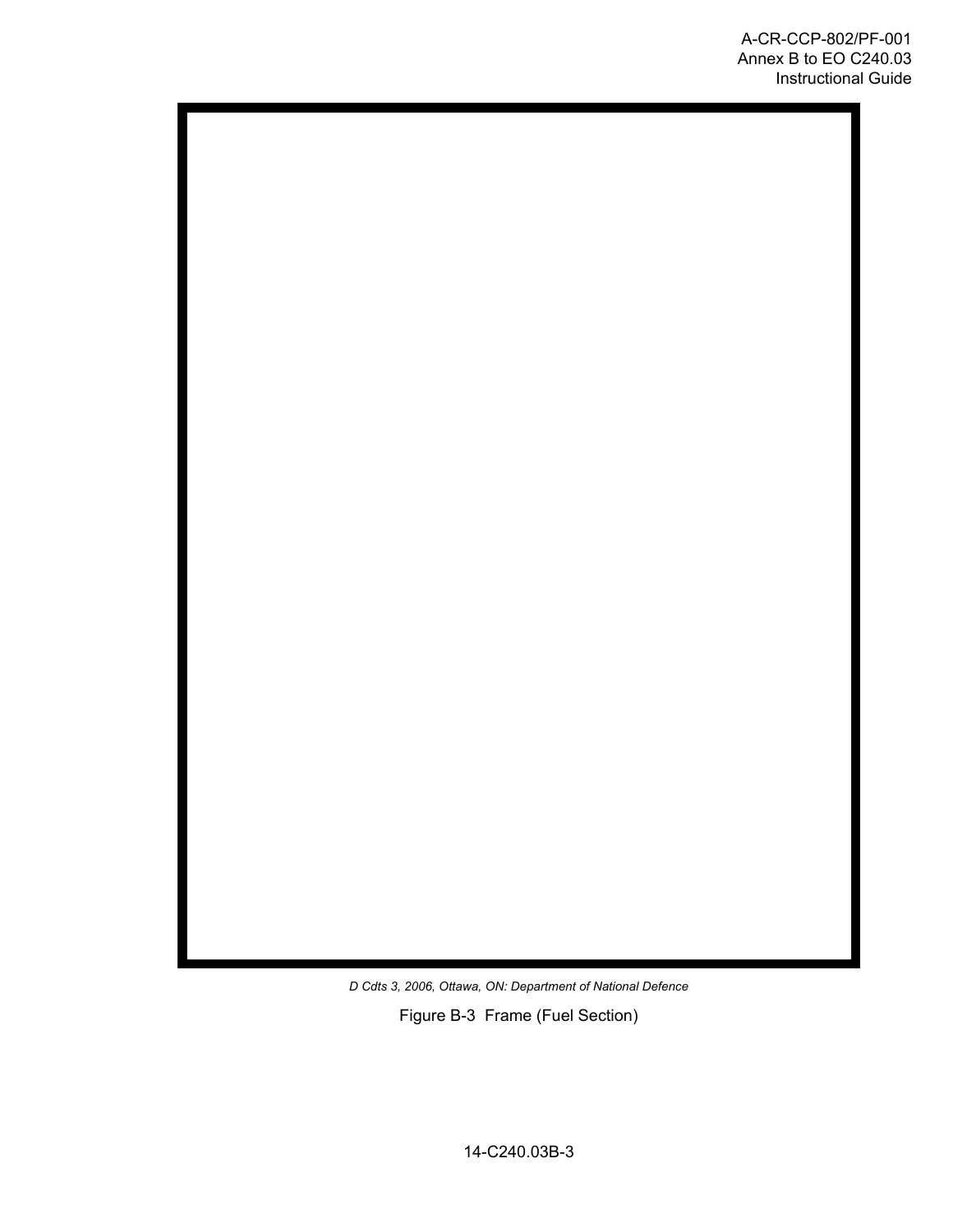

Figure B-4 Frame (Oxidizer Section)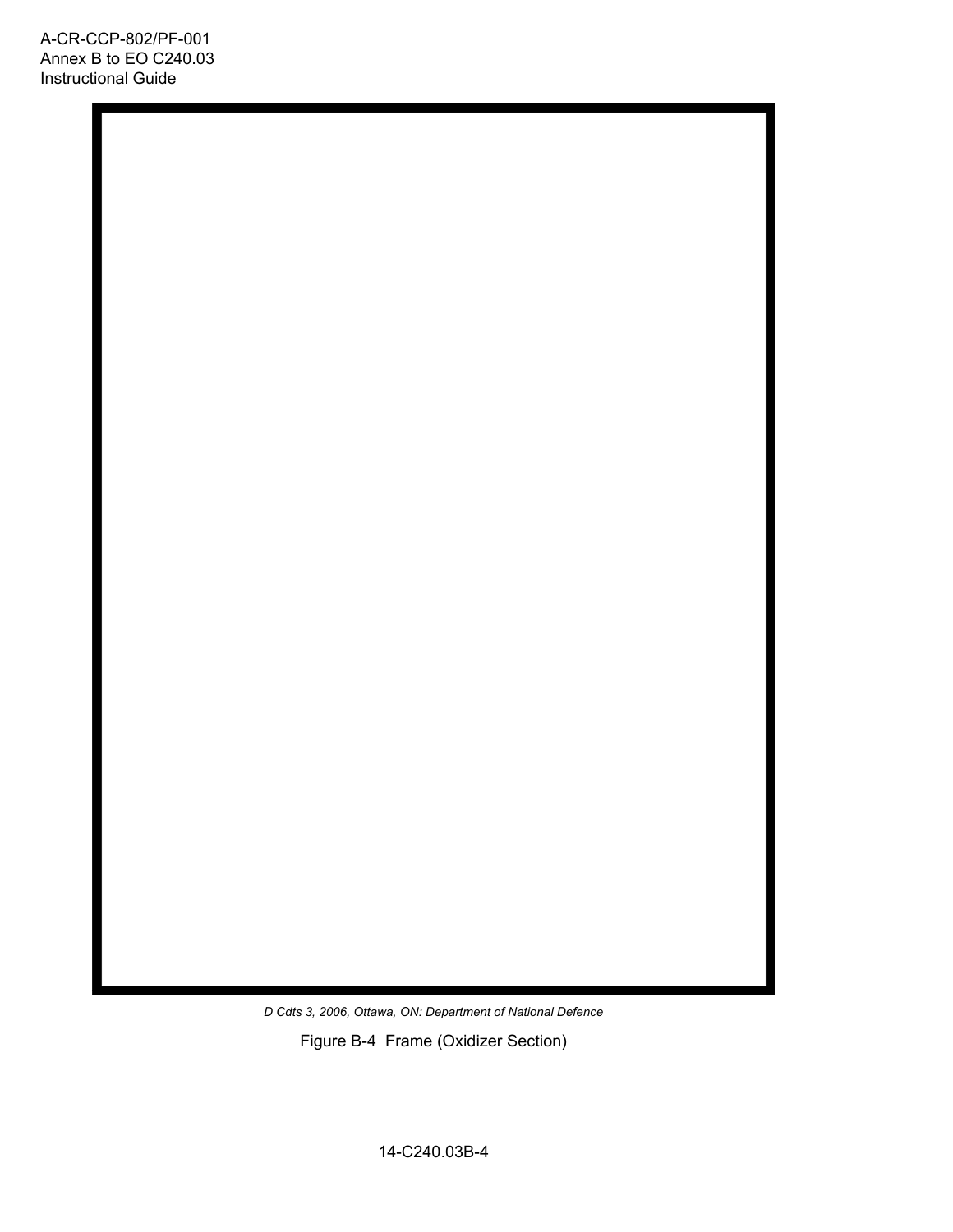



Figure B-5 Frame (Pumps and Nozzle Section 0)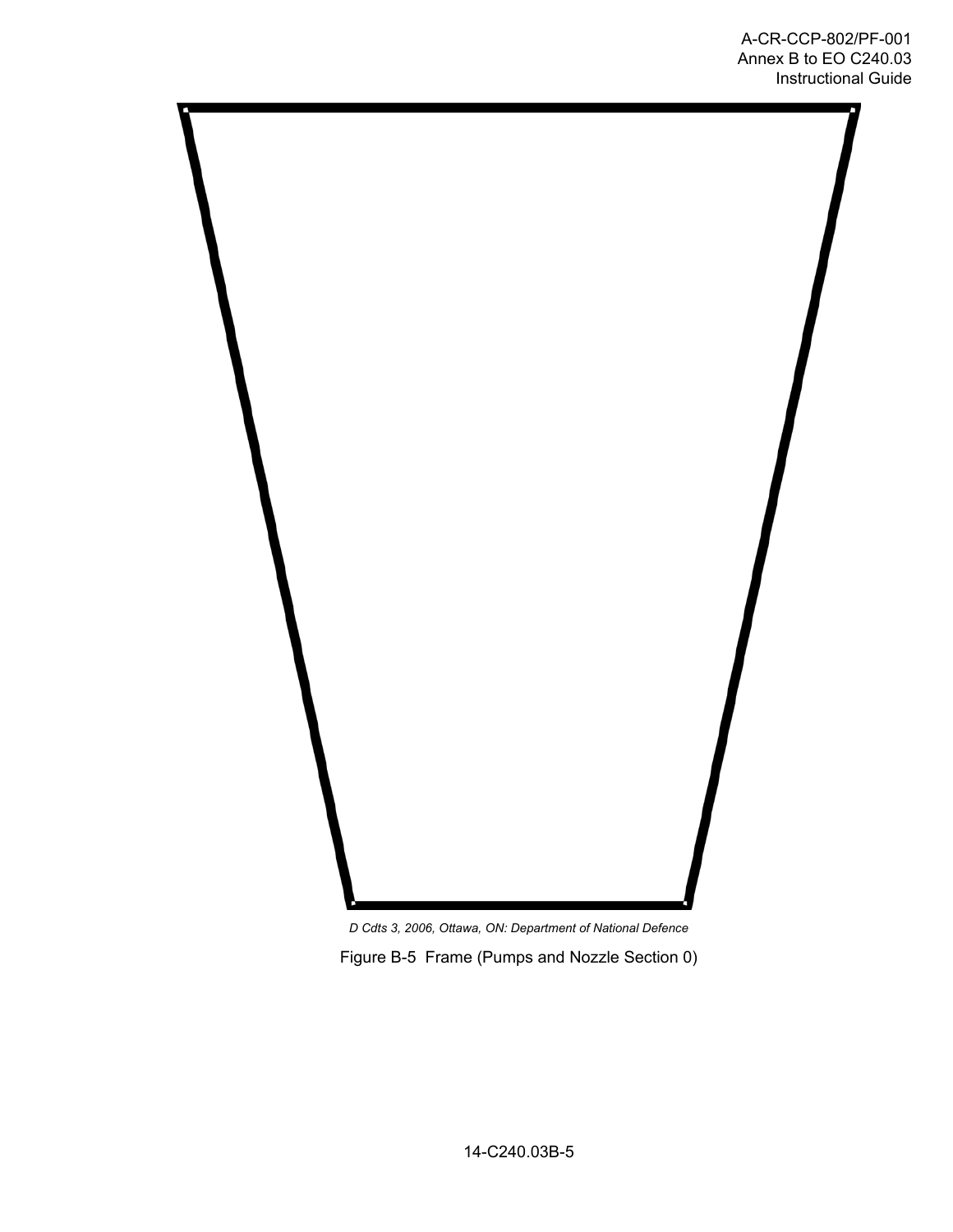

*D Cdts 3, 2006, Ottawa, ON: Department of National Defence*

Figure B-6 Fin (Section 1)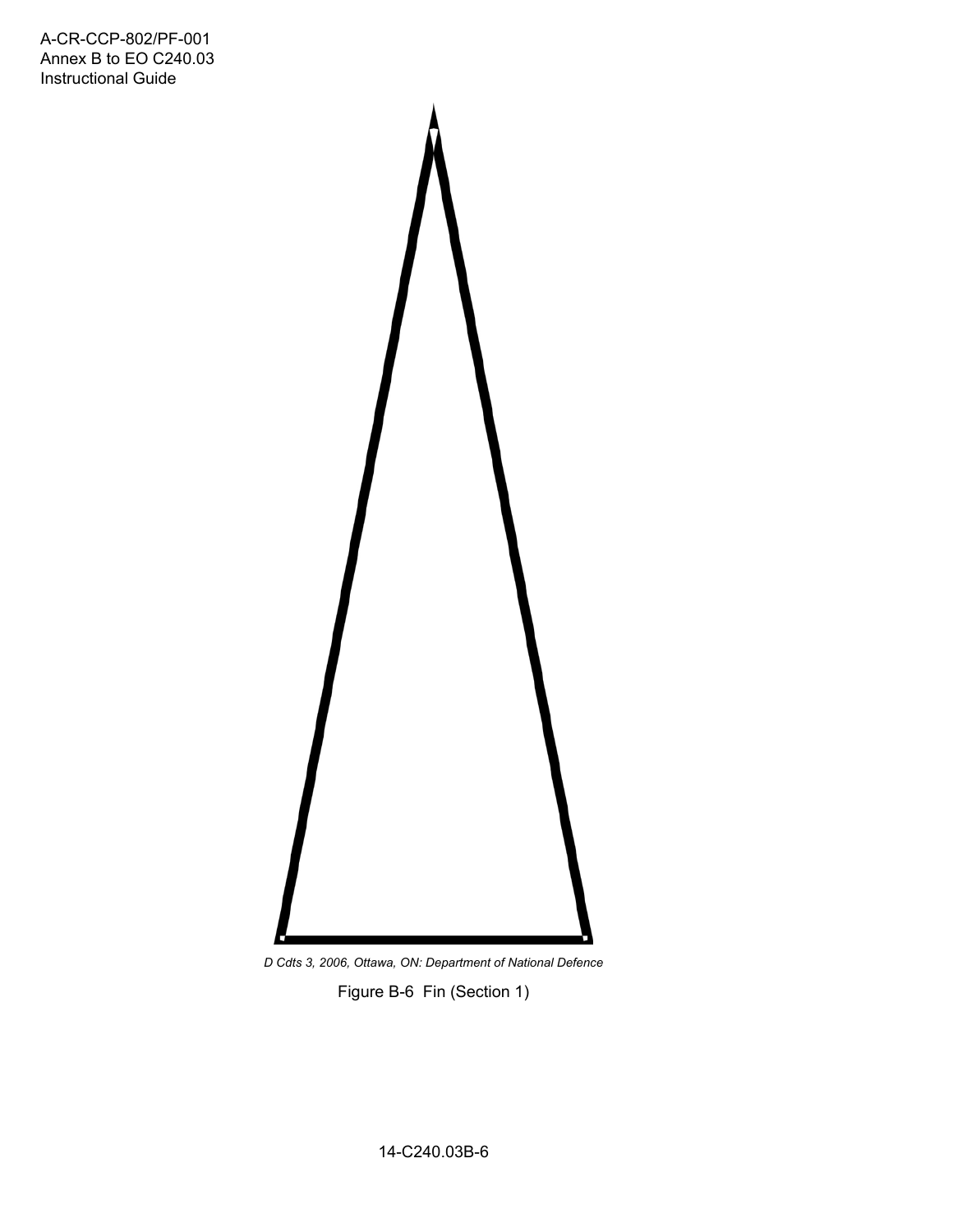



Figure B-7 Fin (Section 2)

14-C240.03B-7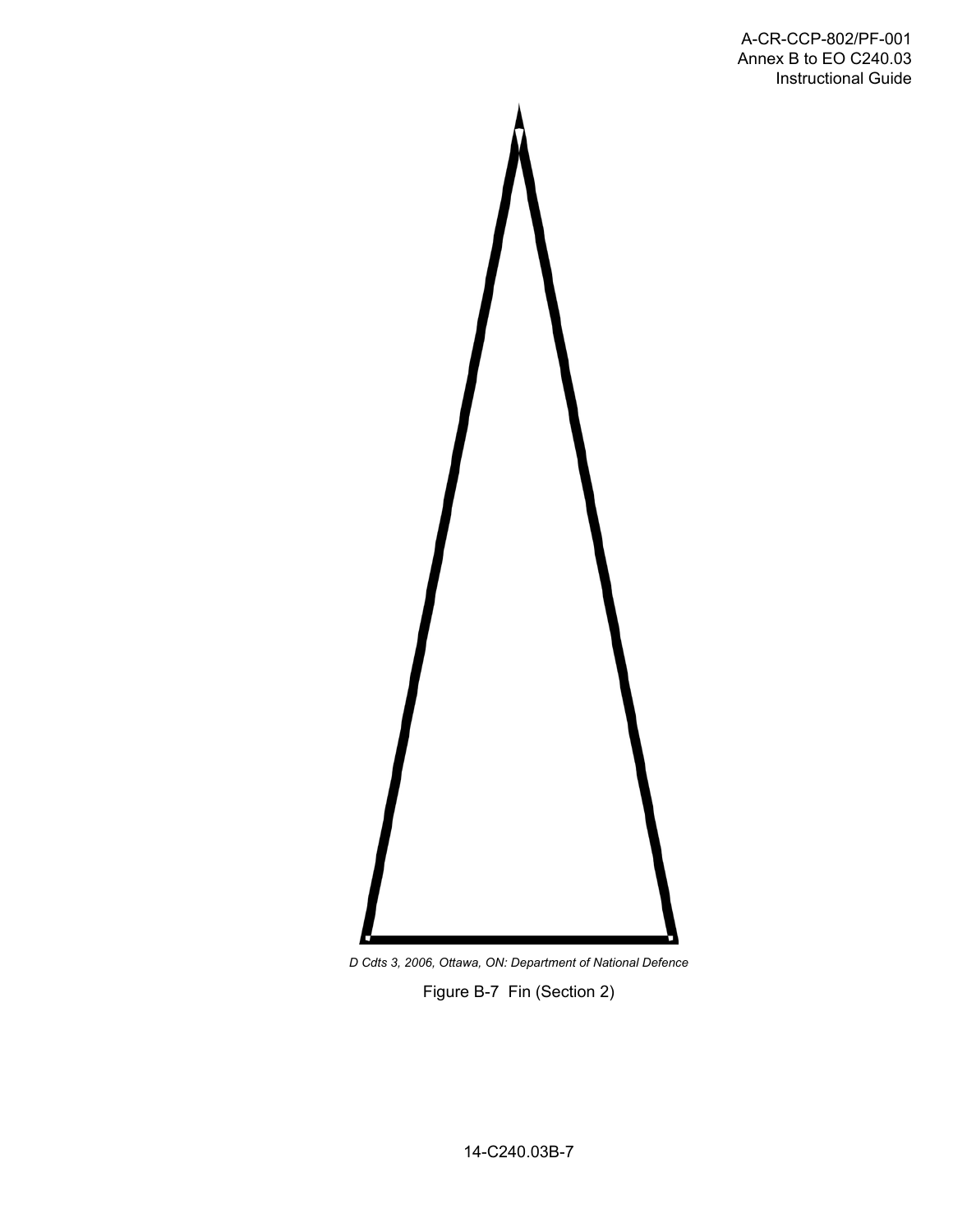### **PARTS OF A ROCKET: LABELS**

 $\mathbf{u}_i$ Cut out the following boxes and figures to be used to label the rocket puzzle.



| <b>NOSE CONE</b> |            |  |
|------------------|------------|--|
| <b>FUEL</b>      |            |  |
| <b>FIN</b>       | <b>FIN</b> |  |

*D Cdts 3, 2006, Ottawa, ON: Department of National Defence*

Figure B-8 Rocket Labels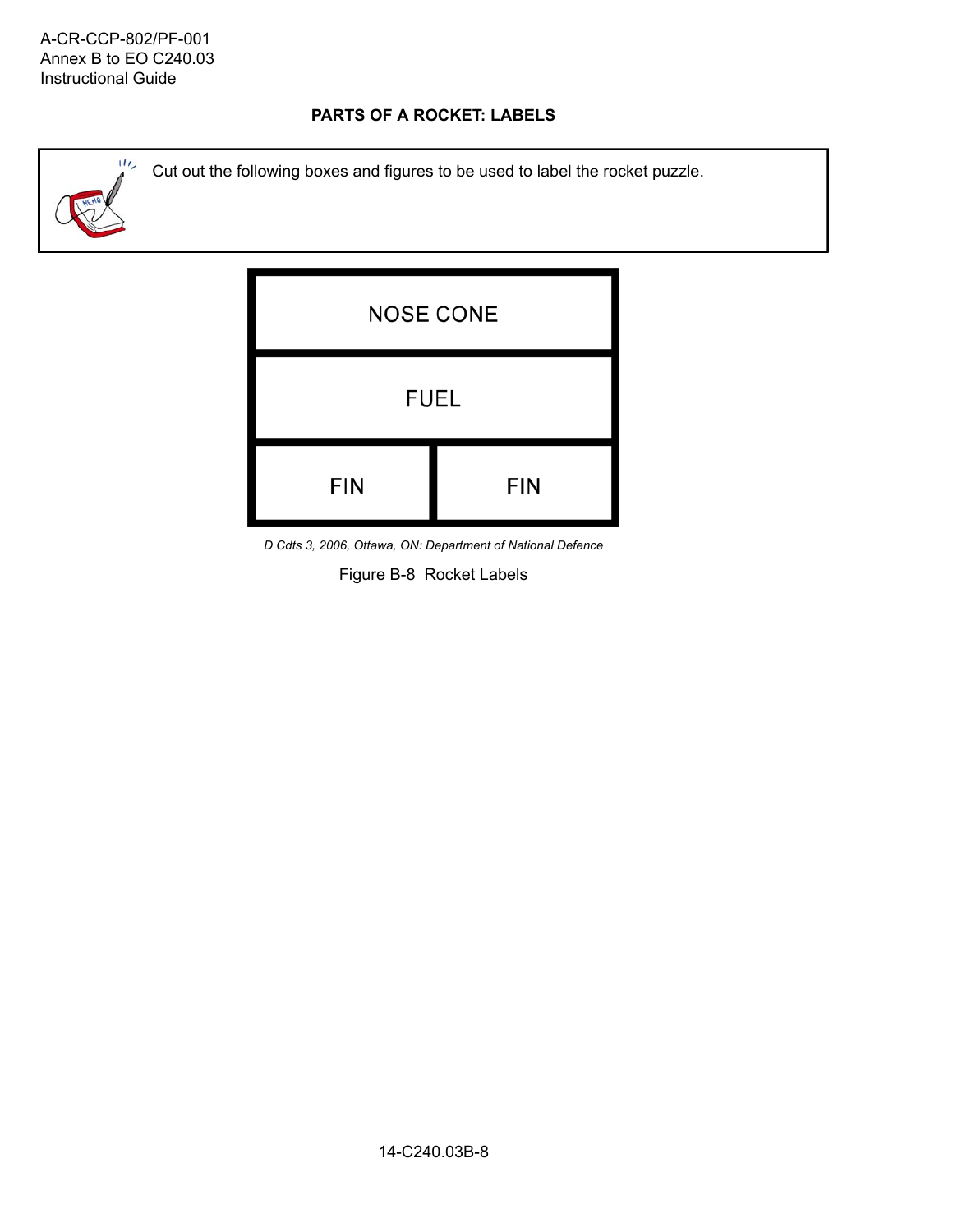

#### **GUIDANCE SYSTEM**

*"Clip Art", Microsoft Corporation, 2003 , Santa Rosa: CA: Impreza Systems, Copyright 2000, Impresa Systems*

Figure B-9 Guidance System



#### **PAYLOAD SYSTEM**

*"Clip Art", Microsoft Corporation, 2003 , Santa Rosa: CA: Impreza Systems, Copyright 2000, Impresa Systems*

Figure B-10 Payload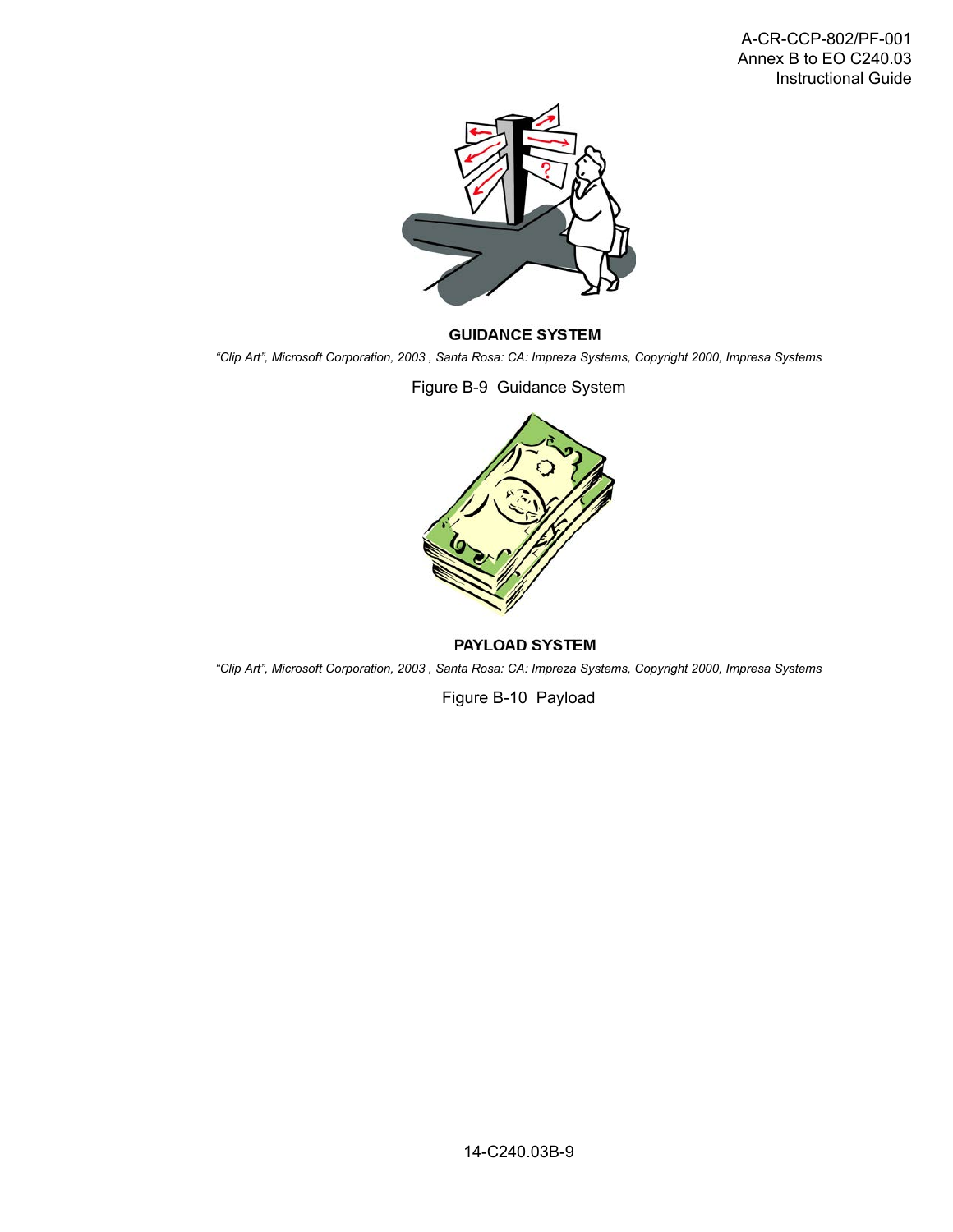

#### **FUEL PUMP**

*"Google Images", New Philadelphia, Ohio, Fuel Pump. Retrieved 18 April 2007, from http://www.neohiotravel.com/images/gaspump.gif*

Figure B-11 Fuel Pump



#### **OXIDIZER**

*"Google Images", California State University, Oxidizer Label. Retrieved 18 April 2007, from http://www.csudh.edu/oliver/chemdata/warnlabs/oxidizer.jpg*

Figure B-12 Oxidizer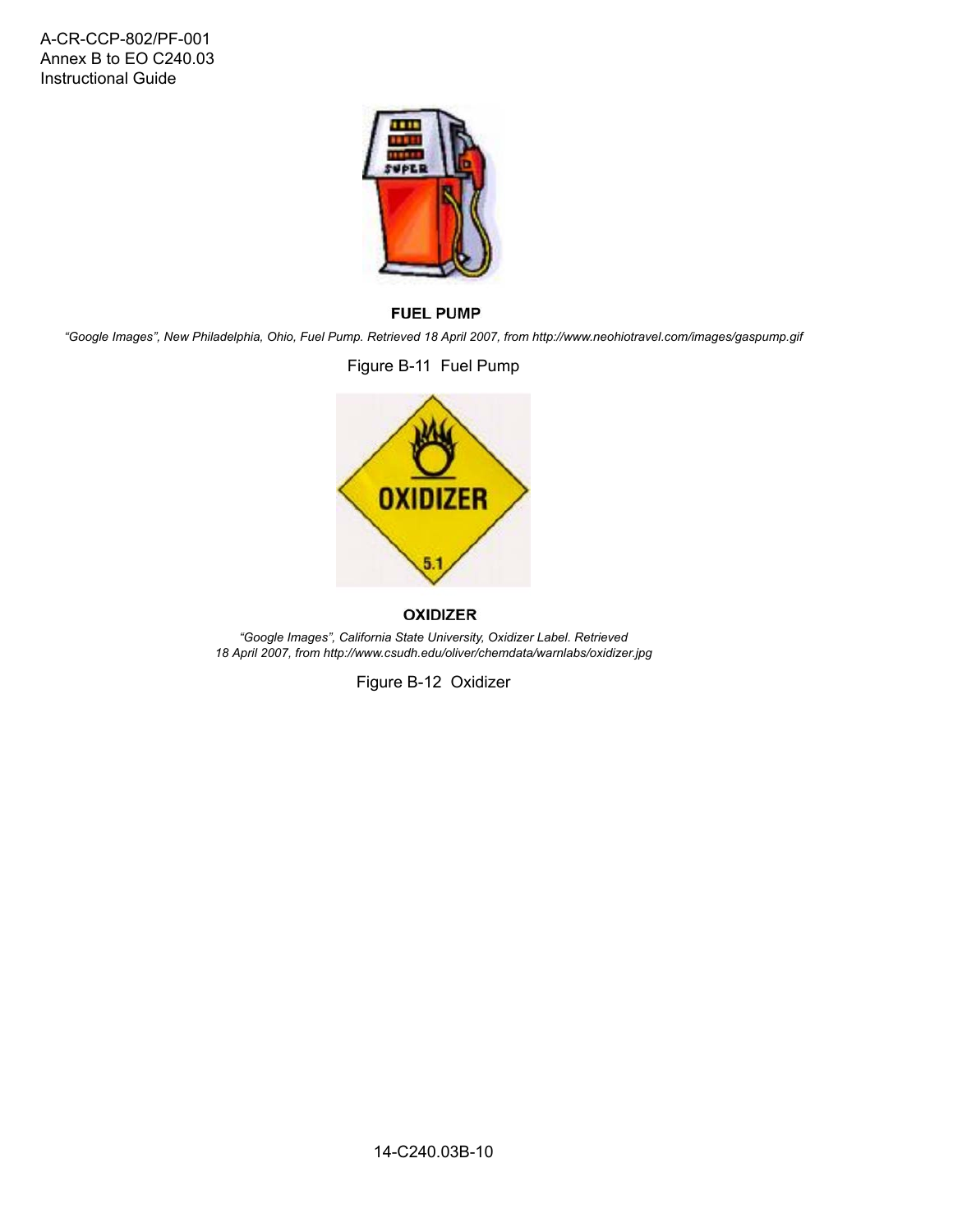

#### **NOZZLE**

*"Google Images", Airwork Aviation Images, Engines. Retrieved 18 April 2007, from http://www.airwork-images.com/details.php?gid=278&sgid=&pid=456*

Figure B-13 Nozzle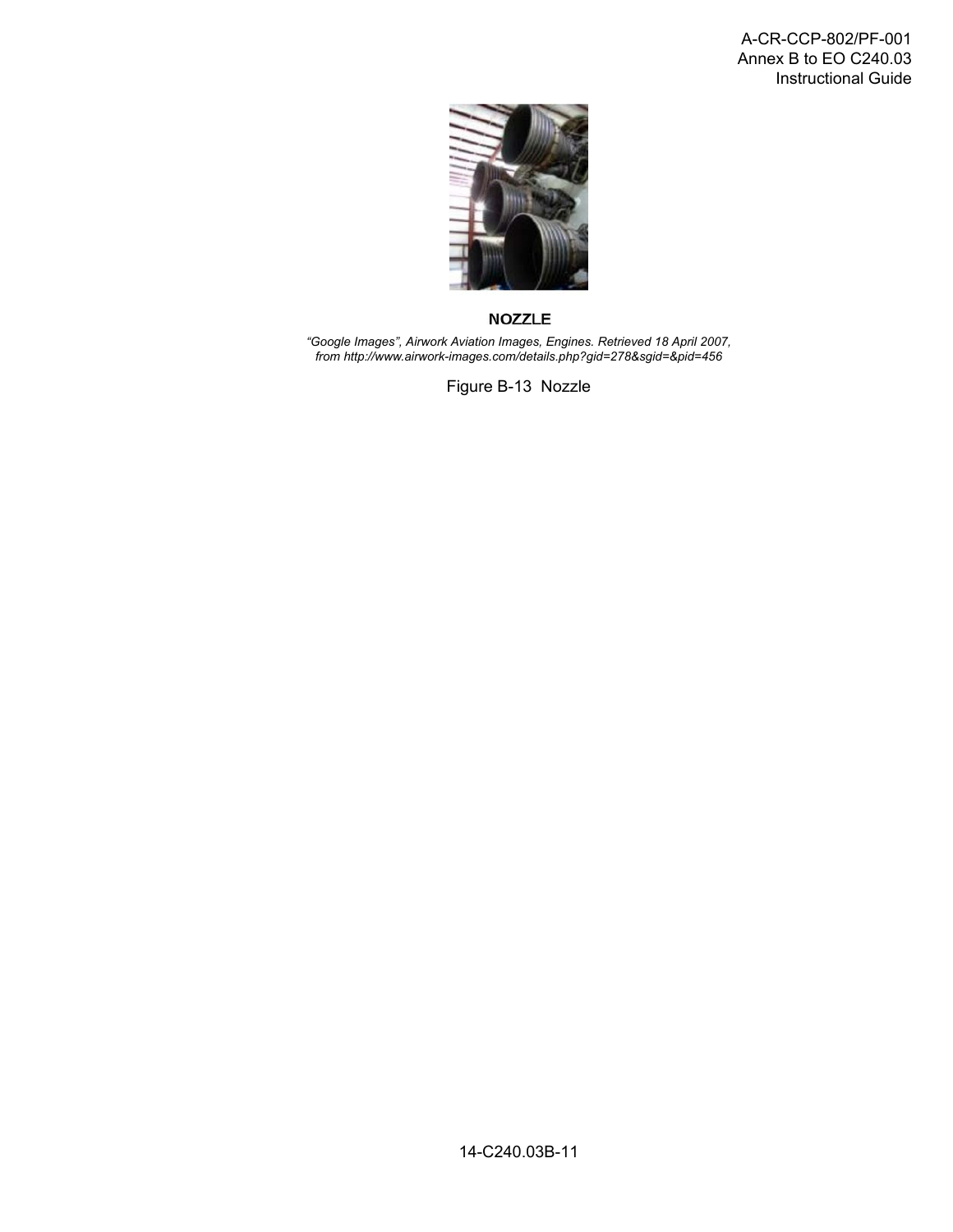THIS PAGE INTENTIONALLY LEFT BLANK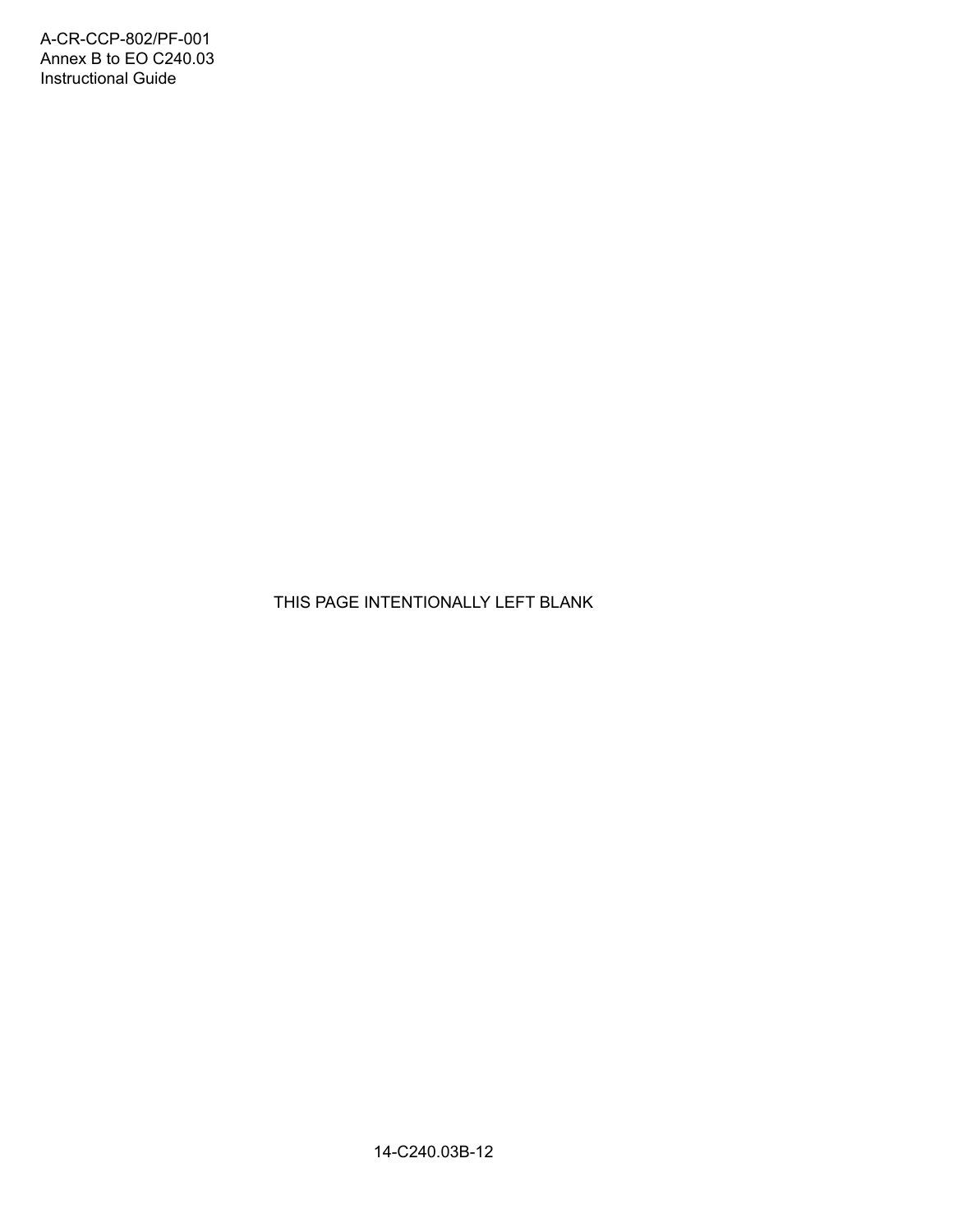

#### **ROYAL CANADIAN AIR CADETS**

### **PROFICIENCY LEVEL TWO INSTRUCTIONAL GUIDE**



#### **SECTION 7**

#### **EO C240.04 – NAVIGATE WITH A GLOBAL POSITIONING SYSTEM (GPS)**

Total Time: 90 min

#### **PREPARATION**

#### **PRE-LESSON INSTRUCTIONS**

Resources needed for the delivery of this lesson are listed in the lesson specification located in A-CR-CCP-802/ PG-001, Chapter 4. Specific uses for said resources are identified throughout the Instructional Guide within the TP for which they are required.

Review the lesson content and become familiar with the material prior to delivering the lesson.

Prepare a 200 m route for the cadets to navigate.

#### **PRE-LESSON ASSIGNMENT**

N/A.

#### **APPROACH**

An interactive lecture was chosen for TP1 to introduce a new subject and give an overview of GPS navigation.

Demonstration and performance was chosen for TP2 as it allows the instructor to explain and demonstrate navigating with a GPS while providing an opportunity for the cadet to practice the skill under supervision.

A practical activity was chosen for TPs 3 and 4 as it is an interactive way to introduce cadets to navigating with a GPS. This activity contributes to the development of these skills and knowledge in a fun and challenging setting.

#### **INTRODUCTION**

#### **REVIEW**

N/A.

#### **OBJECTIVES**

By the end of this lesson and in a group of no more than five, the cadet shall be expected to navigate with a GPS on a field exercise.

#### **IMPORTANCE**

It is important for cadets to navigate with a GPS and to learn its uses and limitations for future navigation on a field exercise. GPS navigation is a valuable tool and will serve as an excellent resource for navigating to a specific location.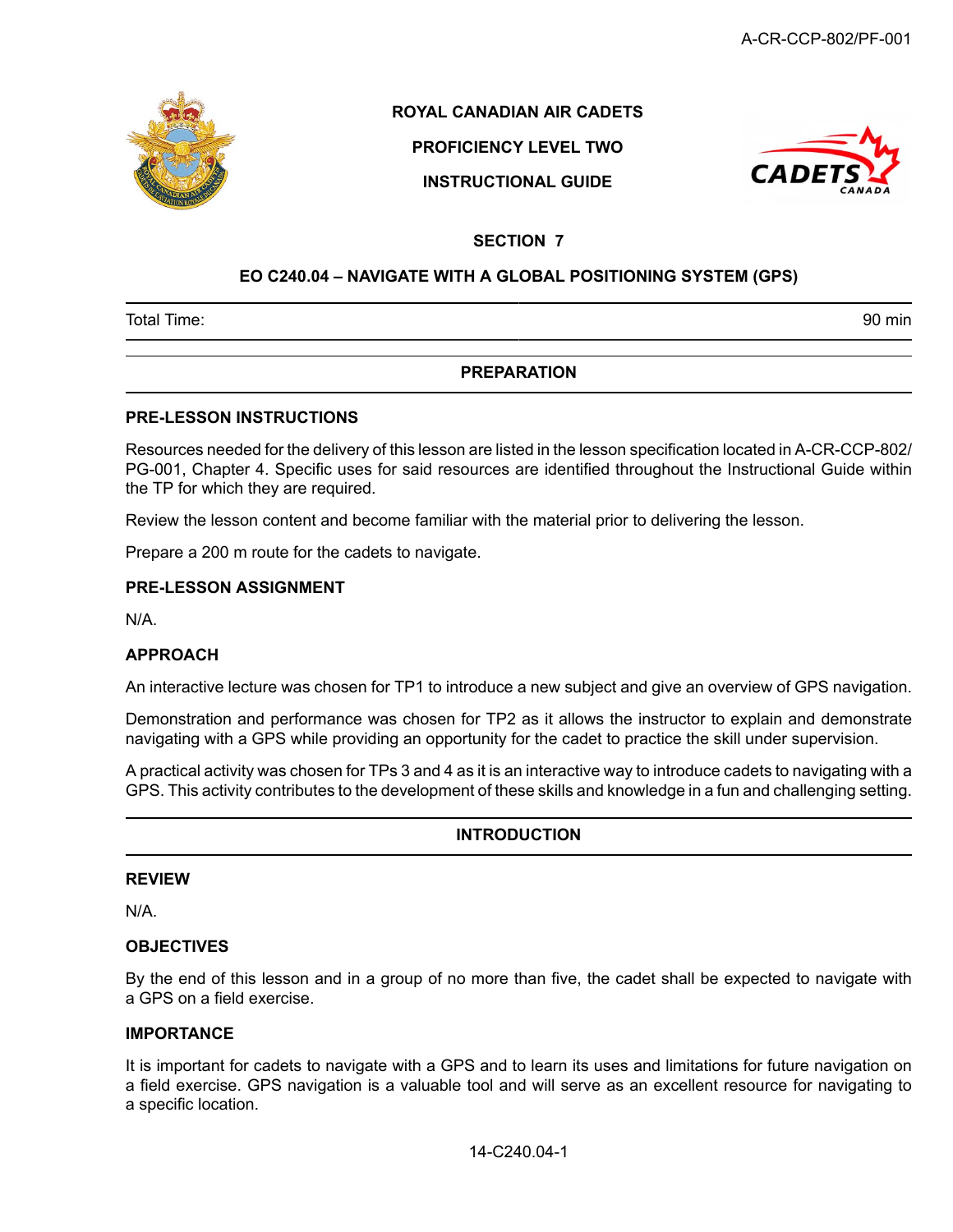|  | <b>Teaching Point 1</b> |  |
|--|-------------------------|--|
|  |                         |  |

**Describe the GPS** 

Time: 5 min Method: Interactive Lecture Companies and Method: Interactive Lecture

#### **WHAT IS GPS**

Global Positioning System (GPS) is a satellite system used to navigate. It enables anyone on the planet who owns a GPS receiver to know where they are 24 hours a day in any kind of weather.

A GPS receiver must be locked on to the signal of at least three satellites to calculate a 2D position (latitude and longitude) and track movement. With four or more satellites in view, the receiver can determine the user's 3D position (latitude, longitude and altitude).

#### **HOW ACCURATE IS GPS**

Today's GPS receivers are extremely accurate, thanks to their parallel multi-channel design. Certain atmospheric factors and other sources of error can affect the accuracy of GPS receivers. GPS receivers are accurate to within 15 m on average.



In 1998, the Wide Area Augmentation System (WAAS) was added to provide increased accuracy for use by commercial airplane navigation systems. WAAS increases accuracy to better than 3 m.

#### **GPS SATELLITE SYSTEM**

GPS satellites are powered by solar energy. They have backup batteries onboard to keep them running in the event of a solar eclipse, when there is no solar power. Small rocket boosters on each satellite keep them flying in the correct path.



Here are some other interesting facts about the GPS satellites (also called NAVSTAR, the official U.S. Department of Defense name for GPS):

- The first GPS satellite was launched in 1978.
- GPS was originally intended for military applications, but in the 1980s, the government made the system available for civilian use.
- A full constellation of 24 satellites was achieved in 1994.
- The 24 satellites that make up the GPS space segment are orbiting the Earth about 20 000 km above us. They are constantly moving, making two complete orbits in less than 24 hours. These satellites are travelling at speeds of roughly 12 000 km/h.
- Each satellite is built to last about 10 years. Replacements are constantly being built and launched into orbit.
- A GPS satellite weighs approximately 900 Kg and is about 5 m across with the solar panels extended.
- Transmitter power is only 50 watts or less.
- There are no subscription fees or set-up charges to use GPS.

#### **SOURCES OF GPS SIGNAL ERRORS**

Factors that can degrade the GPS signal and thus affect accuracy include the following: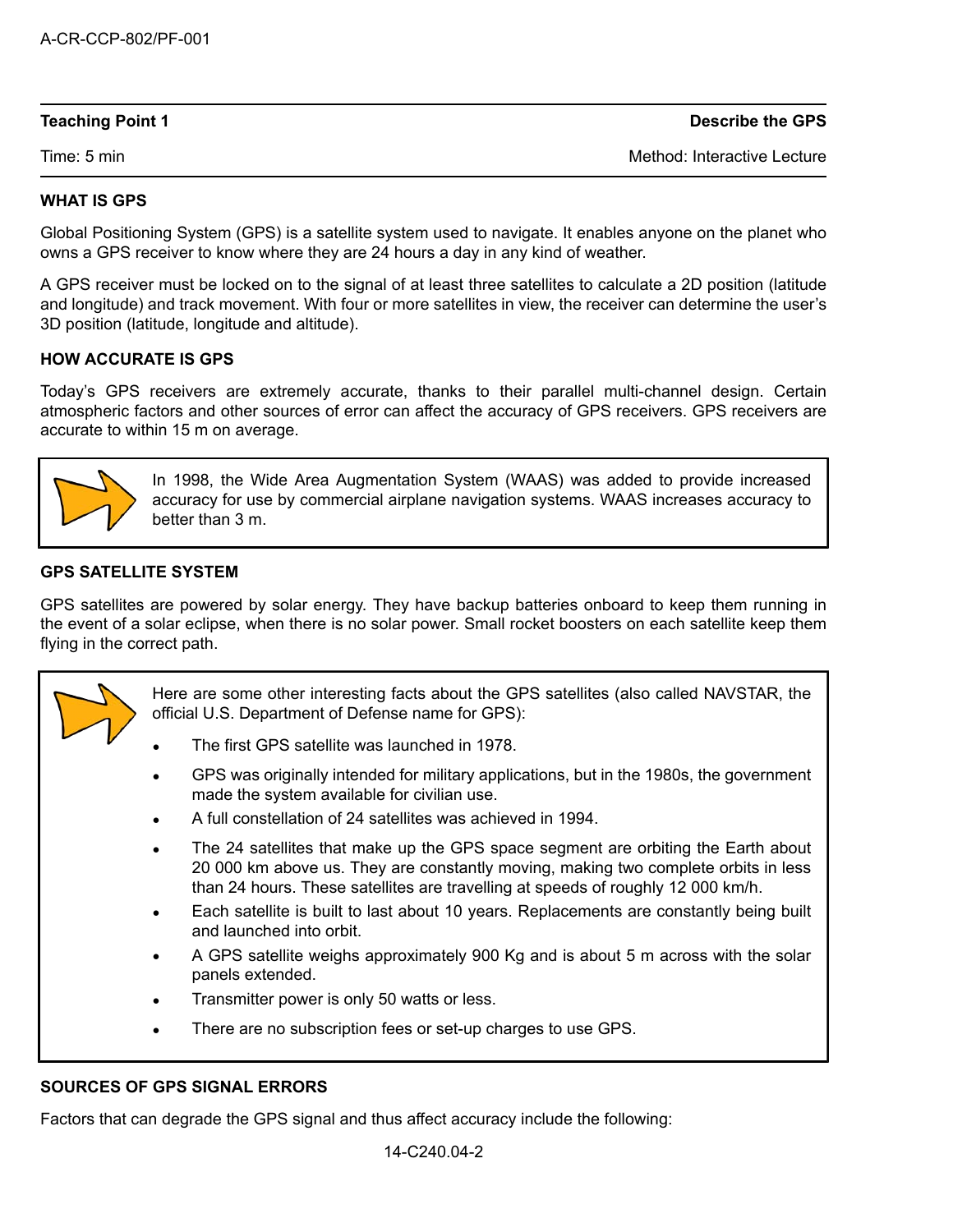- **Signal Multi-path.** This occurs when the GPS signal is reflected off objects such as tall buildings or large rock surfaces before it reaches the receiver. This increases the travel time of the signal, thereby causing errors.
- **Number of Satellites Visible.** The more satellites a GPS receiver can "see," the better the accuracy. Buildings, terrain, electronic interference, or sometimes even dense foliage can block signal reception, causing position errors or possibly no position reading at all. GPS units typically will not work indoors, underwater or underground.
- **Receiver Clock Errors.** A receiver's built-in clock is not as accurate as the atomic clocks onboard the GPS satellites. Therefore, it may have very slight timing errors.

Other factors that can degrade the GPS signal.

- **Ionosphere and Troposphere Delays.** The satellite signal slows as it passes through the atmosphere. The GPS system uses a built-in model that calculates an average amount of delay to partially correct for this type of error.
- **Orbital Errors.** Also known as ephemeris errors, these are inaccuracies of the satellite's reported location.
- **Satellite Geometry/Shading.** This refers to the relative position of the satellites at any given time. Ideal satellite geometry exits when the satellites are located at wide angles relative to each other. Poor geometry results when the satellites are located in a line or in a tight grouping.
- **Intentional Degradation of the Satellite Signal.** Selective Availability (SA) is an intentional degradation of the signal once imposed by the U.S. Department of Defense. SA was intended to prevent military adversaries from using the highly accurate GPS signals. The government turned off SA in May 2000, which significantly improved the accuracy of civilian GPS receivers.

## **CONFIRMATION OF TEACHING POINT 1**

## **QUESTIONS**

- Q1. What is a GPS?
- Q2. How accurate is a GPS?
- Q3. How are GPS satellites powered?

## **ANTICIPATED ANSWERS**

- A1. A Global Positioning System (GPS) is a satellite-based navigation system made up of a network of 24 satellites placed into orbit by the U.S. Department of Defense.
- A2. GPS receivers are accurate to within 15 m on average.
- A3. GPS satellites are powered by solar energy and have backup batteries on board to keep them running in the event of a solar eclipse.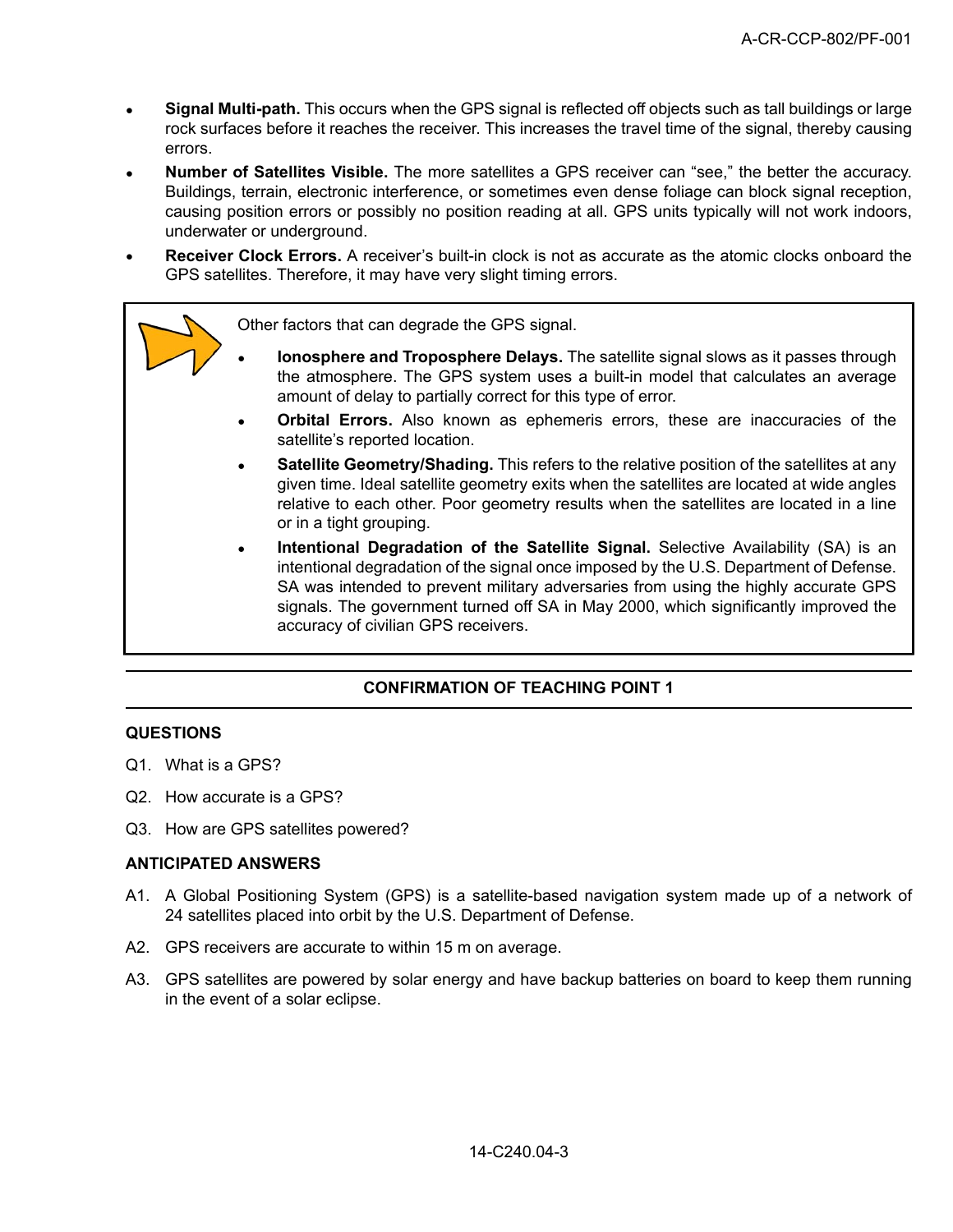### **Teaching Point 2 Explain What a GPS Tells the User**

Time: 10 min Method: Demonstration and Performance

# **WHAT A GPS TELLS THE USER**

A GPS tells the user the following standard features:

- their position – coordinates and elevation;
- distance to a waypoint;
- speed of travel;
- direction of travel (may not work in low speeds);
- estimated time of arrival; and
- cross track error (lateral distance off a straight line course).

Some GPS models may have extra features, such as:

- built-in maps,
- sunrise/sunset,
- signal strength indicators,
- battery strength indicators,
- audible alarm, and
- course deviation errors.

## **CONFIRMATION OF TEACHING POINT 2**

## **QUESTIONS**

- Q1. What does a GPS tell the user?
- Q2. Does a GPS tell the user the direction of travel at slow speeds?
- Q3. What extra features can be found on some GPS models?

#### **ANTICIPATED ANSWERS**

- A1. Any of the following answers are correct.
	- their position – coordinates and elevation;
	- distance to a waypoint;
	- speed of travel;
	- direction of travel (may not work in low speeds);
	- estimated time of arrival; and
	- cross track error (lateral distance off a straight line course).
- A2. Yes and no.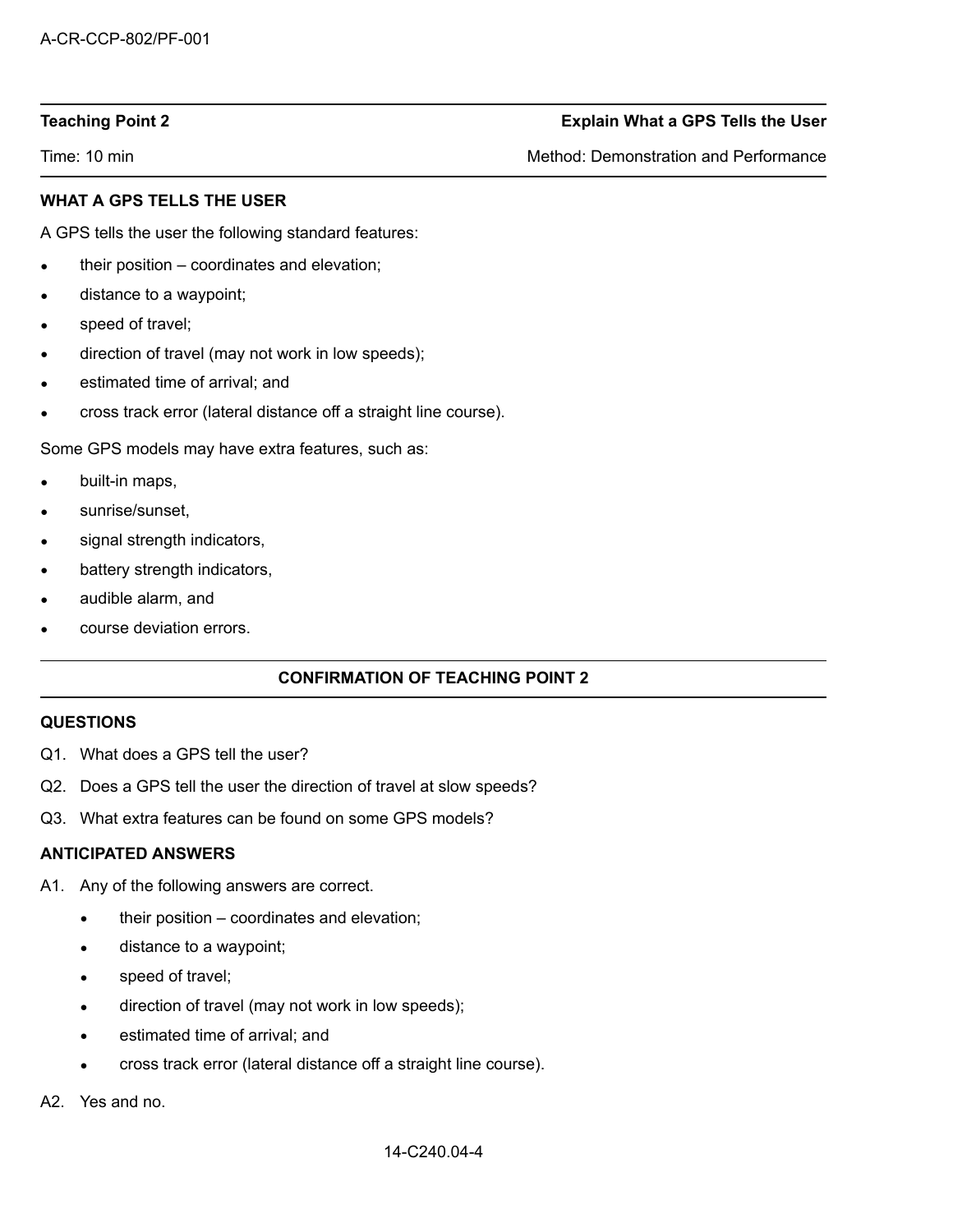- Sometimes the direction of travel feature may not work in low speeds on a GPS.
- A3. Any of the following answers are correct.
	- built-in maps,
	- sunrise/sunset,
	- signal strength indicators,
	- battery strength indicators,
	- audible alarm, and
	- course deviation errors.

#### **Teaching Point 3 Operate the GPS**

Time: 20 min Method: Practical Activity

## **ACTIVITY**

## **OBJECTIVE**

The objective of this activity is for the cadets to become familiar with operating a GPS.

## **RESOURCES**

GPS (one per five cadets) (Type TBD).

## **ACTIVITY LAYOUT**

N/A.

#### **ACTIVITY INSTRUCTIONS**

Complete the following steps:

- 1. Divide the cadets into groups of no more than five.
- 2. Distribute one hand-held GPS to each group.
- 3. Turn on and initialize the GPS.
- 4. Review the various screens.
- 5. Identify battery strength.
- 6. Locate your current grid reference.
- 7. Identify your direction of travel.
- 8. Set your current waypoint.
- 9. Set a waypoint (not your current position).
- 10. Set the go-to to a preset waypoint.
- 11. Turn off the GPS.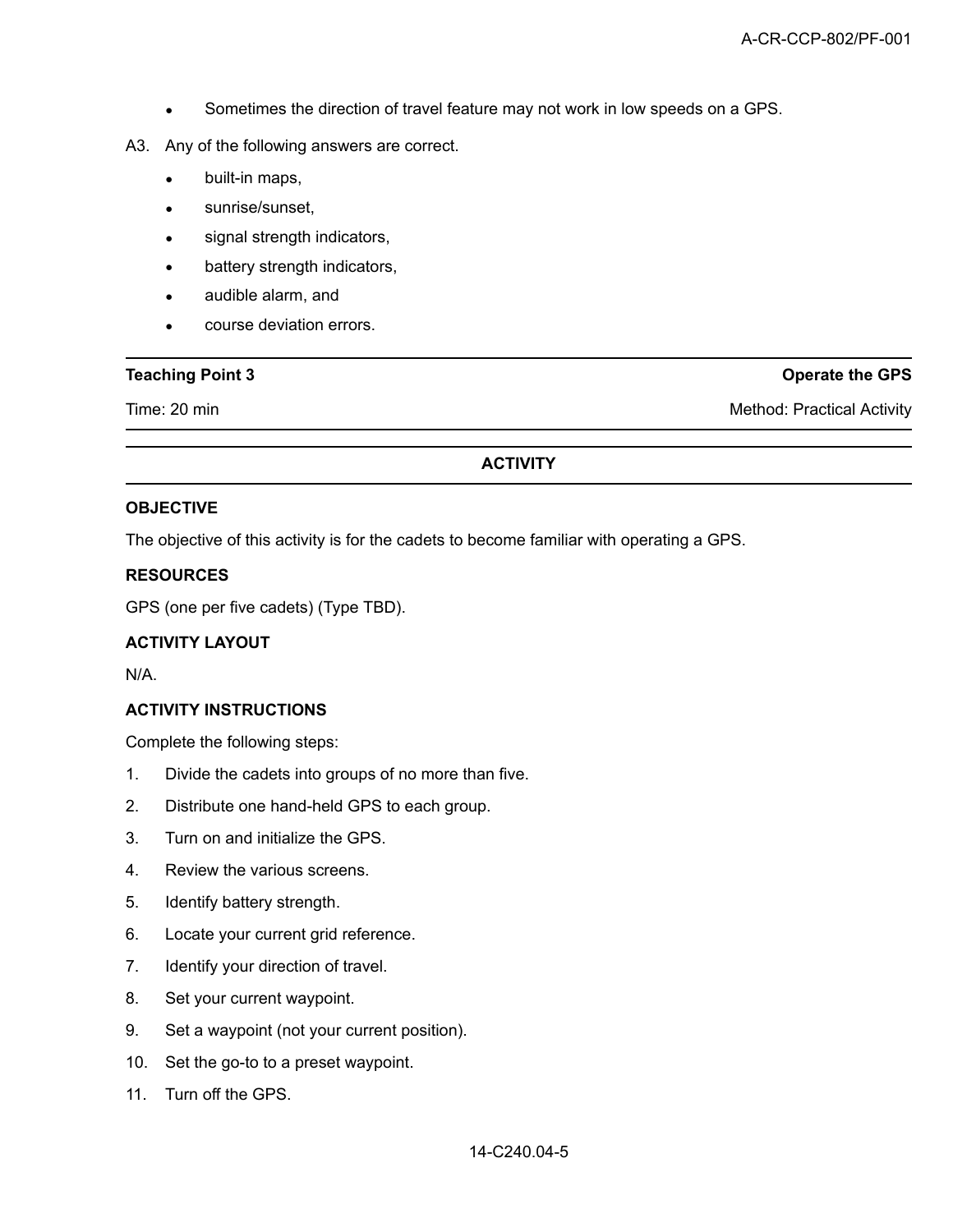## **SAFETY**

N/A.

## **CONFIRMATION OF TEACHING POINT 3**

The cadets' participation in the practical activity will serve as the confirmation of this TP.

## **ACTIVITY**

#### **OBJECTIVE**

The objective of this activity is for the cadets to become familiar with navigating with a GPS.

#### **RESOURCES**

GPS (one per five cadets) (Type TBD).

## **ACTIVITY LAYOUT**

N/A.

### **ACTIVITY INSTRUCTIONS**

- 1. In the same groups as TP3, have cadets turn on the GPS.
- 2. Using the bearing to the preset waypoint from TP3, have the cadets navigate the 200 m route (caution, waypoints too close together will not work; you will need approximately 200 m between waypoints).
- 3. Have the cadets identify when they have arrived at the preset waypoint.
- 4. Have the cadets turn off the GPS.
- 5. Have the cadets return the GPS to the instructor.

### **SAFETY**

State the area boundaries for conducting this activity.

## **CONFIRMATION OF TEACHING POINT 4**

The cadets' participation in the practical activity will serve as the confirmation of this TP.

## **END OF LESSON CONFIRMATION**

The cadets' participation in the GPS navigation activity will serve as the confirmation of this lesson.

**Teaching Point 4 Navigate a Route**

Time: 50 min Method: Practical Activity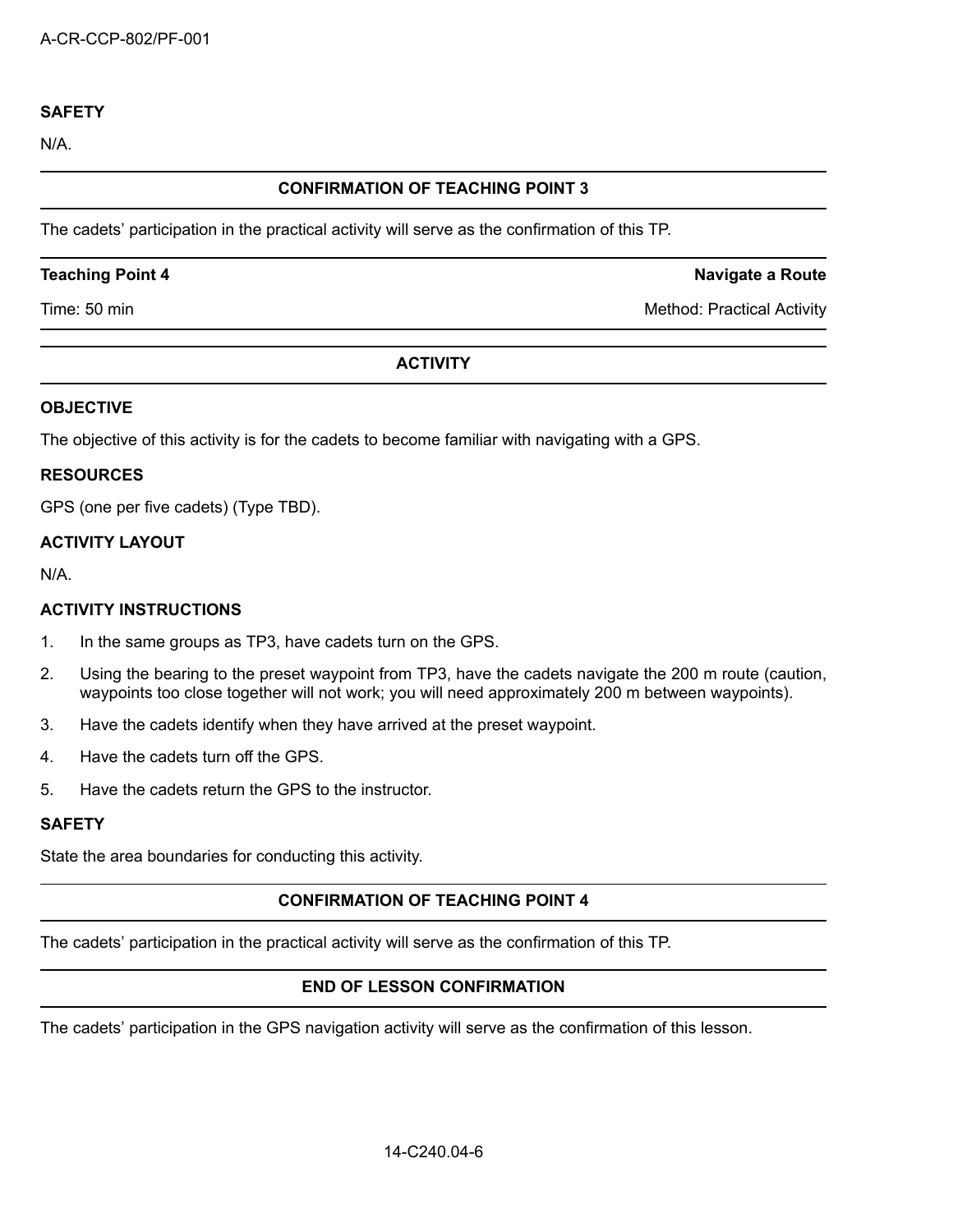## **CONCLUSION**

#### **HOMEWORK/READING/PRACTICE**

N/A.

### **METHOD OF EVALUATION**

N/A.

#### **CLOSING STATEMENT**

A GPS is a valuable tool and serves as an excellent resource to find a specific place and navigate a route to that position.

## **INSTRUCTOR NOTES/REMARKS**

This lesson will be presented during the field exercise associated with PO 290 (Participate in a Field Exercise).

#### **REFERENCES**

C3-117 (ISBN 0-96-522025-7) Ferguson, M. H. (1996). *GPS Land Navigation: A Complete Guide Book for Backcountry Users of the NAVSTAR Satellite System.* Calgary, AB: Glassford Publishing.

C3-132 (ISBN 1-894765-48-6) Letham, L. (2003). *GPS Made Easy.* Surrey, BC: Rocky Mountain Books.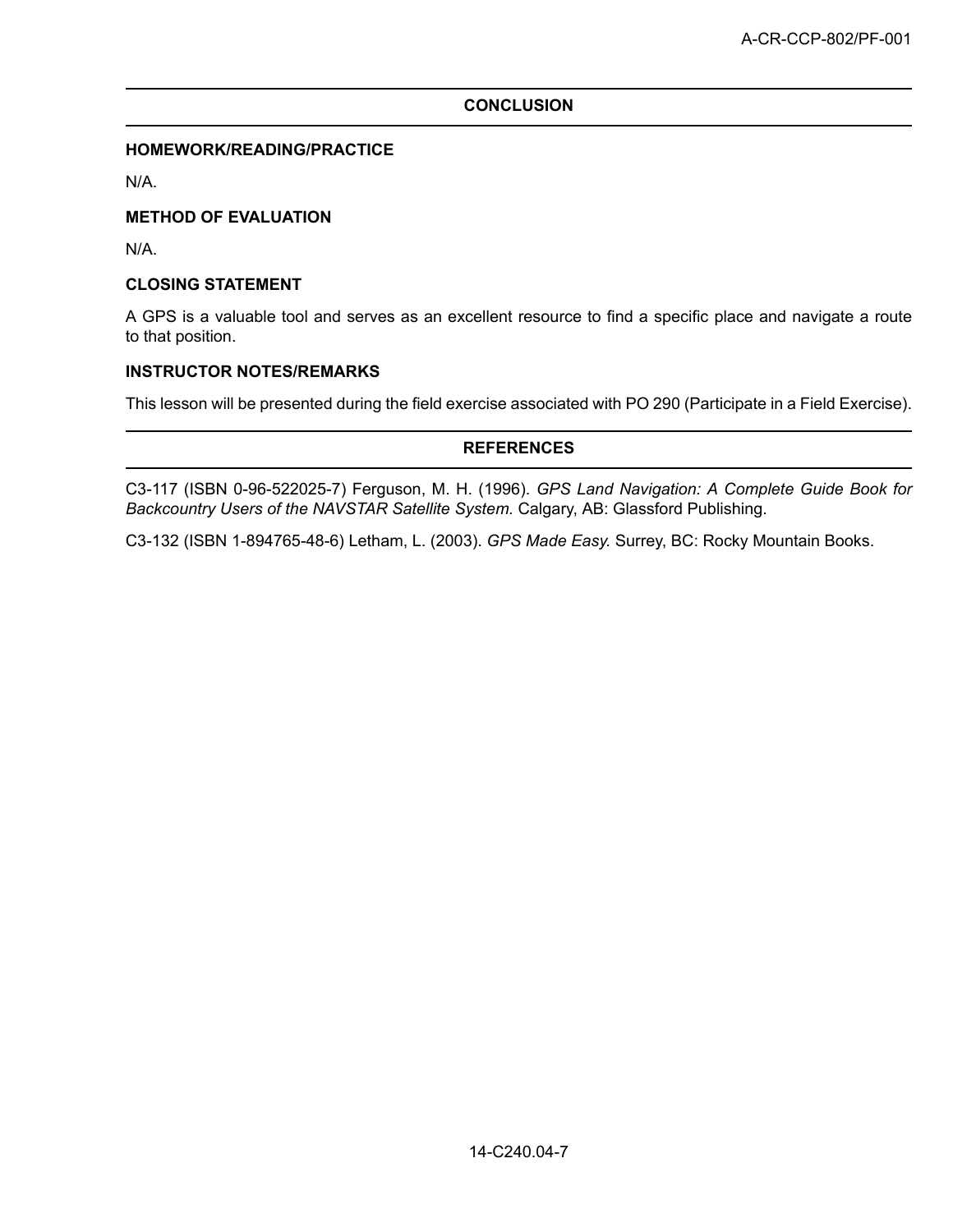THIS PAGE INTENTIONALLY LEFT BLANK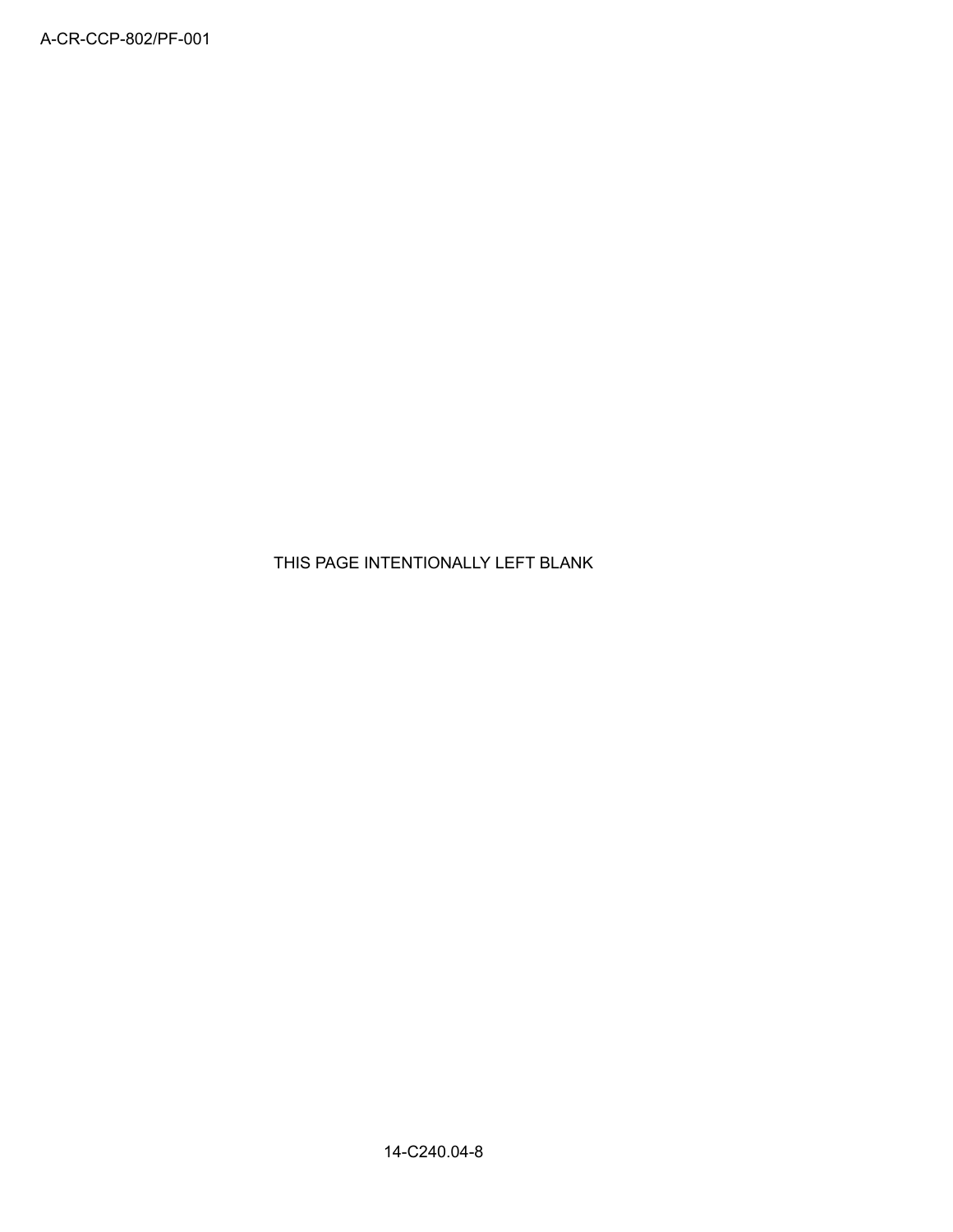

# **ROYAL CANADIAN AIR CADETS**

## **PROFICIENCY LEVEL TWO**

## **INSTRUCTIONAL GUIDE**



## **SECTION 8**

### **EO C240.05 – SIMULATE SURVIVAL IN SPACE**

Total Time: 60 min

## **PREPARATION**

#### **PRE-LESSON INSTRUCTIONS**

Resources needed for the delivery of this lesson are listed in the lesson specification located in A-CR-CCP-802/ PG-001, Chapter 4. Specific uses for said resources are identified throughout the Instructional Guide within the TP for which they are required.

Review the lesson content and become familiar with the material prior to delivering the lesson.

Complete a recce of the area selected to conduct this lesson.

Obtain one map of the actual training area (where the activity will be conducted) for each group.

Photocopy the survival scenario located at Annex A for each group.

#### **PRE-LESSON ASSIGNMENT**

N/A.

## **APPROACH**

An in-class activity was chosen for TP1 as it is an interactive way to revisit survival in space, provoke thought and stimulate an interest among cadets.

A group discussion was chosen for TP2 as it allows the cadets to interact with their peers and share their knowledge, experiences, opinions, and feelings about survival in space.

## **INTRODUCTION**

#### **REVIEW**

N/A.

## **OBJECTIVES**

By the end of this lesson, and in groups of no more than four, the cadet shall be expected to simulate survival in space.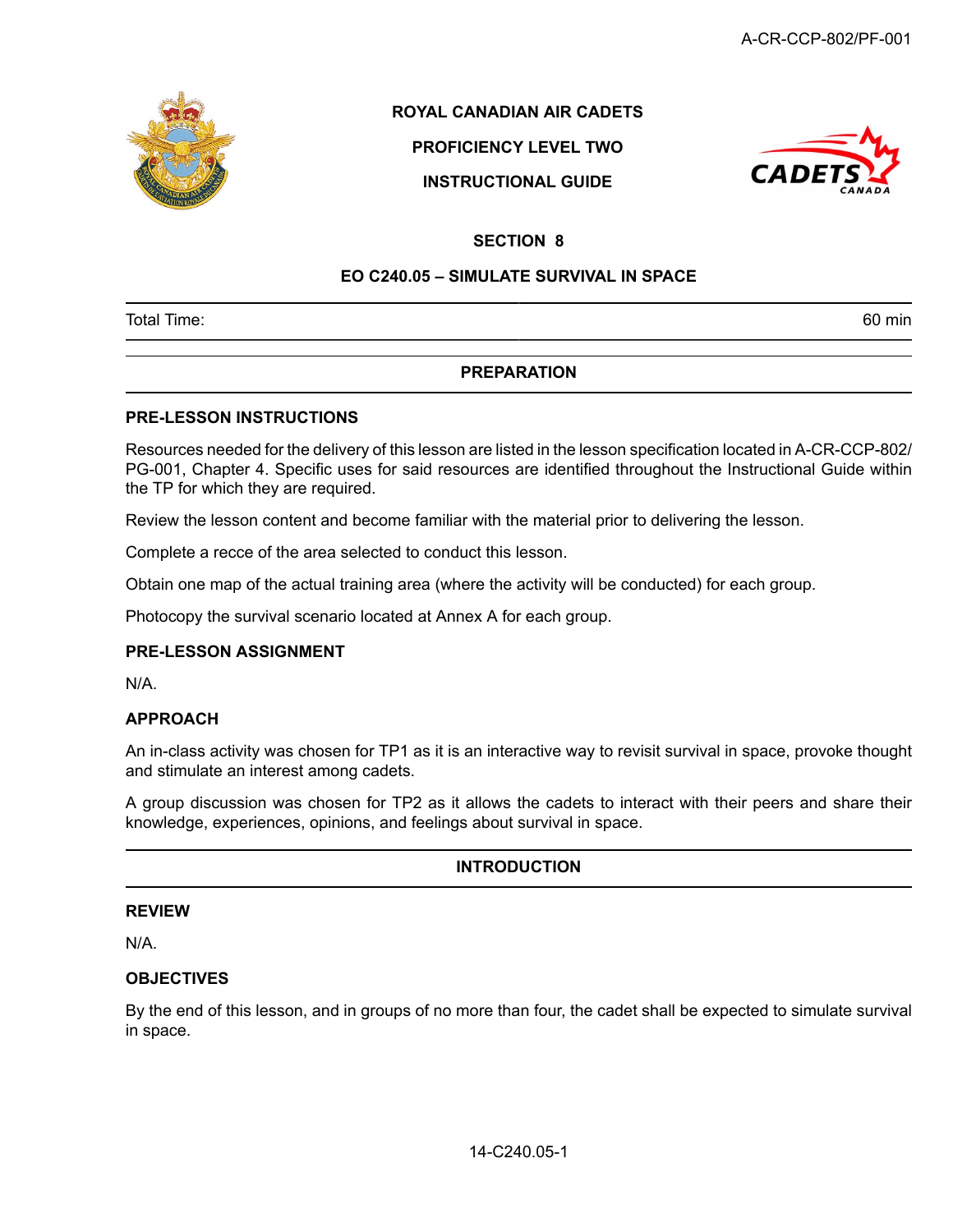## **IMPORTANCE**

It is important for cadets to simulate survival in space as it gives them the opportunity to understand the challenges astronauts face while living in space by using their knowledge about survival and applying it to a new situation.

#### **Teaching Point 1 Conduct an In-class Activity Where Cadets Choose Five Items From a List to Survive in Space**

Time: 35 min Method: In-Class Activity

## **Water on the Moon**

The lunar soil contains ice crystals in craters near the lunar poles (which cannot be seen from Earth). The ice is spread across thousands of square kilometres of lunar terrain, but only one percent of the soil is ice.

### **The Earth's Moon**

The Moon is Earth's one natural satellite. It is more than one quarter the size of Earth itself (3474 km diameter). The Moon has no magnetic field and its gravity is one-sixth of the Earth's gravity because of its smaller size.

The footprints left by Apollo astronauts will last for centuries because there is no wind on the Moon. The Moon does not possess any atmosphere, so there is no weather as we are used to on Earth. The temperatures on the Moon are extreme, ranging from 100°C at noon to -173°C at night because there is no atmosphere to trap the heat.

## **ACTIVITY**

## **OBJECTIVE**

The objective of this activity is to further develop the cadets' interest and understanding of what surviving in a space environment might be like.

## **RESOURCES**

- Handout the scenario located at Annex A,
- The following survival resources for each group:
	- a box of matches,
	- a magnetic compass,
	- a stellar map of the Moon,
	- 2 military water cans (to simulate oxygen tanks),
	- 4 two-litre bottles to simulate water,
	- 10 metres of nylon rope,
	- simulated food boxes,
	- a radio,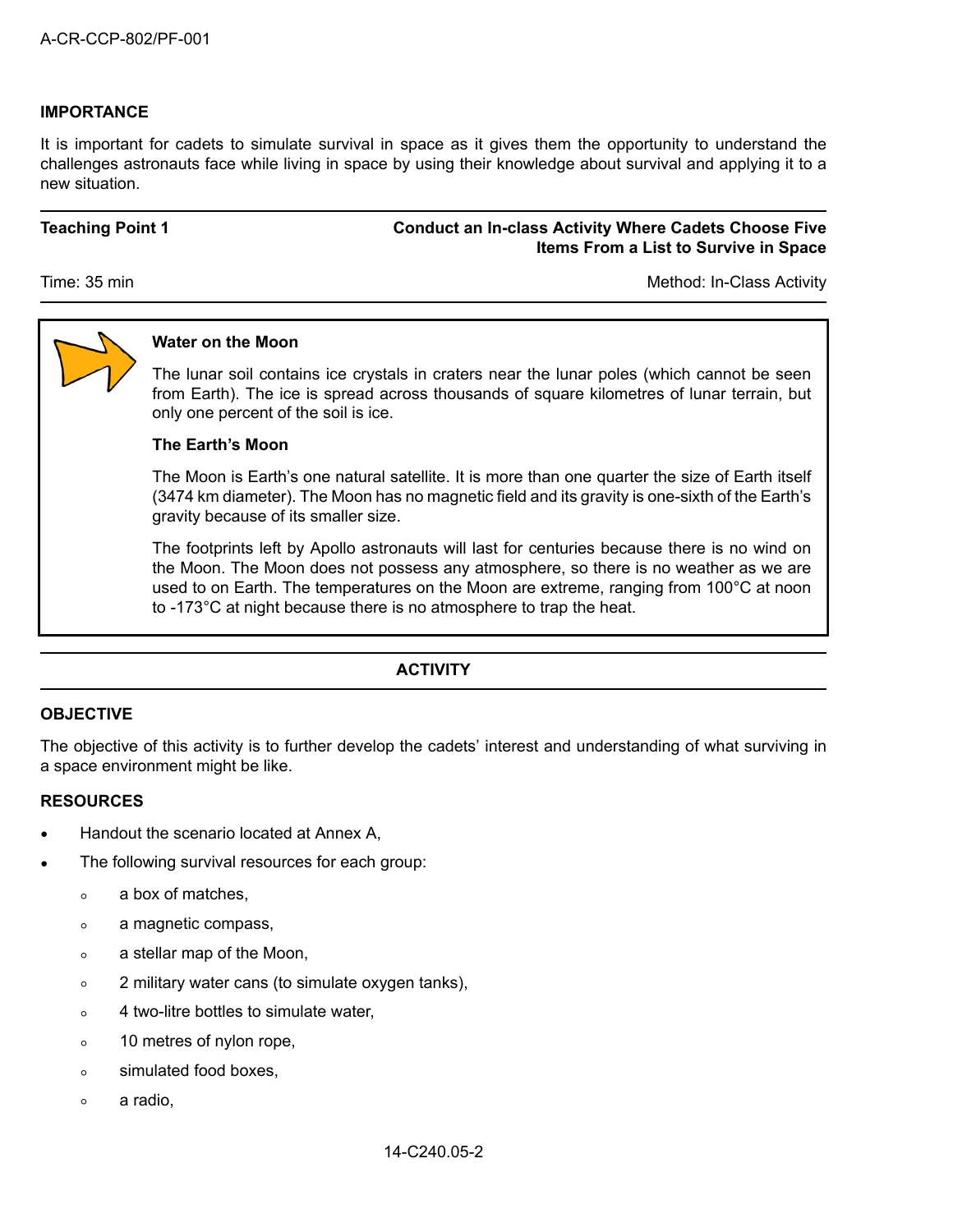- a fire blanket, and
- a map of the training area.

## **ACTIVITY LAYOUT**

• Layout survival items for each group.

## **ACTIVITY INSTRUCTIONS**

- 1. Divide the cadets into groups of no more than four.
- 2. Provide each group with a copy of the scenario located at Annex A.
- 3. Each group will select the survival items for the survival scenario from the resources provided.
- 4. Inform the cadets that they have 35 minutes to complete the activity.

## **SAFETY**

N/A.

## **CONFIRMATION OF TEACHING POINT 1**

The cadets' participation in the activity will serve as the confirmation of this TP.

## **Teaching Point 2 Conduct a Group Discussion and Have the Groups Explain Why They Chose Their Items for Survival**

Time: 20 min Method: Group Discussion Nethod: Group Discussion

## **BACKGROUND KNOWLEDGE**



The point of the group discussion is to discuss the groups' reasons for choosing their items to complete the survival simulation using the tips for answering/facilitating discussion and the suggested questions provided.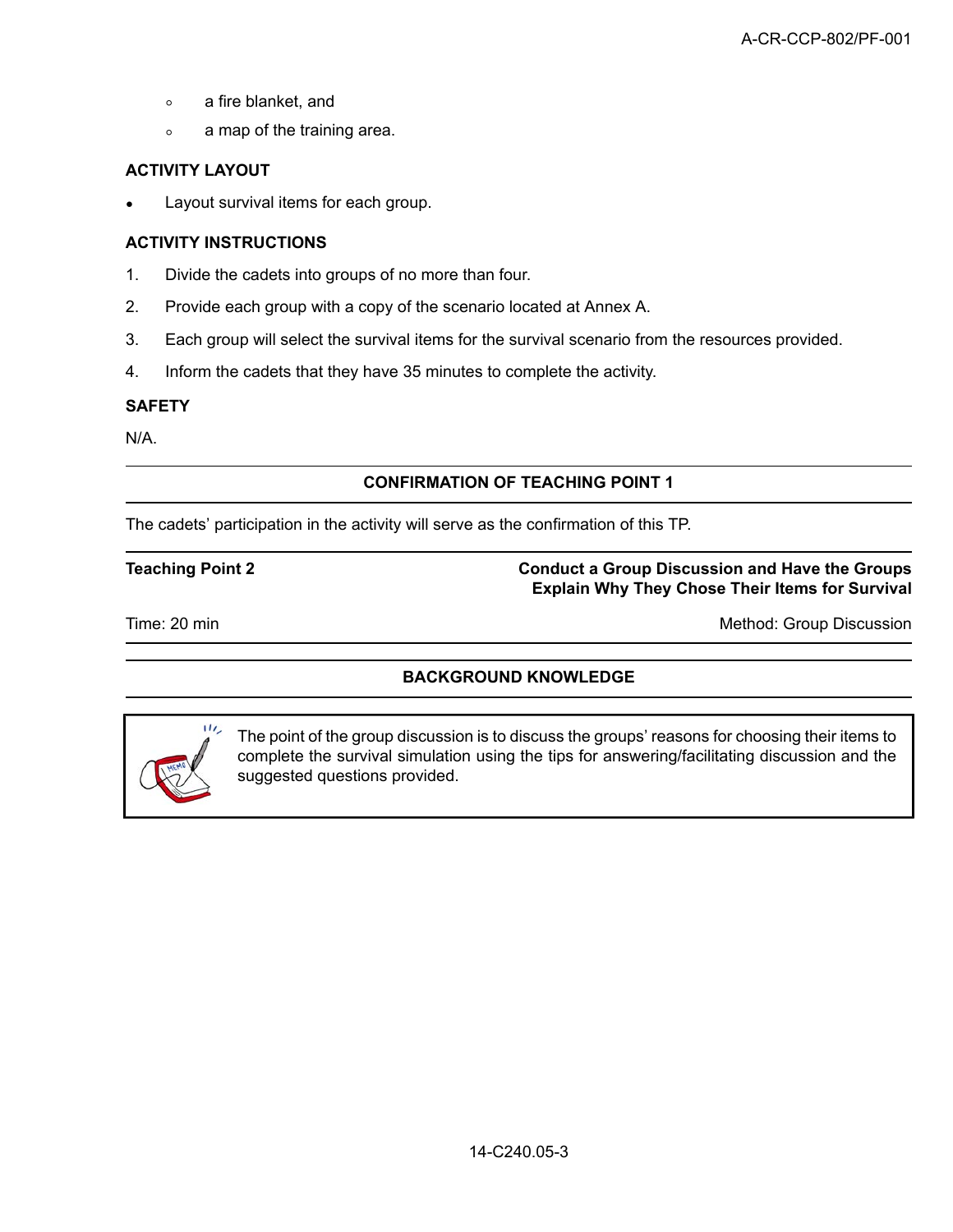# **GROUP DISCUSSION**



# **TIPS FOR ANSWERING/FACILITATING DISCUSSION**

- Establish ground rules for discussion, e.g. everyone should listen respectfully; don't interrupt; only one person speaks at a time; no one's ideas should be made fun of; you can disagree with ideas but not with the person; try to understand others as much as you hope they understand you; etc.
- Sit the group in a circle, making sure all cadets can be seen by everyone else.
- Ask questions that will provoke thought; in other words avoid questions with yes or no answers.
- Manage time by ensuring the cadets stay on topic.
- Listen and respond in a way that indicates you have heard and understood the cadet. This can be done by paraphrasing their ideas.
- Give the cadets time to respond to your questions.
- Ensure every cadet has an opportunity to participate. One option is to go around the group and have each cadet answer the question with a short answer. Cadets must also have the option to pass if they wish.
- Additional questions should be prepared ahead of time.

## **QUESTIONS**

- Q1. What were the items that your group selected to survive in space?
- Q2. Why did your group select these survival items?
- Q3. What was the most important item on your list and why?
- Q4. What was the most challenging decision you had to make?
- Q5. What item was not on this list that could be very useful to survival in space?
- Q6. If you had a chance to do this exact simulation again, what would be one thing you would do differently and why?



Other questions and answers will develop throughout the group discussion. The group discussion should not be limited to only those suggested.



Reinforce those answers given and comments made during the group discussion, ensuring the teaching point has been covered.

## **SAFETY**

N/A.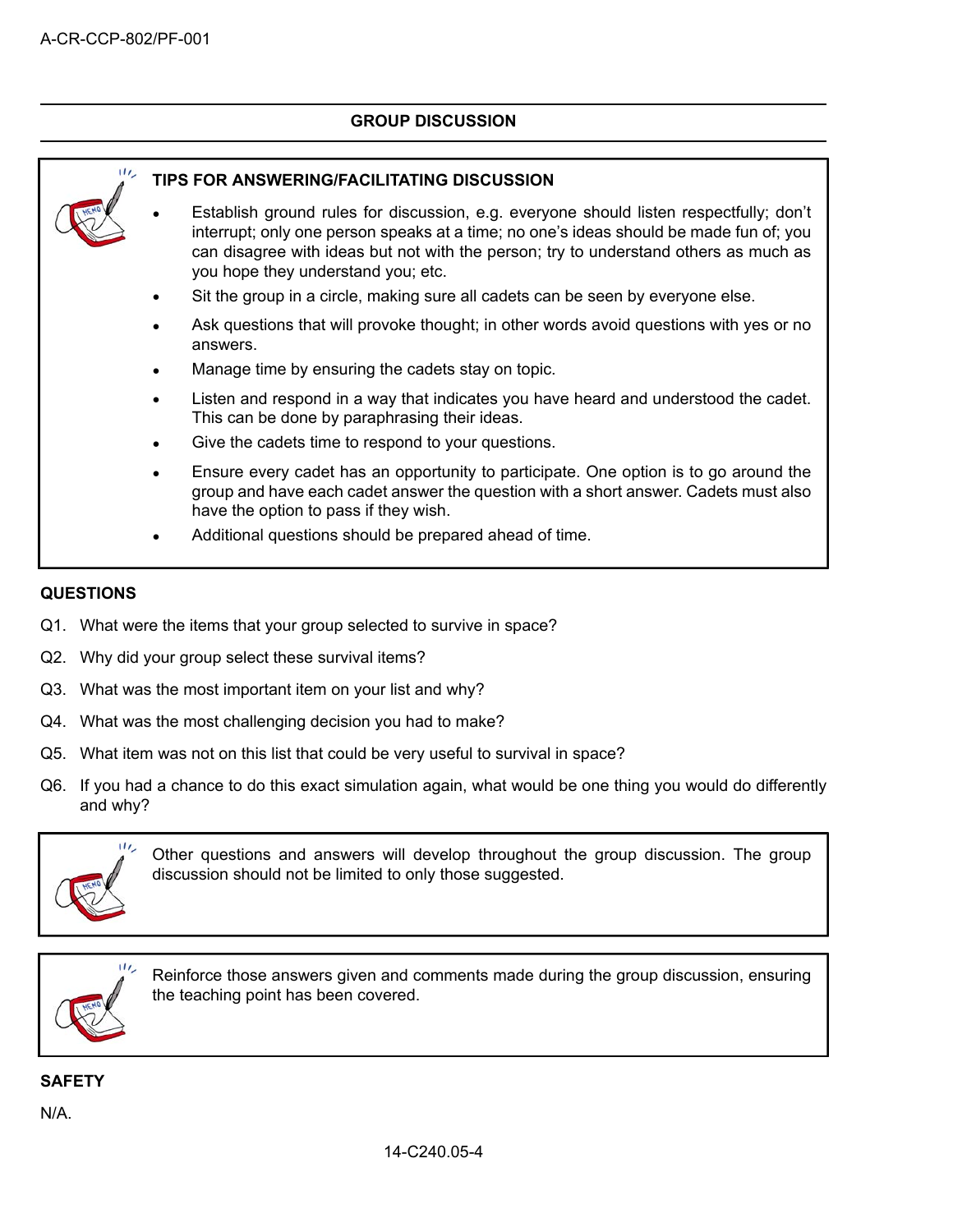## **CONFIRMATION OF TEACHING POINT 2**

The cadets' participation in the group discussion will serve as the confirmation of this TP.

## **END OF LESSON CONFIRMATION**

The cadets' participation in the survival in space simulation will serve as the confirmation of this lesson.

## **CONCLUSION**

#### **HOMEWORK/READING/PRACTICE**

N/A.

#### **METHOD OF EVALUATION**

N/A.

#### **CLOSING STATEMENT**

Stimulating the cadets' interest in space by introducing elements of survival in space through active participation in this EO may lead to future aerospace opportunities in the Air Cadet Program.

#### **INSTRUCTOR NOTES/REMARKS**

N/A.

# **REFERENCES**

C3-111 Lakeland Central School District. (2007). *Space Survival Challenge.* Retrieved 27 February 2007, from http://www.lakelandschools.org/EDTECH/leslie/space.htm.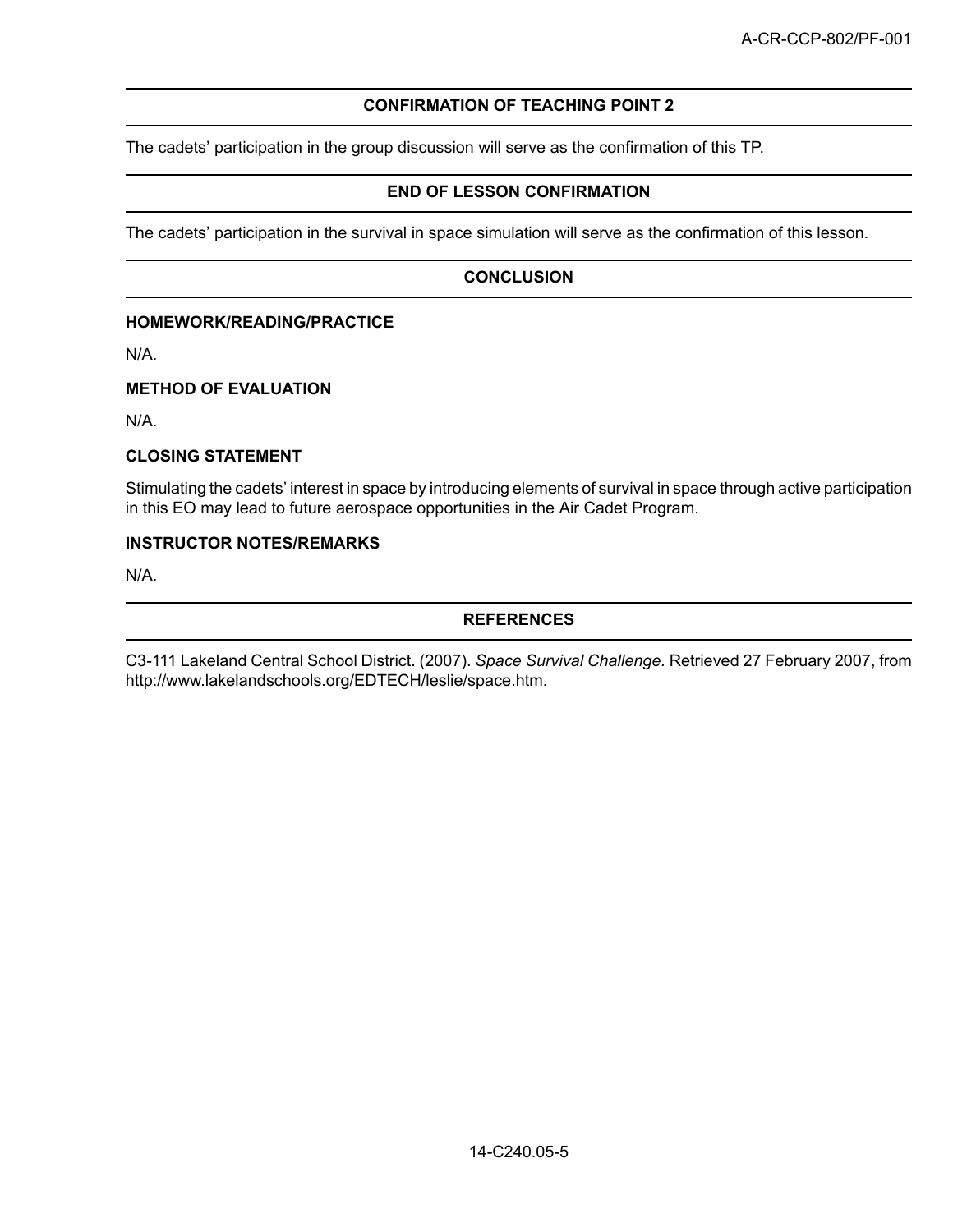THIS PAGE INTENTIONALLY LEFT BLANK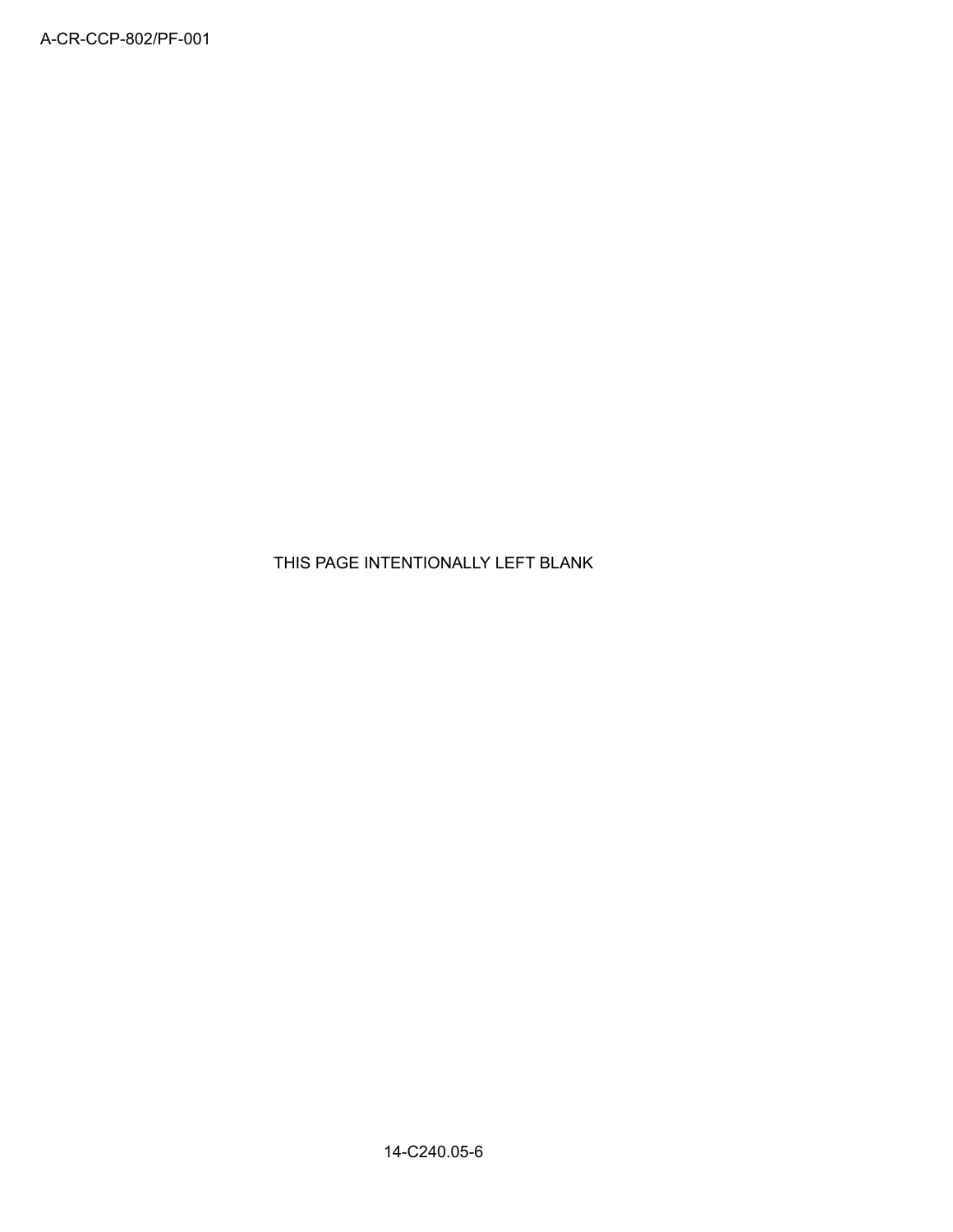## **SPACE SURVIVAL SCENARIO**

#### **Situation**

You are a member of a space shuttle crew scheduled to meet with the Earth colony on the lighted surface of the Moon. Due to mechanical failure, you and your three crewmates had to crash land about 10 km from the colony. During the landing on the Moon, much of the equipment aboard was damaged. Only ten items were left undamaged. Since survival depends on reaching the colony as soon as possible, the most critical items must be chosen to help you return.

### **Mission**

You will be working in groups of four as a team of astronauts. Your survival depends on selecting no more than five items to bring with you as you try to get to the Earth colony on the Moon. Your challenge is to rank, in order (most important to least), those objects that have been left undamaged on your ship. Base your decisions on what you already know about conditions in space and on the Moon.

### **Items that Survived the Crash Landing**

- a box of matches
- a magnetic compass,
- a stellar map of the Moon,
- 2 military water cans (to simulate oxygen tanks),
- 4 two-litre bottles to simulate water,
- 10 metres of nylon rope,
- simulated food boxes.
- a radio,
- a fire blanket, and
- a map of the actual training area (to simulate a map of the moon).

#### **Instructions**

- 1. Select five items from the list that your team needs to survive and get back to the colony.
- 2. Rank your objects in order from most to least important.
- 3. Justify your choices within your group by explaining how the items will be used to return to the colony.
- 4. Prepare to present your findings to the class in a group discussion.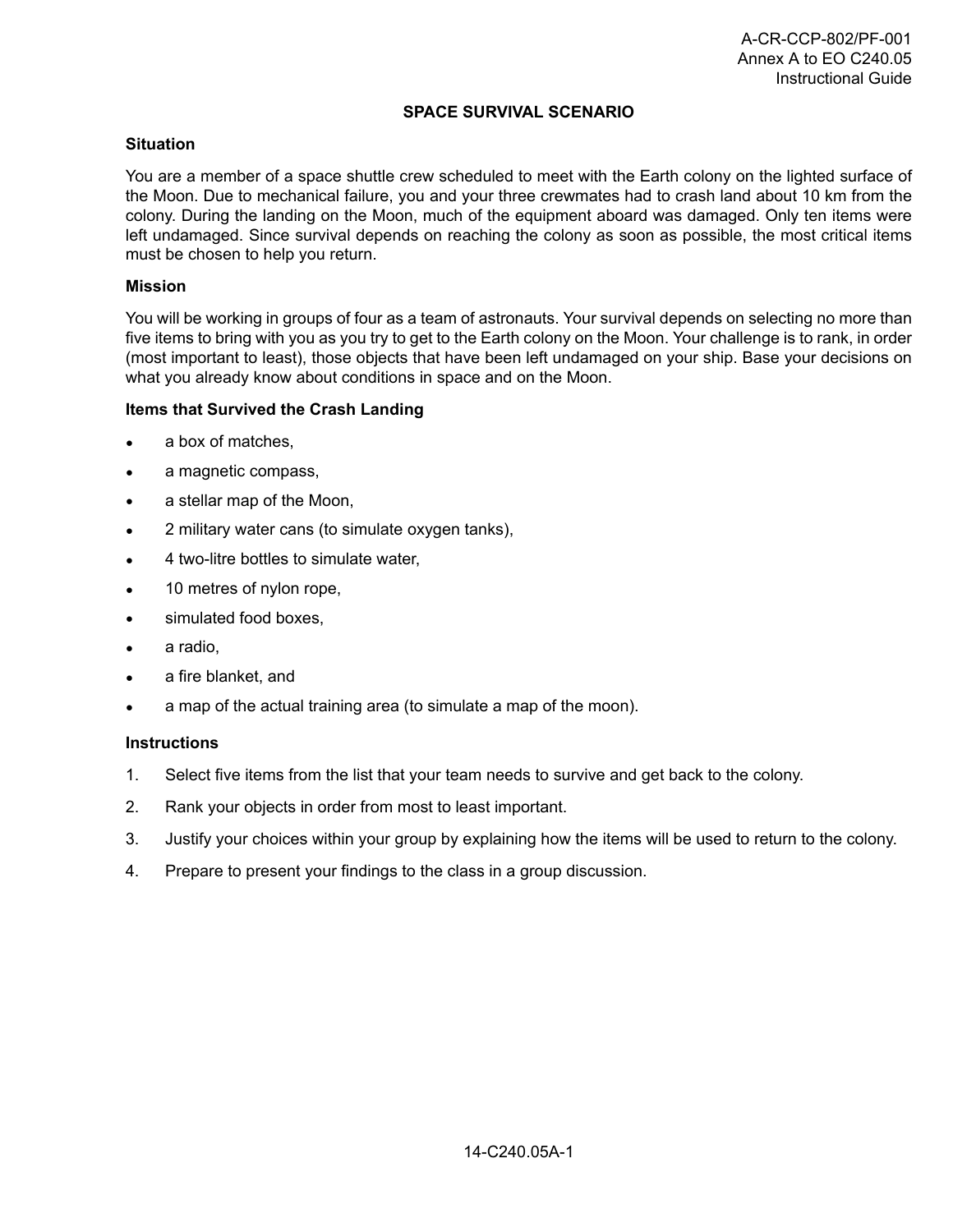THIS PAGE INTENTIONALLY LEFT BLANK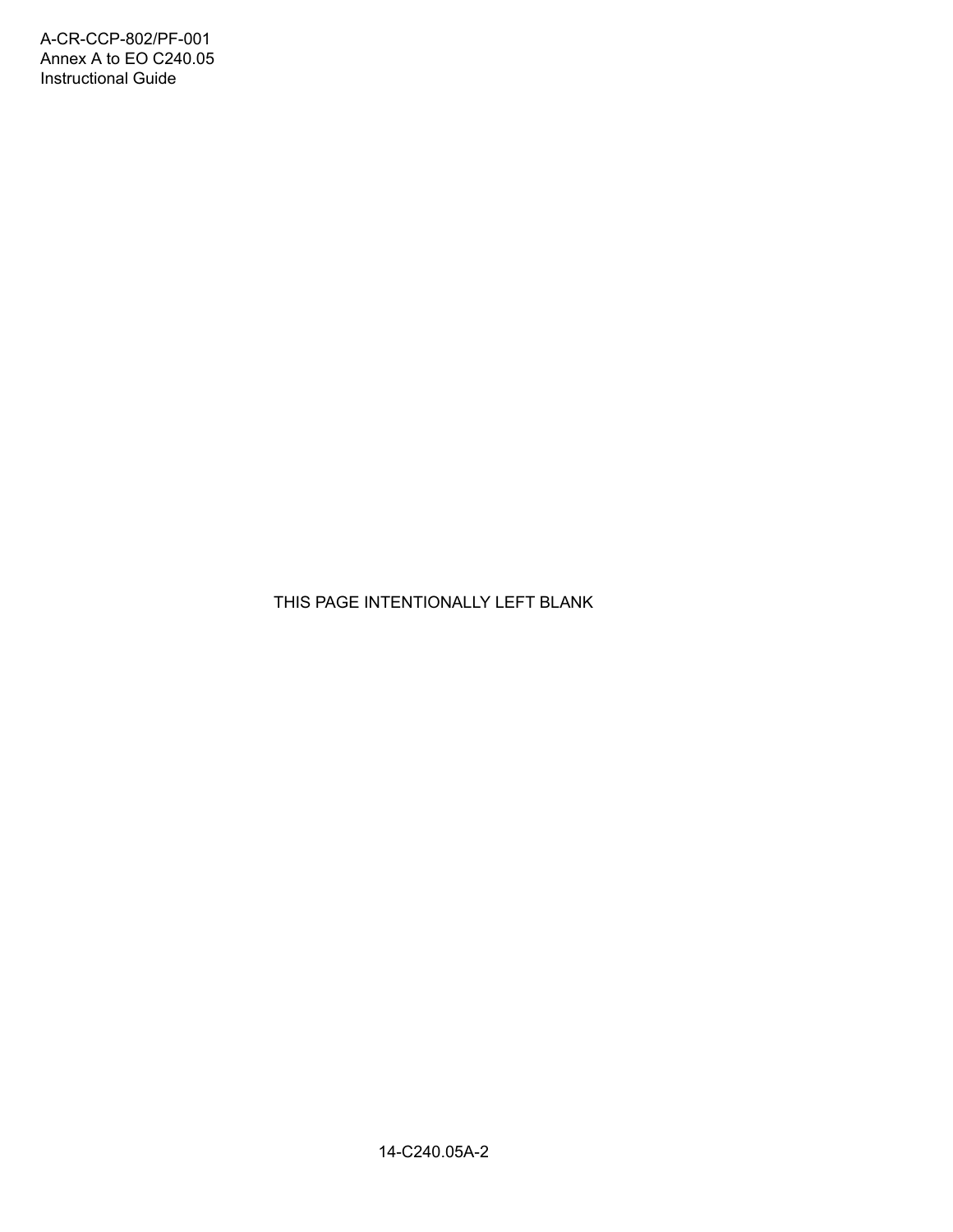# **INSTRUCTOR ANSWER KEY TO THE SPACE SURVIVAL SCENARIO**



Cadets are encouraged to be creative with the application of their items. If they can justify the items used, then their decision to select the item is permissible with the exception of the following items.

The following items on the list will be of no use to the groups:

- The box of matches will be of no use because matches will not light because there is no oxygen on the moon.
- The magnetic compass will not work because there is no magnetic field on the moon.
- The handheld radios will not work because there is no air to carry sound waves and they are redundant because your spacesuit is equipped with built-in hands-free radio communication technology.

All other items from the list are useful for this simulation.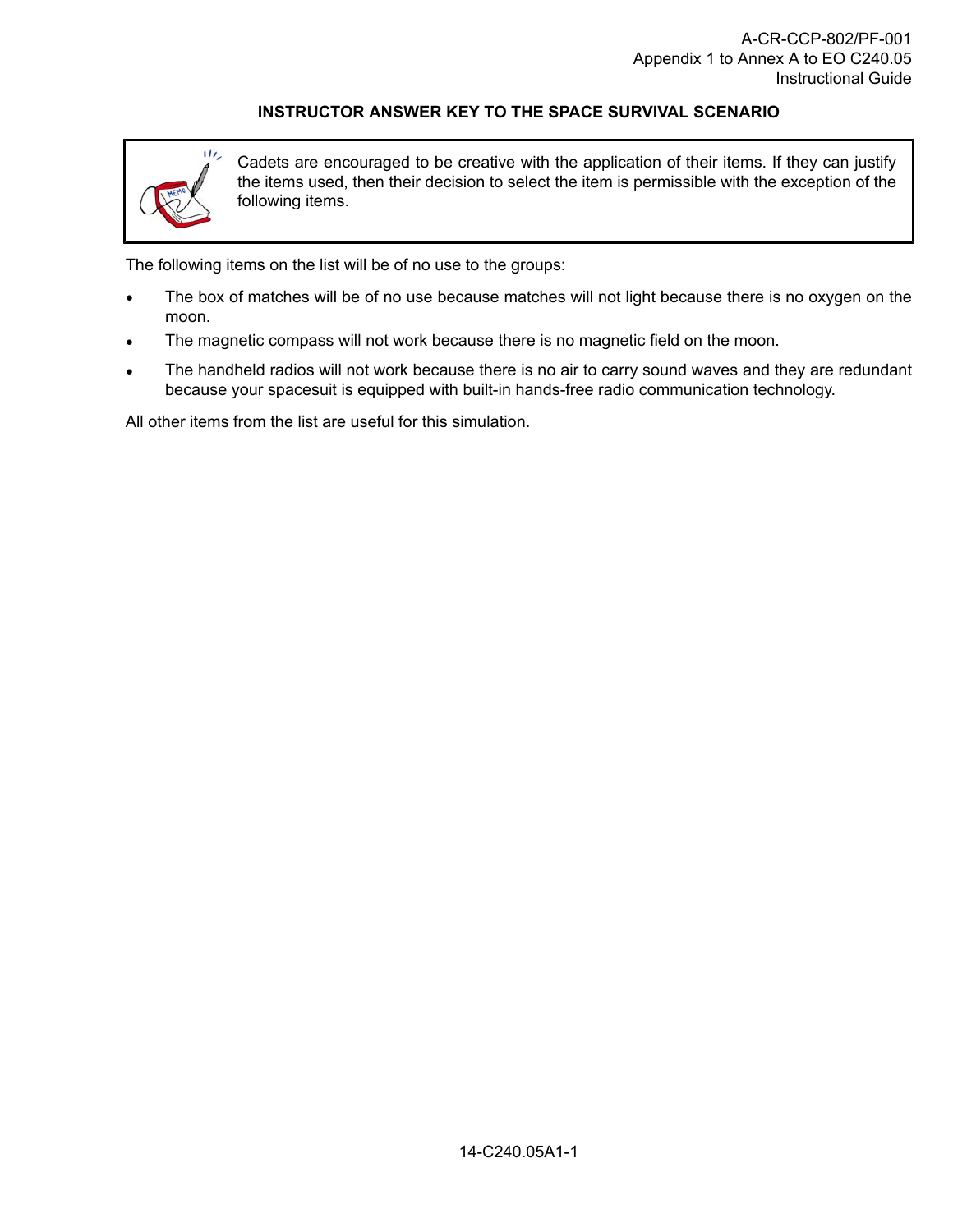A-CR-CCP-802/PF-001 Appendix 1 to Annex A to EO C240.05 Instructional Guide

# THIS PAGE INTENTIONALLY LEFT BLANK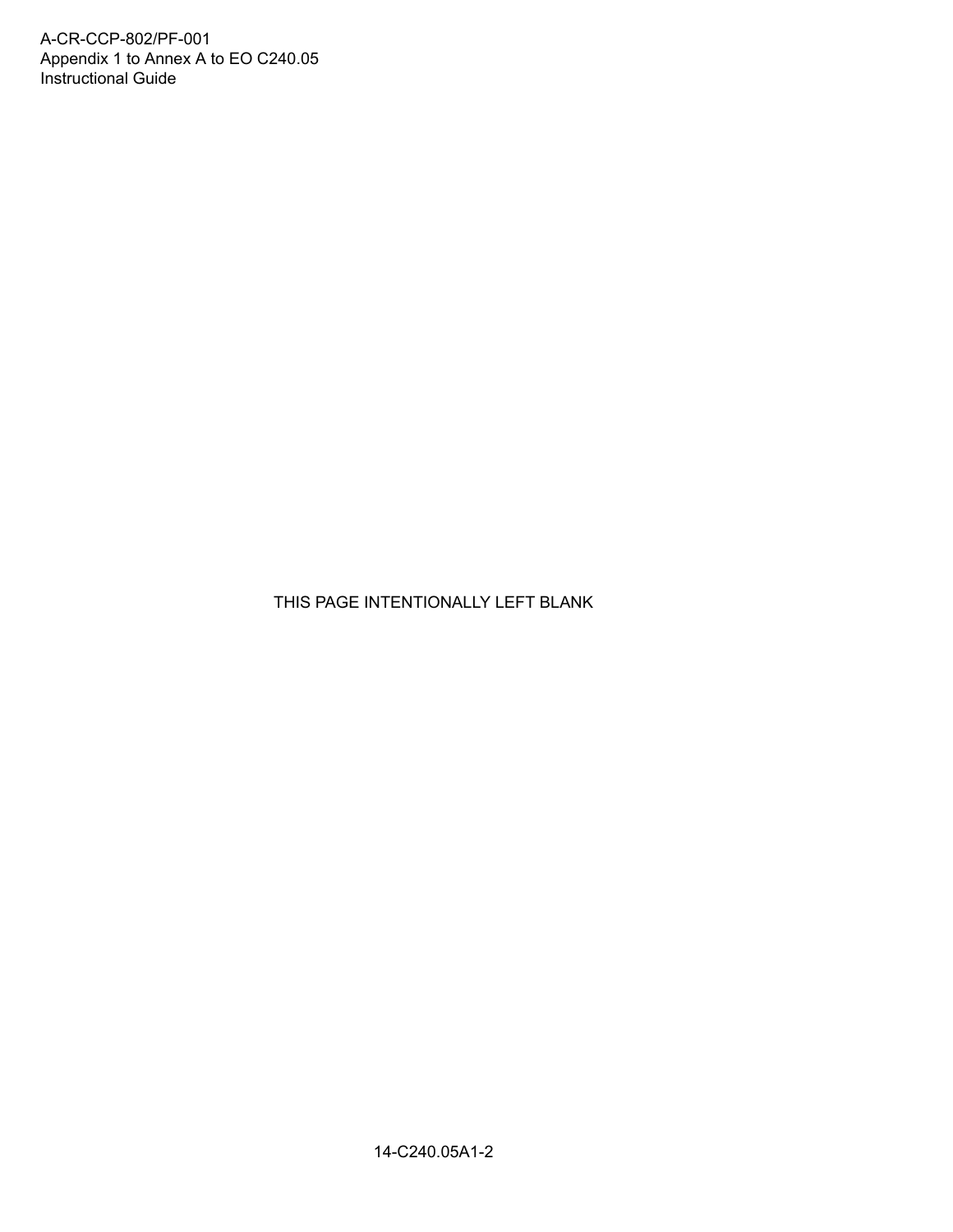

# **ROYAL CANADIAN AIR CADETS**

**PROFICIENCY LEVEL TWO**

# **INSTRUCTIONAL GUIDE**



## **SECTION 9**

## **EO C240.06 – DETERMINE DIRECTION USING CONSTELLATIONS ON A FIELD EXERCISE**

Total Time: 30 min

## **PREPARATION**

#### **PRE-LESSON INSTRUCTIONS**

Resources needed for the delivery of this lesson are listed in the lesson specification located in A-CR-CCP-802/ PG-001, Chapter 4. Specific uses for said resources are identified throughout the Instructional Guide within the TP for which they are required.

Review the lesson content and become familiar with the material prior to delivering the lesson.

#### **PRE-LESSON ASSIGNMENT**

N/A.

#### **APPROACH**

Demonstration and performance was chosen for this lesson as it allows the instructor to explain and demonstrate determining direction while providing an opportunity for the cadet to practice this skill under supervision.

## **INTRODUCTION**

#### **REVIEW**

N/A.

## **OBJECTIVES**

By the end of this lesson the cadet shall be expected to determine direction using constellations on a field exercise.

## **IMPORTANCE**

It is important for cadets to know how to identify Polaris, as a primary celestial reference, as it may be an important skill set to have when determining direction on a field exercise. This skill is also valuable when typical directional aids such as a map or a compass are not available.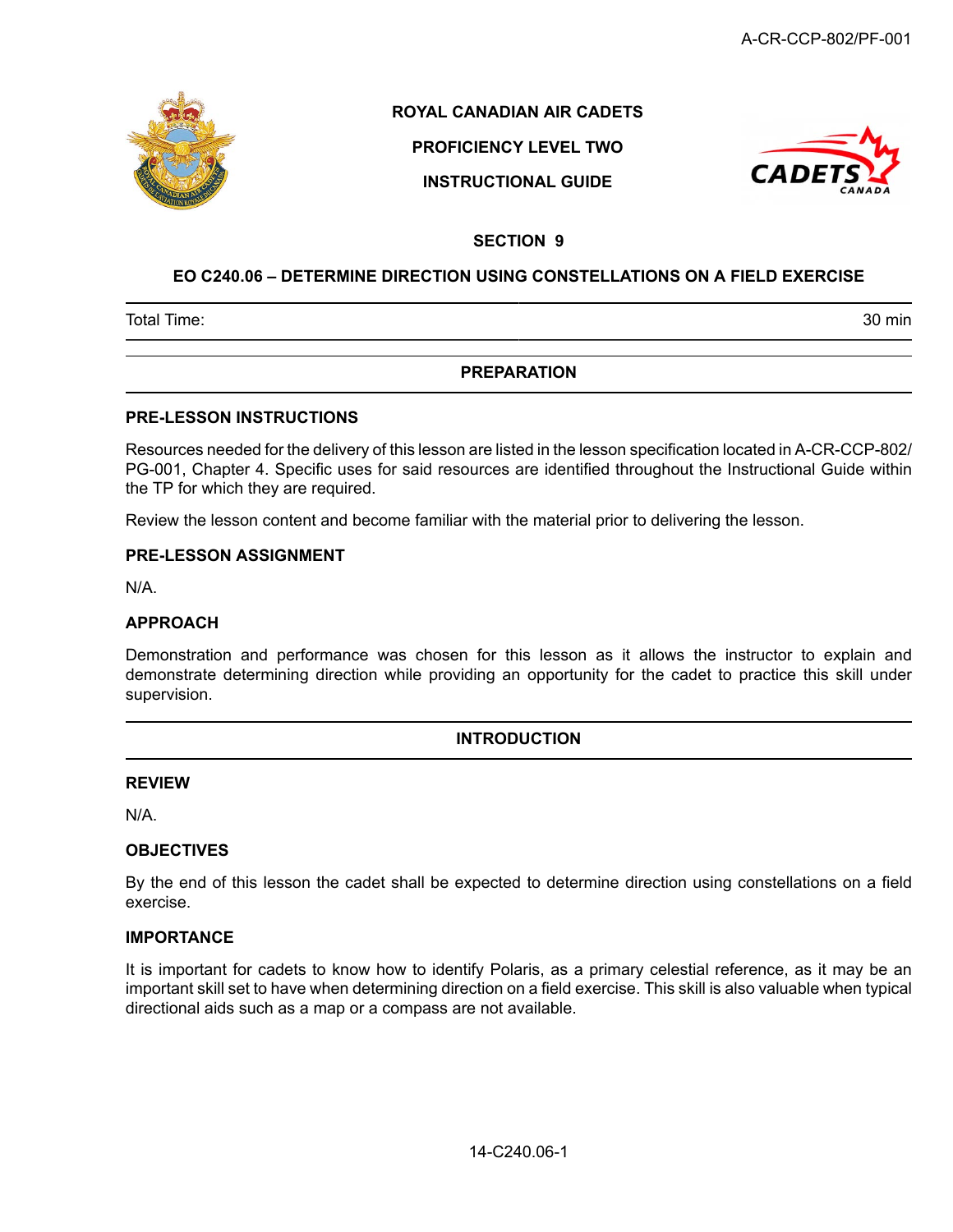**Teaching Point 1 Determine Direction at Night Using Polaris**

Time: 25 min Method: Demonstration and Performance



This teaching point is about stars; however, the knowledge portion can be instructed during daylight hours.

The Earth is in a constant state of motion spinning on its axis. It completes one full revolution every 24 hours. The points, where this axis intersects the Earth's surface, are known as the North and South Poles. If a person stood at the top of the North Pole, over the course of one day, that person would spin one complete rotation. On the surface of the Earth, this spin is undetectable. The spin actually makes it appear that the sky is revolving around the Earth.

## **THE RELATIONSHIP BETWEEN NORTH AND POLARIS**

Polaris, more commonly known as the North Star, is most often used to determine north. It is a fixed point located over the North Pole, making it a consistent and reliable (stationary) reference point when determining which way is north.

Polaris is not a bright star, and is therefore difficult to identify in the night sky. It acts as a centre point while constellations move around it. Polaris is located at the tip of the Little Dipper (Ursa Minor). It can be found with the help of two constellations—the Big Dipper and Cassiopeia.



## **THE BIG DIPPER**

The Big Dipper is the central feature of a very large constellation (Ursa Major) that wheels around Polaris. It is a combination of seven stars that resembles a small bowl with a long handle (dipper).

To find Polaris using the Big Dipper, follow its stars from the handle to the side of the bowl. The star Dubhe (DUB-ee), at the bowl's outer lip, is lined up with the star Merak (mer-AHK), inside the bowl. The stars Dubhe and Merak are commonly known as the pointer stars. They make a straight line that runs north and directly to Polaris. The distance from Dubhe to Polaris is five times the distance between the pointer stars.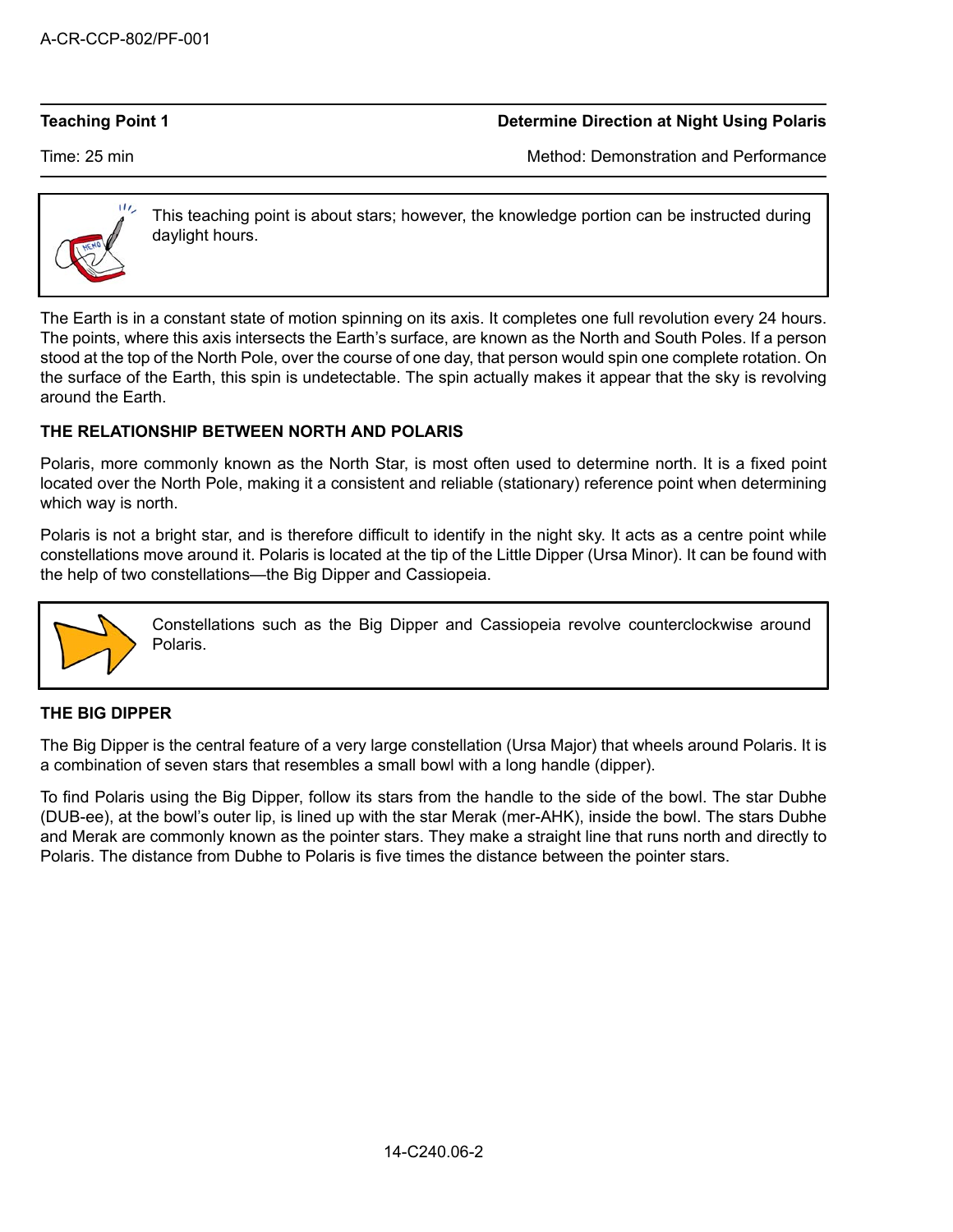

*"Map Reading and Navigation", Second Brigade: The South Carolina State Guard (SCSG) Basic Training Manual. Retrieved 30 October 2006, from http://www.nettally.com/hgowan/north\_star.gif*

Figure 1 North Pole



*D Cdts 3, 2006, Ottawa, ON: Department of National Defence* Figure 2 Dubhe and Merak

## **CASSIOPEIA**

Cassiopeia is shaped like a W or an M, depending on the time of night, and wheels around the North Star.

Cassiopeia is perpendicular to Polaris (at a right angle) when the legs of the M are connected. The distance from Cassiopeia to Polaris is twice the width of the M.



*D Cdts 3, 2006, Ottawa, ON: Department of National Defence*

Figure 3 Little Dipper



*"Navigation for Survival", The World Outdoor Web Navigation Guide. Retrieved 25 October 2006, from http://www.w-o-w.com/ARTICLES/navigation.figure12.gif*

Figure 4 Cassiopeia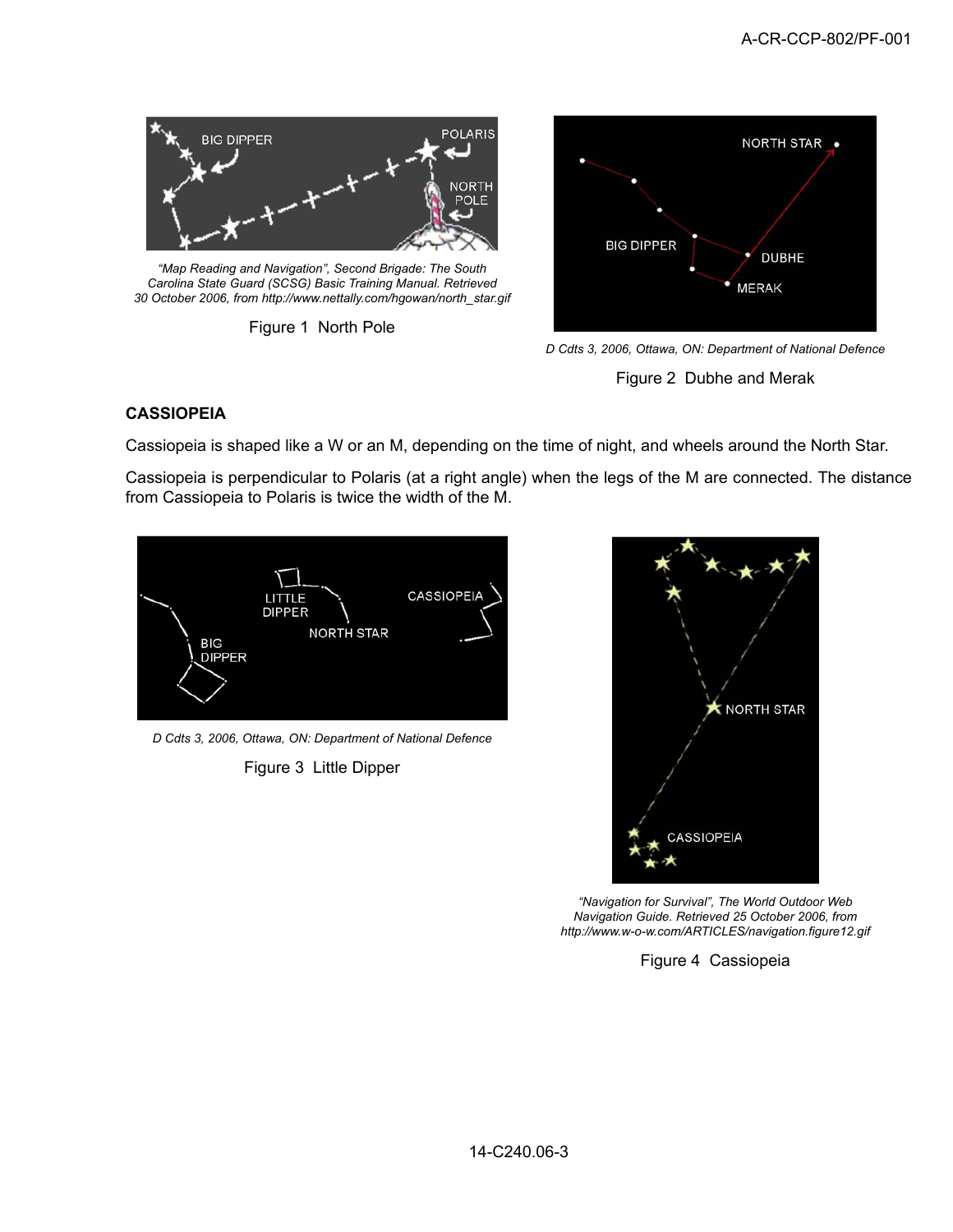

Determining direction using Polaris must be conducted during the night. This night activity will consist of numerous stop points that are lesson specific; however, time has been allotted for the confirmation of the following points:

- locating and identifying Polaris using the Big Dipper;
- locating and identifying the pointer stars; and
- locating and identifying Polaris using Cassiopeia.

If this lesson is taught on an overcast night and the stars are not visible, the process must still be explained. The demonstration by the instructor and the cadet activity must be conducted at a later time, preferably while on the field exercise.

Note: Cadets should also be able to locate the Little Dipper after finding Polaris.

## **CONFIRMATION OF TEACHING POINT 1**

#### **QUESTIONS**

- Q1. What is the common name for the star Polaris?
- Q2. How far is the distance from Dubhe to Polaris?
- Q3. What letter should Cassiopeia be viewed as when determining direction?

## **ANTICIPATED ANSWERS**

- A1. The North Star.
- A2. The distance from Dubhe to Polaris is five times the distance between Dubhe and Merak.
- A3. Cassiopeia must always be viewed as an M.

## **END OF LESSON CONFIRMATION**

The cadets' participation in determining direction at night will serve as the confirmation of this lesson.

## **CONCLUSION**

## **HOMEWORK/READING/PRACTICE**

N/A.

## **METHOD OF EVALUATION**

N/A.

## **CLOSING STATEMENT**

Alternate means of determining direction are important skills to have when determining direction using constellations on a field exercise, specifically when typical direction aids such as a compass or map are unavailable. Using Polaris, as a primary celestial reference, to navigate is a skill set that may be used frequently and will be helpful in future training on a field exercise.